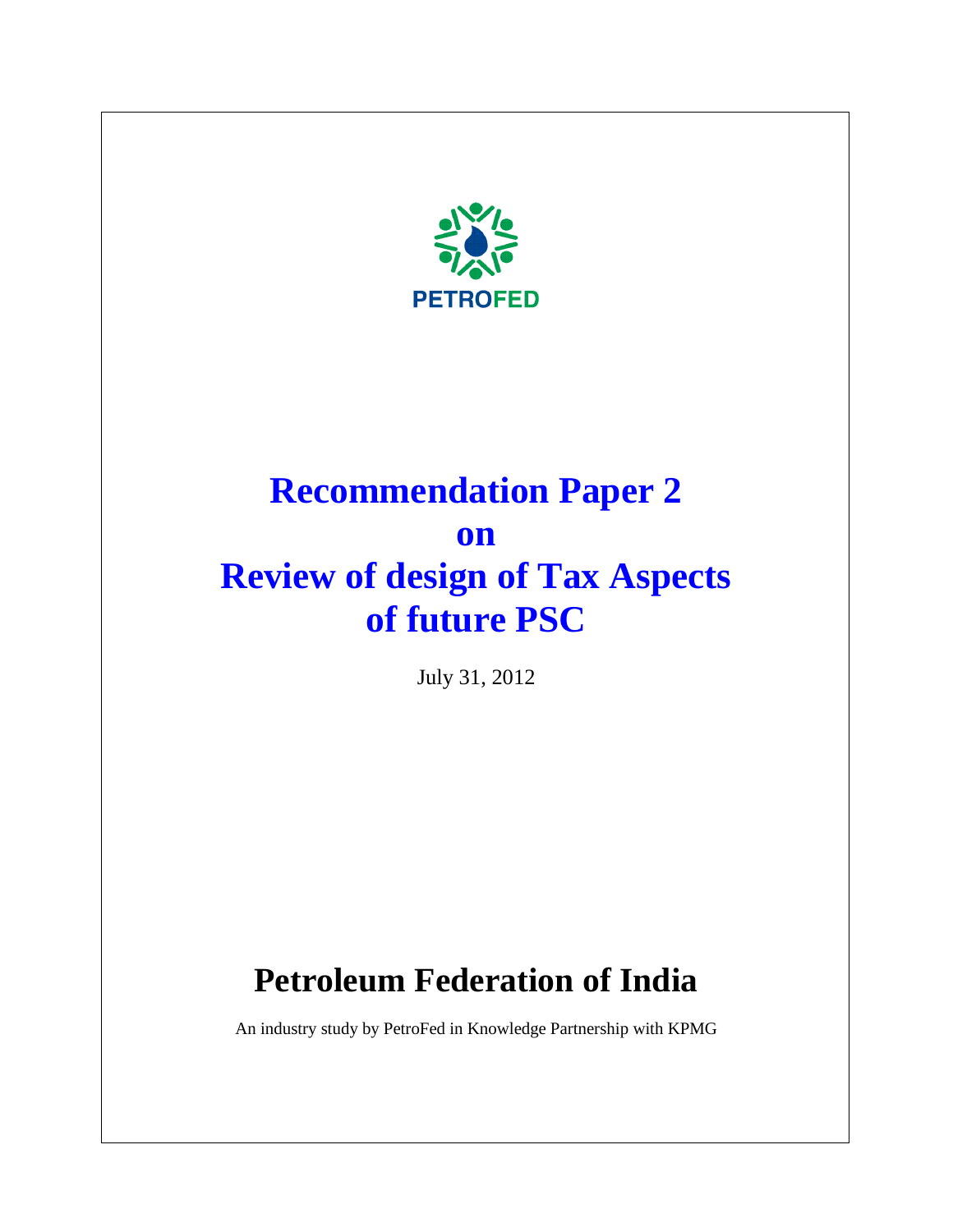## **Table of Contents**

| $\mathbf{1}$   | General comments                                                                                                                          | $\mathbf{1}$   |
|----------------|-------------------------------------------------------------------------------------------------------------------------------------------|----------------|
| $\overline{2}$ | <b>Executive Summary</b>                                                                                                                  | $\overline{2}$ |
| 3              | <b>Recommendations on Direct Tax Provisions</b>                                                                                           | 10             |
| 3.1            | Change in Law & Fiscal Stability                                                                                                          | 10             |
| 3.2            | Tax holiday/ Weighted deduction availability under the PSC                                                                                | 13             |
| 3.2.1          | Profits-linked incentives                                                                                                                 | 14             |
| 3.2.2          | Non Profit linked incentives                                                                                                              | 15             |
| 3.3            | Exemption from Minimum Alternate Tax                                                                                                      | 16             |
| 3.4            | Deposit for Site Restoration Fund in foreign currency                                                                                     | 17             |
| 3.5            | Laying of PSC on the Table of each House of the Parliament                                                                                | 18             |
| 3.6            | Unincorporated Joint Ventures                                                                                                             | 19             |
| 3.7            | Taxation of oil & gas service providers                                                                                                   | 20             |
| 3.8            | Taxation of expatriate employees                                                                                                          | 22             |
| 4              | Recommendations on Indirect Tax Provisions                                                                                                | 24             |
| 4.1            | Indirect taxes applicable on procurement of goods and services should<br>also form part of Article 17.10 of MPSC                          | 24             |
| 4.2            | The MPSC should provide fiscal stability from indirect tax law in line                                                                    |                |
|                | with direct taxes                                                                                                                         | 26             |
| 4.3<br>4.4     | The MPSC should include all tax benefits available for E&P operation<br>Service tax on various activities undertaken by service providers | 27             |
|                | providing services to E&P companies                                                                                                       | 28             |
| 4.5            | Exemption from Central Sales Tax on goods supplied to E&P Companies                                                                       |                |
|                | for petroleum operations                                                                                                                  | 32             |
| 4.6            | <b>Unincorporated Joint Ventures</b>                                                                                                      | 34             |
| 4.7            | Exemption available onshore & offshore activities to continue                                                                             | 36             |
| 4.8            | Extending the list of duty-free items to be imported for E&P sector                                                                       | 37             |
| 5              | Annexure                                                                                                                                  | 38             |
| 5.1            | Annexure 1 - Article - 17 "Taxes, Royalties, Rentals, Duties etc."                                                                        | 38             |
| 5.2            | Annexure 2 – Illustrative list of services/activities eligible for the<br>presumptive tax regime                                          | 43             |
| 6              | Glossary                                                                                                                                  | 44             |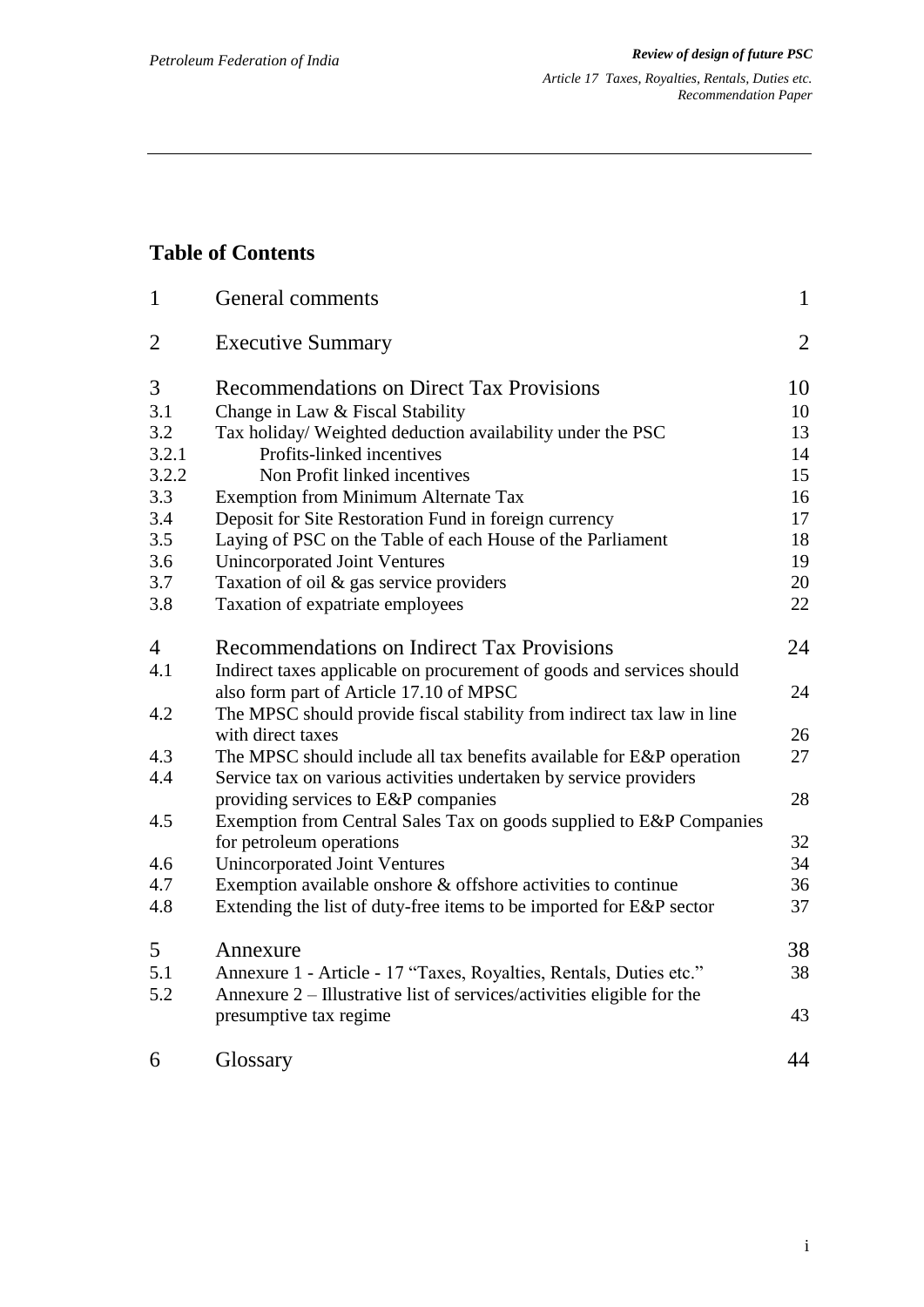## **1 General comments**

Tax and levies form an important part of the fiscal aspects of Production-Sharing Contracts ("PSCs"). They have a direct impact on the split of "take" between the PSC participants (Contractor) and the Government of India ("GoI") (assuming that all other aspects remain unchanged).

However, during the implementation of earlier rounds of the New Exploration Licensing Policy ("NELP"), it was observed that the tax controversies in respect to the availability of some important benefits have led to litigation. There have been instances where changes to laws have been effected to provide for retrospective amendments/clarification to restrict/limit the tax benefits otherwise available to Exploration and Production ("E&P") activities, and new levies have also been introduced on PSC service providers.

In order to boost investment in domestic E&P activities, PSC participants should be provided with a clear and stable tax regime, and should also be incentivized to undertake exploration risk. Tax incentives play a very important role in achieving this objective.

Keeping in view the above objective, PetroFed has outlined below the key tax issues and made recommendations in Article 17 of the PSC and also corresponding amendments/clarifications required in Direct & Indirect tax laws (wherever applicable).

The information contained in the Recommendation Paper is not intended to address the circumstances of any particular individual or identity/organization. The recommendations are based on current practice and interpretation of the provisions of the applicable laws and regulations as at the date of comments.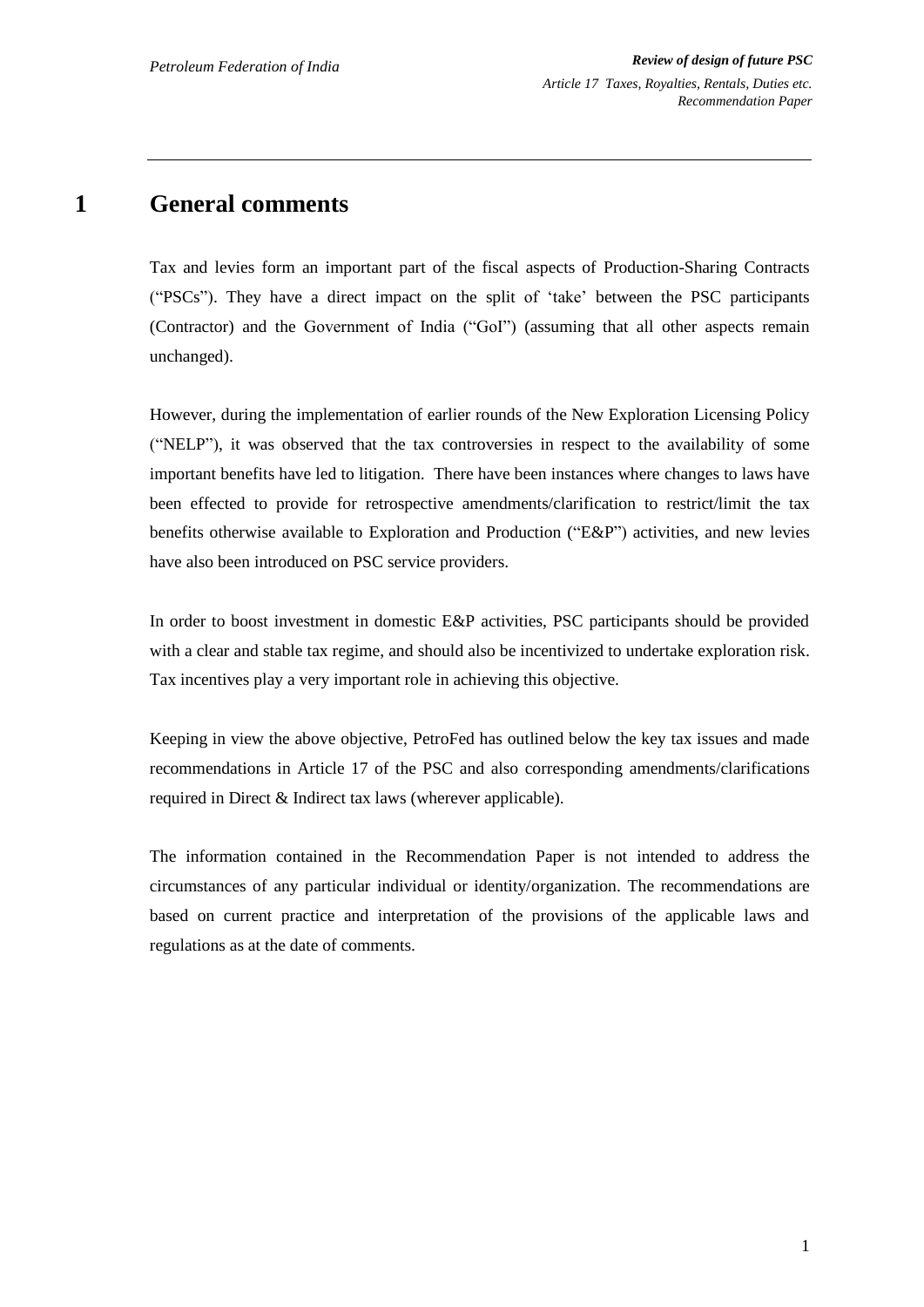## **2 Executive Summary**

| <b>Issue</b>      | <b>Recommendation</b>                                                                                                                                                                                                                                                                                                                                                                                                                                                                                                                                                                                                                                                                                                                                                                                                                                                                                                                                                                                                             |
|-------------------|-----------------------------------------------------------------------------------------------------------------------------------------------------------------------------------------------------------------------------------------------------------------------------------------------------------------------------------------------------------------------------------------------------------------------------------------------------------------------------------------------------------------------------------------------------------------------------------------------------------------------------------------------------------------------------------------------------------------------------------------------------------------------------------------------------------------------------------------------------------------------------------------------------------------------------------------------------------------------------------------------------------------------------------|
| <b>Direct Tax</b> |                                                                                                                                                                                                                                                                                                                                                                                                                                                                                                                                                                                                                                                                                                                                                                                                                                                                                                                                                                                                                                   |
| Change in Law     | Necessary amendments should be made in the fiscal stability<br>$\bullet$<br>clause (clause 17.10) of the PSC to stipulate that any change in<br>or to any Indian laws, rules or regulations dealing with income<br>tax or other corporate tax; export / import tax; excise; custom<br>duty or any other levies; duties or taxes imposed on petroleum or<br>dependent upon the value of petroleum after the date of bidding<br>the Contract shall not impact the PSC Participant. This should be<br>independent of any impact on expected economic benefits arising<br>out of increases in prices, etc. However, PSC participants will be<br>benefited from any reduction in rates or any other amendment<br>beneficial in nature.<br>Fiscal stability clause should also protect PSC participant from<br>any new levy introduced after the bidding of the contract<br>A corresponding amendment/clarification/enabling provision<br>shall be made to the respective laws in consultation with the<br>Ministry of Finance ("MoF"). |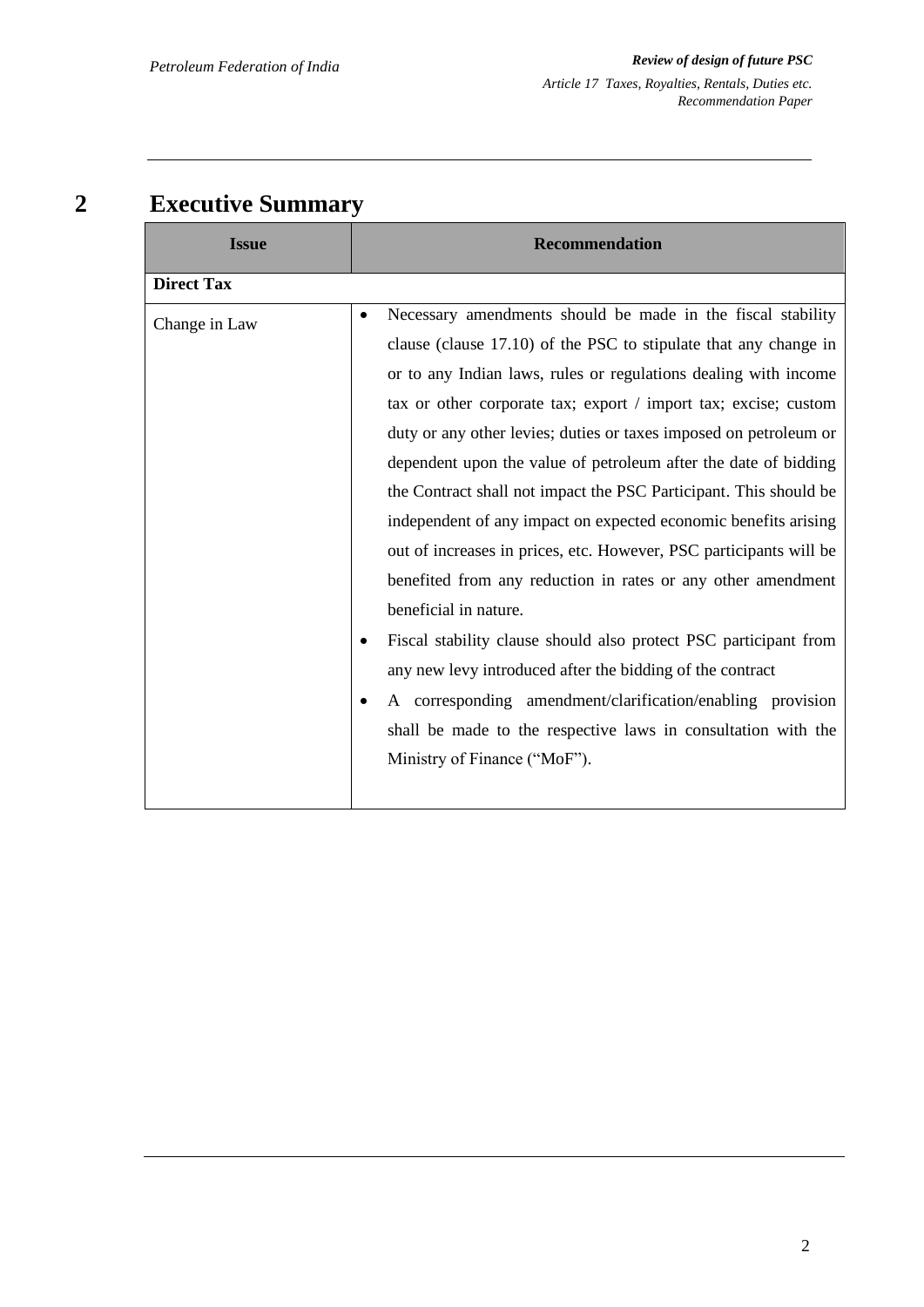| <b>Issue</b>                        | Recommendation                                                                                                                                                                                                                                                                                                                                                                                                                                                                                                                                                              |
|-------------------------------------|-----------------------------------------------------------------------------------------------------------------------------------------------------------------------------------------------------------------------------------------------------------------------------------------------------------------------------------------------------------------------------------------------------------------------------------------------------------------------------------------------------------------------------------------------------------------------------|
| Tax holiday / Weighted<br>deduction | MPSC shall stipulate that profit-nonprofit linked incentives be<br>made available during the tenure of PSC as per the law applicable<br>at the time of bidding for the PSC, and not subject to any further<br>amendment. The MoF may periodically review the extension of<br>these incentives for prospective PSCs.<br>Profit-linked incentives<br>The tax holiday provision should be extended to future PSCs                                                                                                                                                              |
|                                     | For the purpose of claiming tax holidays the concept of<br>Well or "cluster of wells" in a Field or a" Field" shall be<br>regarded as undertaking<br>Definition of 'petroleum' as per PSC to be considered for the<br>purpose of providing Tax holiday                                                                                                                                                                                                                                                                                                                      |
|                                     | Non-profit linked incentives (Alternatively)<br>Weighted deduction to be available to E&P Participants for<br>the capital & revenue expenditure incurred (during<br>exploration, Development and Production phase) and no<br>time limit for carry forward of losses. Further, there should<br>not be any ring fencing<br>Such deductions should be capped at the total taxable<br>income of the respective financial year.<br>Recommendations for the quantum and period for which<br>weighted deductions should be made available may be based<br>on industry projections. |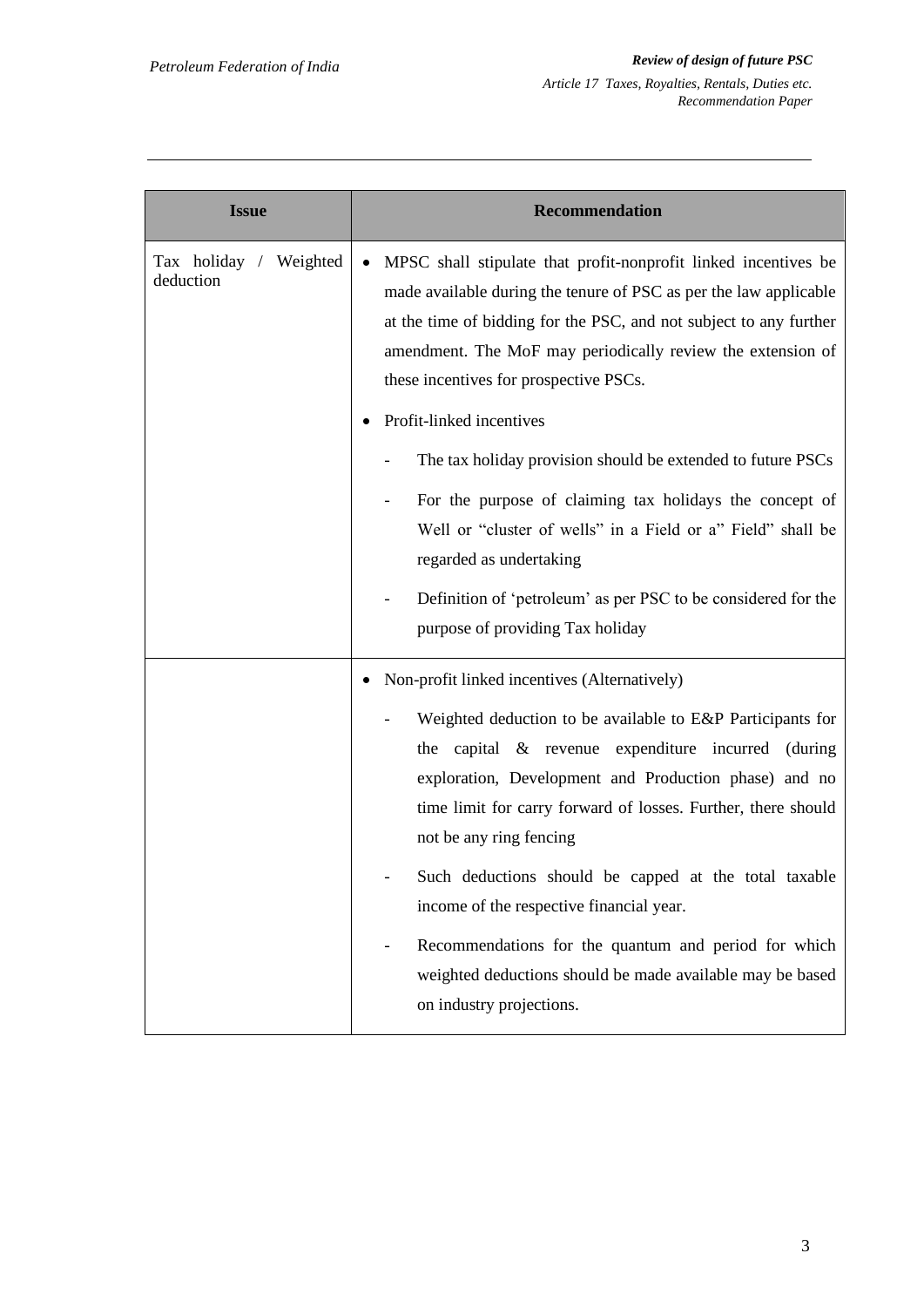| <b>Issue</b>                                                     | <b>Recommendation</b>                                                                                                                                                                                                                                                                                                                                                                                                                                                                                                          |
|------------------------------------------------------------------|--------------------------------------------------------------------------------------------------------------------------------------------------------------------------------------------------------------------------------------------------------------------------------------------------------------------------------------------------------------------------------------------------------------------------------------------------------------------------------------------------------------------------------|
| Exemption from Minimum<br>Alternate Tax ("MAT")                  | A MAT exemption clause should be provided in the PSC for the<br>duration of any profitability -based incentives.                                                                                                                                                                                                                                                                                                                                                                                                               |
|                                                                  | In order to make the PSC provisions legally possible,<br>corresponding amendments should be made to the Income Tax<br>("IT") Act in consultation with the MoF wherein:                                                                                                                                                                                                                                                                                                                                                         |
|                                                                  | Where profit-linked incentives are available - MAT<br>exemptions should be available to PSC participants/E&P<br>companies for the duration of the tax holiday.                                                                                                                                                                                                                                                                                                                                                                 |
|                                                                  | Where non-profit linked incentives are available - Such<br>weighted deduction should be considered for computation of<br>book profits and carry forward losses should be adjusted in<br>full against profits of future years                                                                                                                                                                                                                                                                                                   |
| Deposit of Site Restoration<br>Fund in foreign currency          | The Ministry of Petroleum and Natural Gas ("MoPNG") should<br>made necessary amendments to the Site Restoration Fund<br>Scheme 1999, to provide PSC Participants with the option to<br>maintain the Site Restoration Deposit in foreign currency.                                                                                                                                                                                                                                                                              |
| Laying of PSC on the<br>Table of each House of the<br>Parliament | Currently, it is necessary to lay the PSC before each house of<br>Parliament in order to reap the benefits available under section<br>42 of the Act and PSC Since the NELP and MPSC have been<br>approved by parliament, and furthermore that the President of<br>India, acting through the MoPNG, signs the PSC, the<br>requirement to table the PSC before Parliament needs to be<br>deleted.<br>Furthermore, to extend the benefit to existing PSCs, this<br>amendment/clarification may be made with retrospective effect. |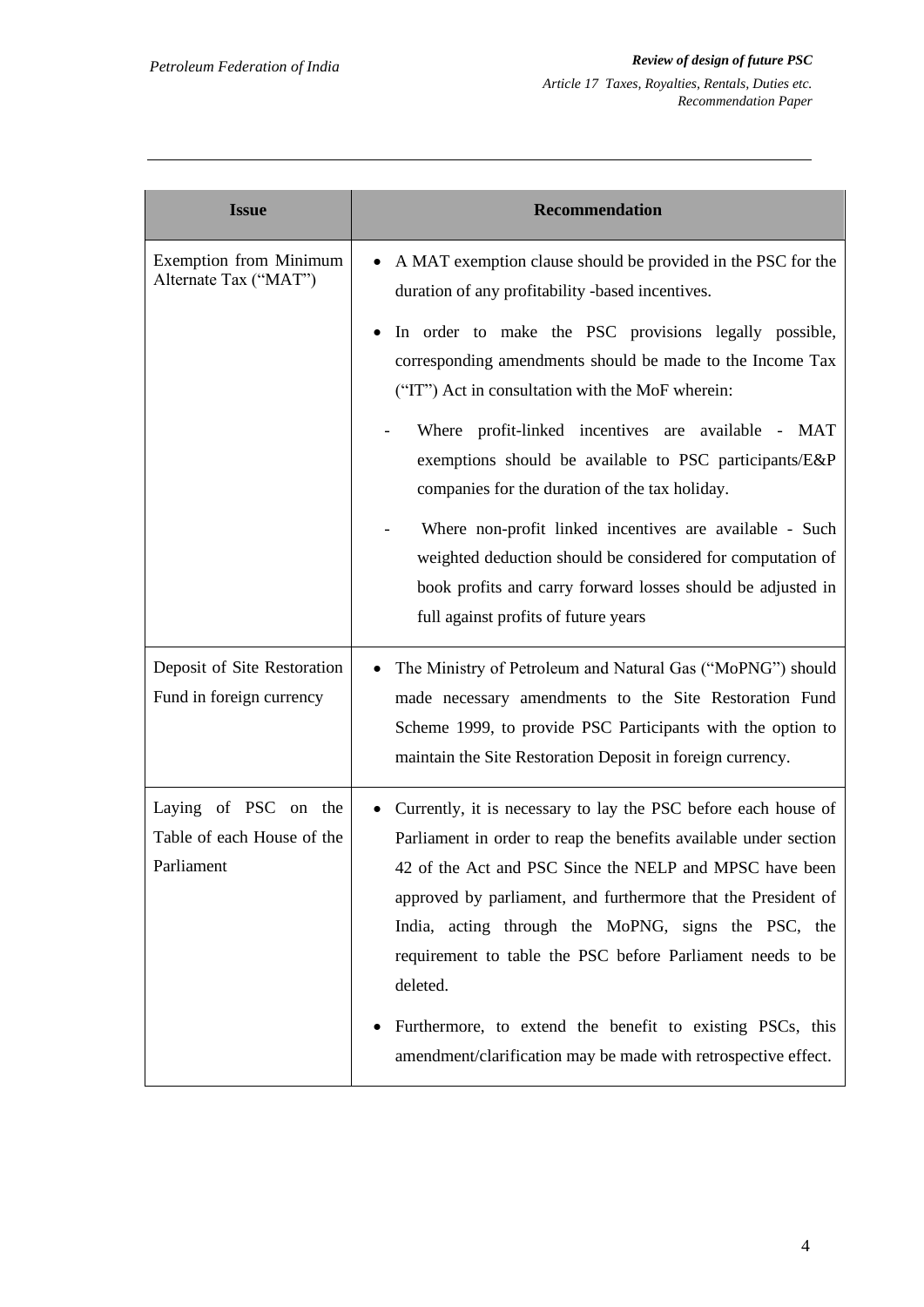| <b>Issue</b>                               | <b>Recommendation</b>                                                                                                                                                                                                                                                                                                                                                                                                                                                                                                                                                                                                                                       |
|--------------------------------------------|-------------------------------------------------------------------------------------------------------------------------------------------------------------------------------------------------------------------------------------------------------------------------------------------------------------------------------------------------------------------------------------------------------------------------------------------------------------------------------------------------------------------------------------------------------------------------------------------------------------------------------------------------------------|
| Joint<br>Unincorporated<br>ventures        | The provisions for taxing PSC participants and its service<br>providers in their individual capacity should be prescribed in<br>PSC without referring to the provisions of the IT Act.                                                                                                                                                                                                                                                                                                                                                                                                                                                                      |
|                                            | The necessary notifications should also be issued by the Central<br>Board of Direct Taxes under section 293A to protect service<br>providers from constituting an Association of Persons ("AOP")<br>and ensure that they are taxed in their individual capacity.<br>Further, similar provisions may be considered in the Direct<br>Taxes Code ("DTC").                                                                                                                                                                                                                                                                                                      |
| Taxation of oil & gas<br>service providers | The PSC should specify that the presumptive tax regime under<br>$\bullet$<br>the IT Act/DTC will be available to to Oil-Field Service<br>Providers ("OFSPs"). To provide further clarity, non-exhaustive<br>illustrative lists of services which will be covered under the<br>presumptive tax regime and not treated as fees for technical<br>services under the IT Act or DTC may be specified.<br>Section 44BB of the IT Act should be amended to state that the<br>provisions of PSC to the extent applicable OFSPs of that PSC are<br>to be given effect.                                                                                               |
| Taxation<br>of<br>expatriate<br>employees  | Short stay exemption should be made available to employees of<br>$\bullet$<br>PSC participants, its affiliates and its service providers where his<br>total stay in India does not exceed in the aggregate a period of 90<br>days in the previous year<br>The above provision should be stated in the PSC to provide for<br>Salaries/Remuneration received by or due to non-resident<br>employees for the services rendered both offshore $\&$ onshore in<br>connection with his employment for direct or indirect benefit of<br>petroleum operations in India undertaken by his employer<br>Further, this should not be subject to any further conditions. |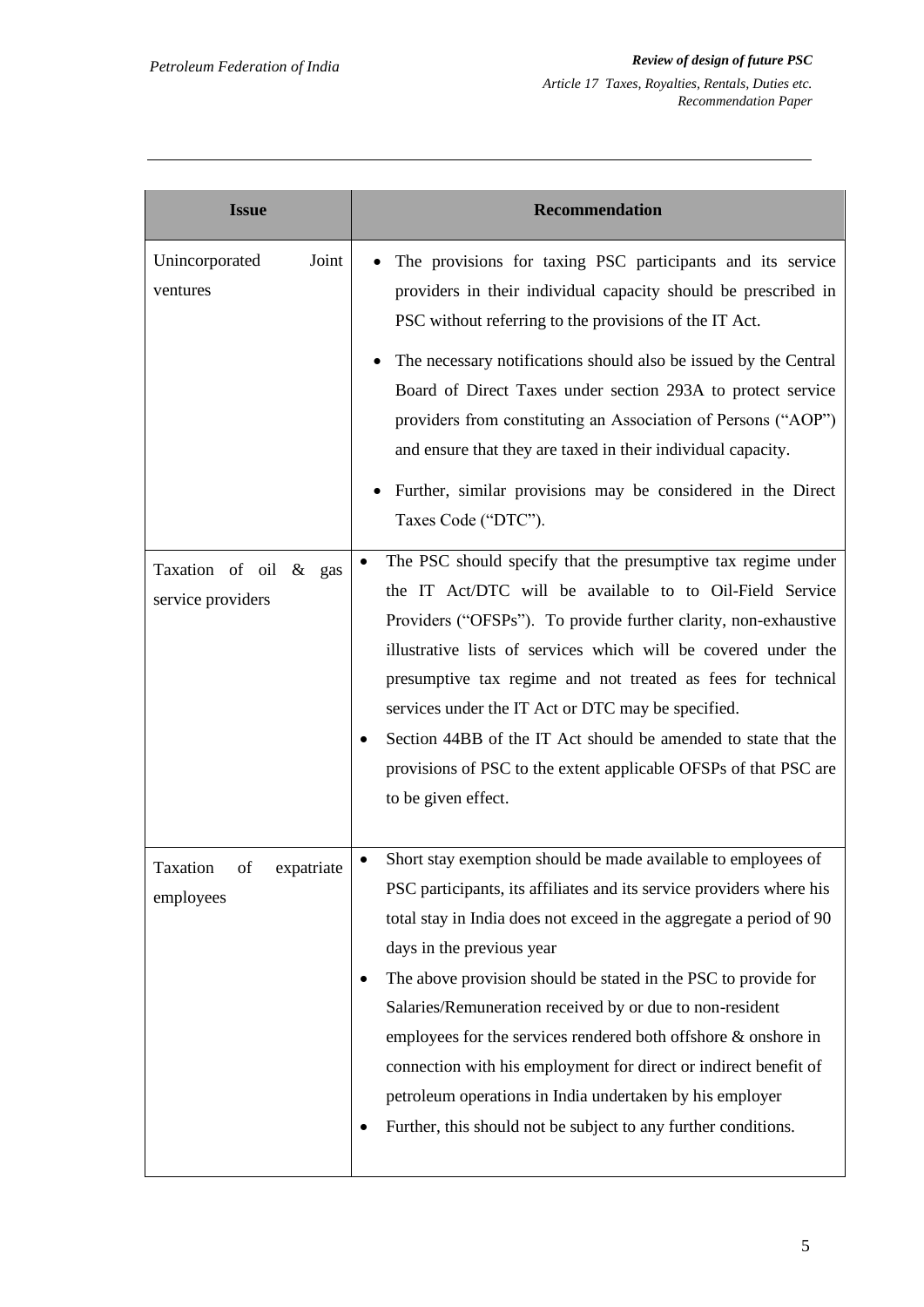| <b>Issue</b>                                                                                                                         | <b>Recommendation</b>                                                                                                                                                                                                                                                                                                                                                                                                                                                                                                                                                                                                                                                                                                                                                                                                                                                                                                                                                                                                                                                                                                                                                                                                                                                                                                                                                                                                                                                                                                                               |
|--------------------------------------------------------------------------------------------------------------------------------------|-----------------------------------------------------------------------------------------------------------------------------------------------------------------------------------------------------------------------------------------------------------------------------------------------------------------------------------------------------------------------------------------------------------------------------------------------------------------------------------------------------------------------------------------------------------------------------------------------------------------------------------------------------------------------------------------------------------------------------------------------------------------------------------------------------------------------------------------------------------------------------------------------------------------------------------------------------------------------------------------------------------------------------------------------------------------------------------------------------------------------------------------------------------------------------------------------------------------------------------------------------------------------------------------------------------------------------------------------------------------------------------------------------------------------------------------------------------------------------------------------------------------------------------------------------|
| <b>Indirect taxes</b>                                                                                                                |                                                                                                                                                                                                                                                                                                                                                                                                                                                                                                                                                                                                                                                                                                                                                                                                                                                                                                                                                                                                                                                                                                                                                                                                                                                                                                                                                                                                                                                                                                                                                     |
| Indirect taxes applicable on<br>procurement of goods and<br>services should also form<br>part of Article 17.10 of the<br><b>MPSC</b> | Article 17.10 of the MPSC is only applicable to the direct tax and<br>$\bullet$<br>output activities of E&P Companies and does not take into<br>account the indirect taxes applicable to much of the spending of<br>E&P Companies.<br>Recently, Finance Act, 2012 introduced the concept of Negative<br>$\bullet$<br>List for levy of service tax. Under new regime, the Legislature<br>has not only widened the coverage of Service Tax Law but also<br>the compliance on the part of recipient of service by way of a<br>drastic change in existing reverse charge mechanism.<br>While announcing NELP, the Govt. of India expressed their<br>$\bullet$<br>commitment to exempt from taxation the exploration and<br>production (E&P) of hydrocarbon activities to ensure that the<br>entire expenditure incurred by the E&P Companies goes towards<br>exploration and production and not towards Govt. taxes. Hence<br>exemptions available under SL No $356$ , $357$ , $358$ , $359$ & $360$ of<br>Notification 12/2012-Cus dtd 17 <sup>th</sup> March, 2012 should be<br>continued.<br>Further, the taxable services procured for E&P activities should<br>be exempted from levy of service tax.<br>Hence, changes to indirect taxes on procurement of goods and<br>services are not covered under the MPSC.<br>The respective indirect taxes applicable on production of goods,<br>services or any other activities pertaining to exploration and<br>production of oil should also be brought into the ambit of Article<br>17.10 of the MPSC. |
|                                                                                                                                      |                                                                                                                                                                                                                                                                                                                                                                                                                                                                                                                                                                                                                                                                                                                                                                                                                                                                                                                                                                                                                                                                                                                                                                                                                                                                                                                                                                                                                                                                                                                                                     |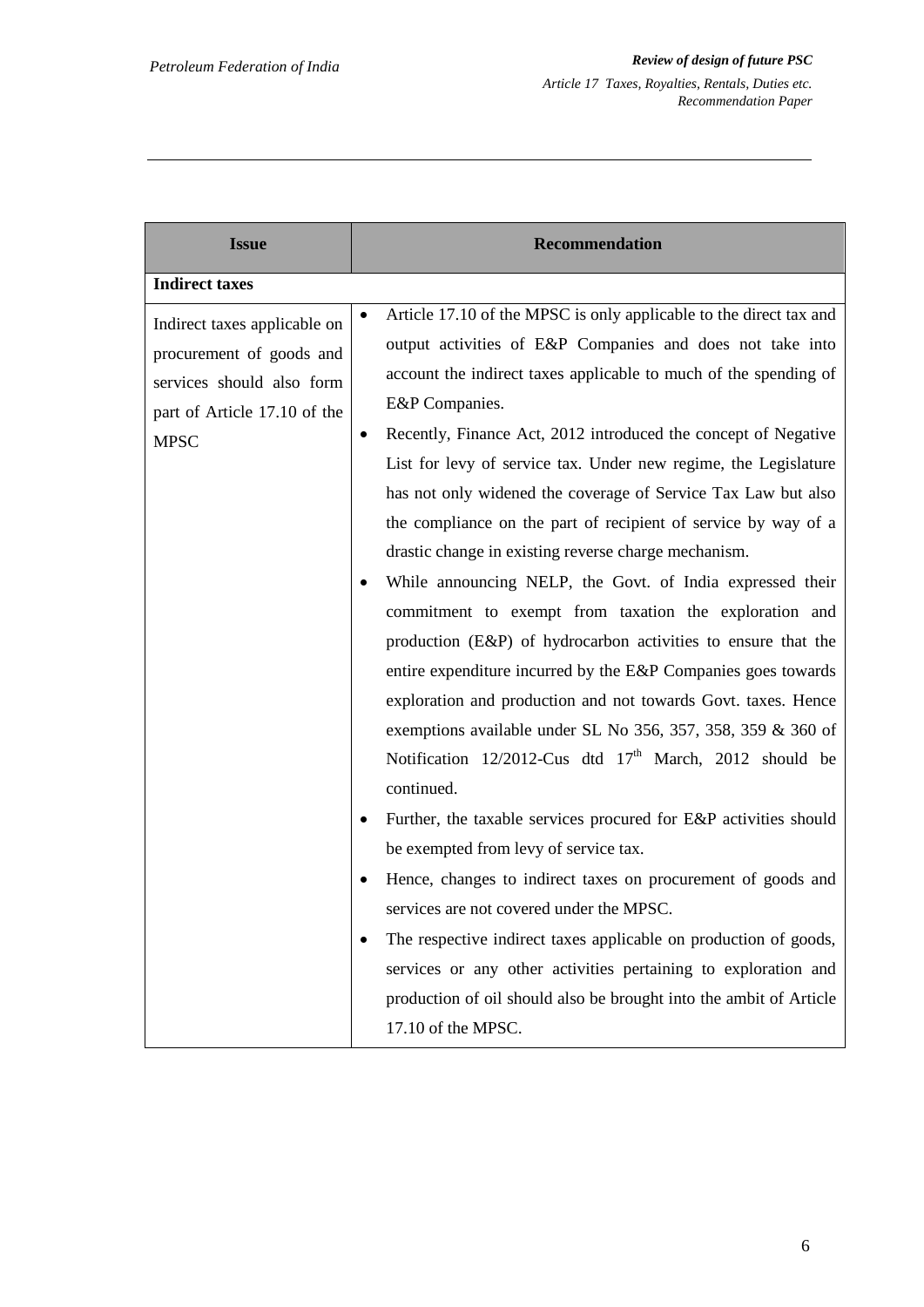| <b>Issue</b>                                                                                                | <b>Recommendation</b>                                                                                                                                                                                                                                                                                                                                                                                                                                                                                                                                                                                                                                                                                                              |
|-------------------------------------------------------------------------------------------------------------|------------------------------------------------------------------------------------------------------------------------------------------------------------------------------------------------------------------------------------------------------------------------------------------------------------------------------------------------------------------------------------------------------------------------------------------------------------------------------------------------------------------------------------------------------------------------------------------------------------------------------------------------------------------------------------------------------------------------------------|
| The MPSC should provide<br>fiscal<br>stability<br>from<br>indirect tax law in line with<br>the direct taxes | Necessary amendments should be made to the fiscal stability<br>clause (clause 17.10) of the PSC to stipulate that any change in or<br>to any Indian law, rules or regulations dealing with income tax or<br>other corporate tax, export / import tax; excise; custom duty or<br>any other levies; duties or taxes imposed on Petroleum or<br>dependent upon the value of petroleum after the date of bidding<br>the Contract shall not impact the PSC Participant. This should be<br>independent of any impact on expected economic benefits arising<br>from increases in prices, etc.<br>A corresponding amendment/clarification/enabling provision<br>should be made under the respective laws, in consultation with<br>the MoF. |
| Inclusion of all tax benefits<br>under MPSC                                                                 | Currently, MPSC does not cover the excise duty benefit available<br>to goods supplied to E&P Companies.<br>The MPSC should be made to cover all the existing indirect tax<br>$\bullet$<br>benefit available to E&P Companies                                                                                                                                                                                                                                                                                                                                                                                                                                                                                                       |
| Levy of service tax on<br>services provided to E&P<br>companies                                             | Goods supplied to E&P companies are exempt from customs<br>$\bullet$<br>duty and excise duty in line with the objectives of PSC.<br>The levy of service tax on all services provided to E&P<br>$\bullet$<br>Companies drastically erodes the funds available to E&P<br>Companies.<br>The MPSC should provide the equivalent benefit on account of<br>the service tax paid on input services, or Service tax law should<br>be amended to provide the relief from the service tax paid on<br>input services in a suitable manner.                                                                                                                                                                                                    |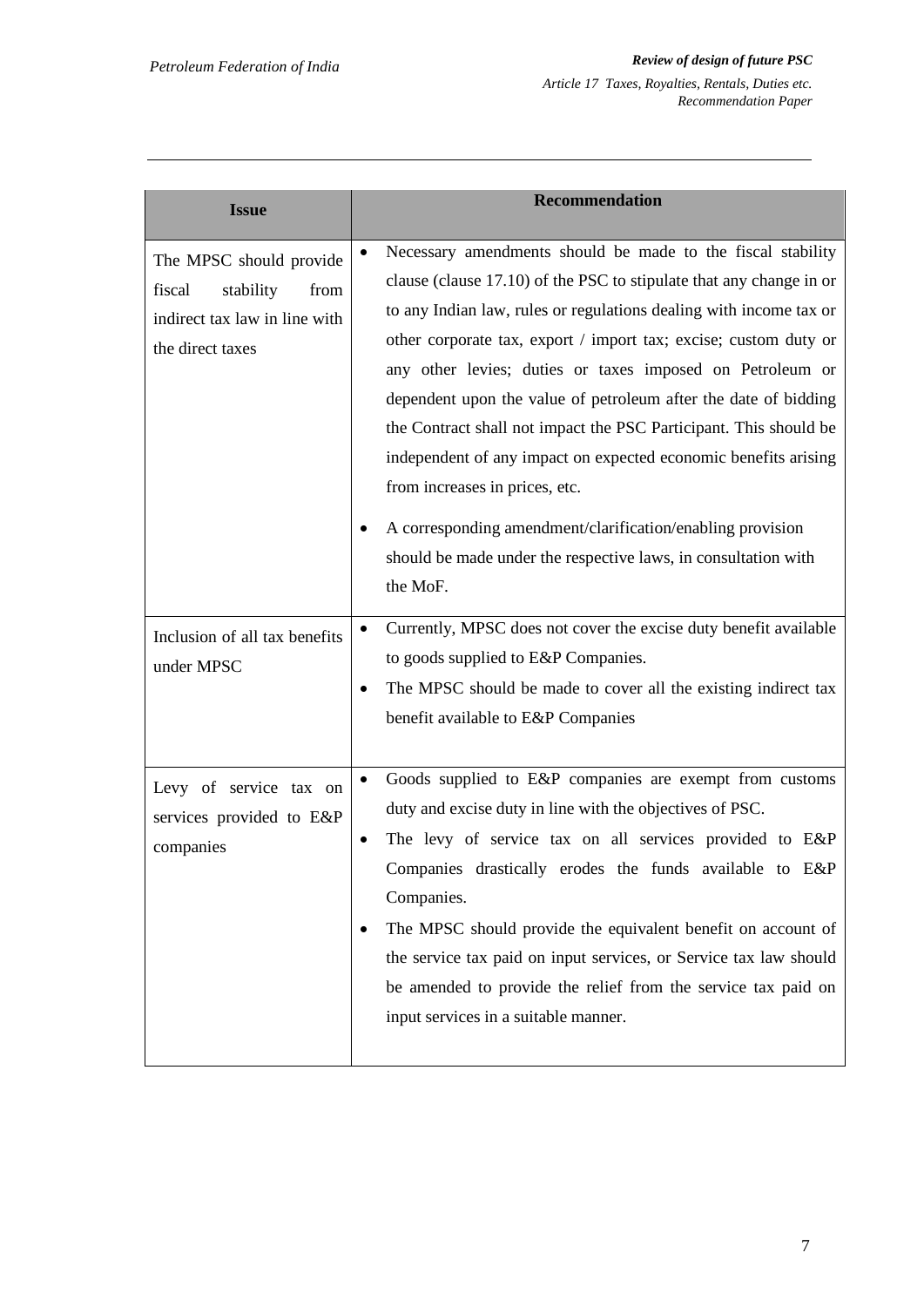| <b>Issue</b>                                                                                                           | <b>Recommendation</b>                                                                                                                                                                                                                                                                                                                                                                                                                                                                                                                                                                                                                                                                                                                                                                                                                                                                                                                                                     |
|------------------------------------------------------------------------------------------------------------------------|---------------------------------------------------------------------------------------------------------------------------------------------------------------------------------------------------------------------------------------------------------------------------------------------------------------------------------------------------------------------------------------------------------------------------------------------------------------------------------------------------------------------------------------------------------------------------------------------------------------------------------------------------------------------------------------------------------------------------------------------------------------------------------------------------------------------------------------------------------------------------------------------------------------------------------------------------------------------------|
| Exemption from Central<br>Tax ("CST") on<br>Sales<br>supplied to E&P<br>goods<br>companies for petroleum<br>operations | Levy of VAT / CST on goods supplied by domestic suppliers<br>puts the domestic supplier at a competitive disadvantage, as<br>import of such goods from outside India is not subject to these<br>taxes.<br>In the interest of developing indigenous industry, the MPSC<br>٠<br>should provide the benefit on account of VAT / CST paid on<br>procurement of goods, or CST law should be amended in a<br>suitable manner to provide exemption from the levy of Central<br>Sales Tax on goods supplied to E&P Companies.                                                                                                                                                                                                                                                                                                                                                                                                                                                     |
| Unincorporated Joint<br>Ventures                                                                                       | For execution of PSC, normally one of participants is<br>designated as operator and other participants provide resources<br>to the operator for carrying out the petroleum operations. In this<br>case the transactions amongst the participants (including the<br>Operator) should not be considered as service for the purpose of<br>levy of service tax.<br>Explanation 3 to Section 65B(44) of Finance Act, 1994 provides<br>that, an unincorporated association or a body of persons, as the<br>case may be, and a member thereof shall be treated as distinct<br>persons. This provision should not be applicable for Petroleum<br>Operation under PSC.<br>The benefit provided under the direct tax law should also be<br>extended to indirect tax law, and further clarity should be<br>provided in terms of the applicability of the above provision to<br>the supplier / services provider or any other person providing<br>goods or services to E&P Companies. |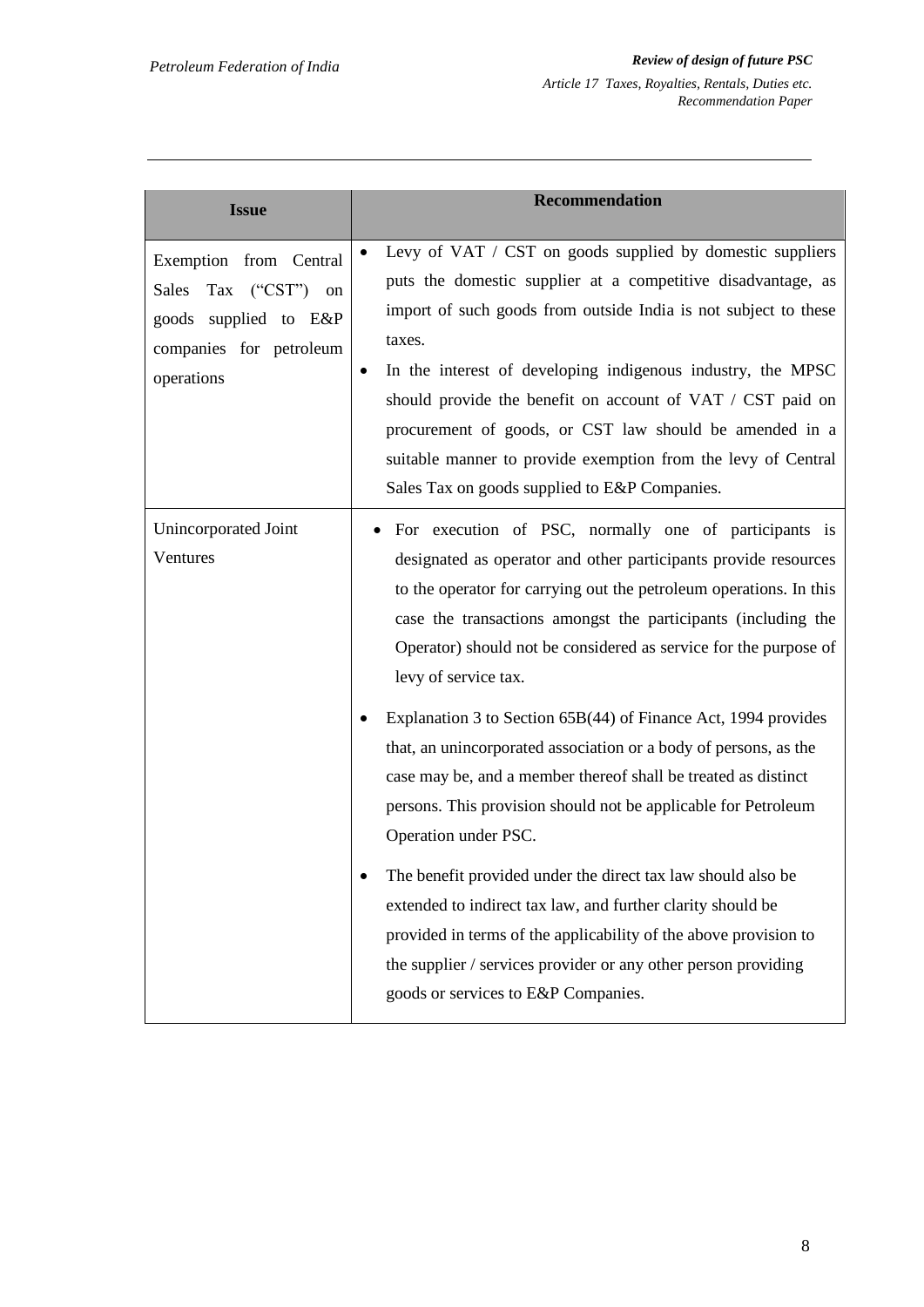| <b>Issue</b>                                                                            | <b>Recommendation</b>                                                                                                                                                                                                                                                                                                                  |
|-----------------------------------------------------------------------------------------|----------------------------------------------------------------------------------------------------------------------------------------------------------------------------------------------------------------------------------------------------------------------------------------------------------------------------------------|
| Exemption to onshore $\&$<br>offshore E&P activities to<br>continue                     | The specific benefits of the MPSC extended to onshore and<br>٠<br>offshore petroleum operations to continue.<br>Sl. No. 358 & 359 of Notification No. 12/2012-Cus dated $17th$<br>٠<br>March, 2012 provides exemption for E&P activities carried out in<br>onshore $\&$ offshore both                                                  |
| Extending the list of duty-<br>free items that can be.<br>imported by the E&P<br>sector | Currently, only specified goods imported for E&P operations are<br>exempt from customs duties.<br>To undertake E&P activities, operators need to import various<br>٠<br>goods and accordingly, the existing list of exempt goods should<br>be suitably amended to include all goods required for carrying<br>out petroleum operations. |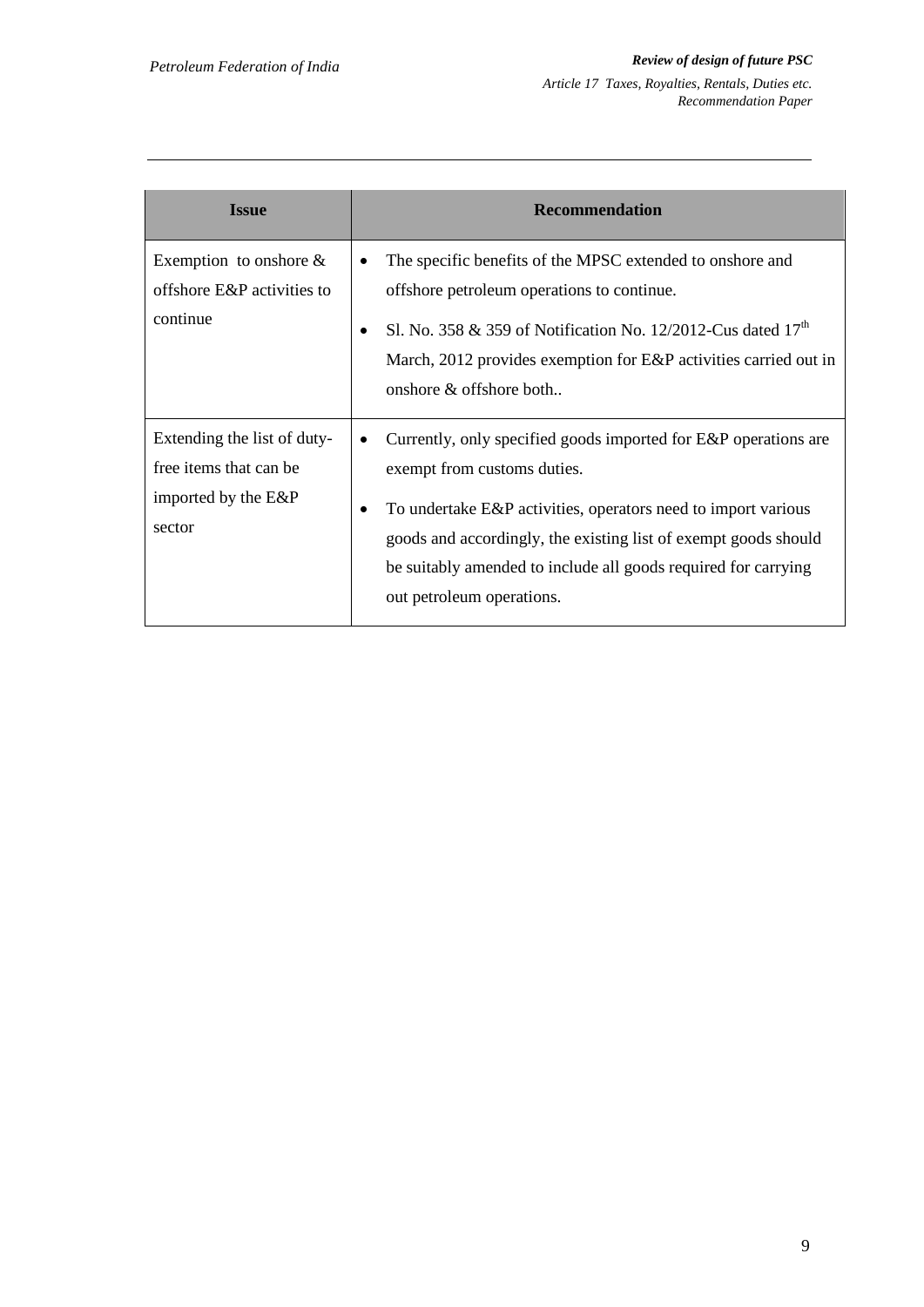## **3 Recommendations on Direct Tax Provisions**

## **3.1 Change in Law & Fiscal Stability**

Section 42 of the IT Act is a special provision to give effect to the agreement entered into with Central Government for E&P activities, and allows for a deeming provision stating that the IT Act will be deemed to be modified to the extent necessary to give effect to the terms of the agreement.

With the objective of providing a clear & stable tax regime, Article 17 of PSC of the NELP states that PSC participants; their employees; service providers providing any materials, supplies, services or facilities or supplying any ship, aircraft, machinery, equipment or plant (whether by way of sale or hire) to the PSC participants in connection with Petroleum Operations; and the employees of such persons shall be subject to all fiscal legislation in India except where, pursuant to any authority granted under any applicable law, they are exempted wholly or partly from the application of the provisions of a particular law or as otherwise provided in the PSC or in any double taxation avoidance agreement entered into by the GoI under section 90 of the IT Act.

Further, the PSC also provides that in the case of any change in any Indian law, rule or regulation dealing with direct tax, indirect tax or any other levies, duties or taxes imposed on petroleum or dependent upon the value of petroleum which results in a material change to the expected economic benefits accruing either to the contractor or to the government, PSC Participants are permitted to consult in good faith to make necessary revisions and adjustments in order to maintain such expected economic benefits.

The above understanding is also supported by judicial precedent (Supreme Court) wherein it was held that the PSC recognizes that the IT Act is to be applied and section 42 is to be the controlling provision in regard to the allowance of expenditure. The PSC is to be considered as a separate code in itself and as regards the computation of the income and expenditure of the assesse, only such expenditures as are permitted in the PSC are allowable. The PSC is regarded as an independent regime which includes tax treatment of costs, expenses, income and profit etc.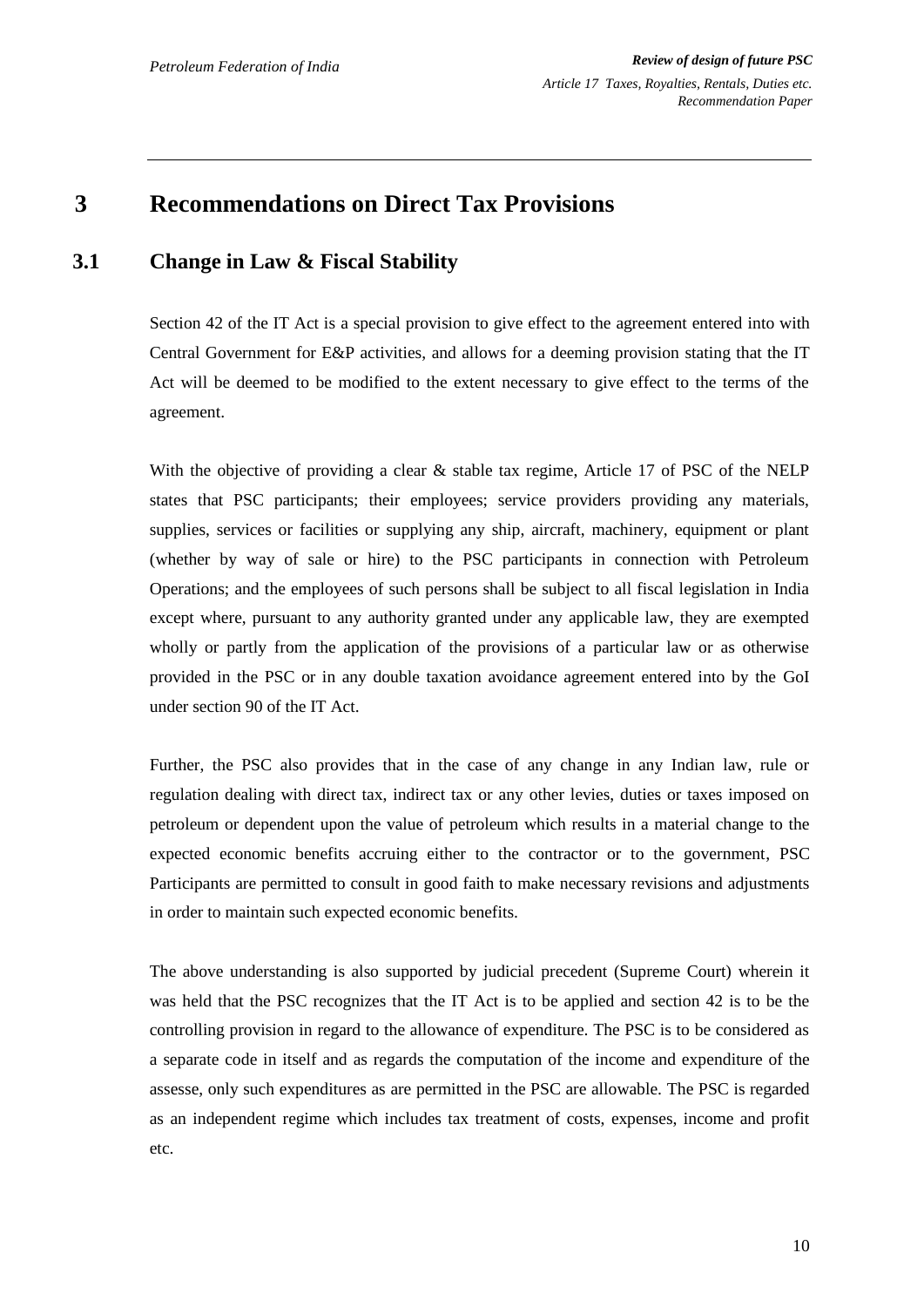The lack of certainty and stability in the fiscal regime has a direct impact on the fair share of "take" as envisaged at the time of entering into a PSC (assuming that all other aspects remain the same).

#### **Recommendation**

Fiscal stability should be honored in letter and spirit by GoI. In this regard, necessary amendments should be made to the fiscal stability clause (clause 17.10) of the PSC wherein it should be clearly specified in the clause that any change in or to any Indian law, rules or regulations dealing with income tax or other corporate tax, export / import tax, excise, custom duty or any other levies, duties or revised rate*s* taxes imposed on petroleum or dependent upon the value of petroleum after the date of bidding the PSC shall not adversely impact the PSC Participant, their employees, service providers providing any materials, supplies, services or facilities or supplying any ship, aircraft, machinery, equipment or plant (whether by way of sale or hire) to the PSC participants in connection with petroleum operations or the employees of such persons.

It is also recommended that a corresponding amendment be made under the laws (including IT Act) mentioned above, wherein it should be clearly specified that law prevalent on the date of bidding the PSC shall prevail for the duration of the PSC. Further, with regard to the IT Act it is important to highlight that section 293A of the IT Act empowers the Central Government to make these exemptions in relation to E&P business. Thus, the provision of fiscal stability for the purposes of direct taxes can be achieved under the IT Act by way of issuing notifications under section 293A of the IT Act, in consultation with the MoF.

Further, in the event of dispute it is recommended that timeline for settlement should be stipulated (for instance 180 days from the time matter initiated by contractor). Though, the decision of the management committee could be challenged under Arbitration and Conciliation Act, 1996 ("A&C Act, 1996") by a three arbitrator panel and decision of the Arbitration should be binding on both parties and not for further challenge.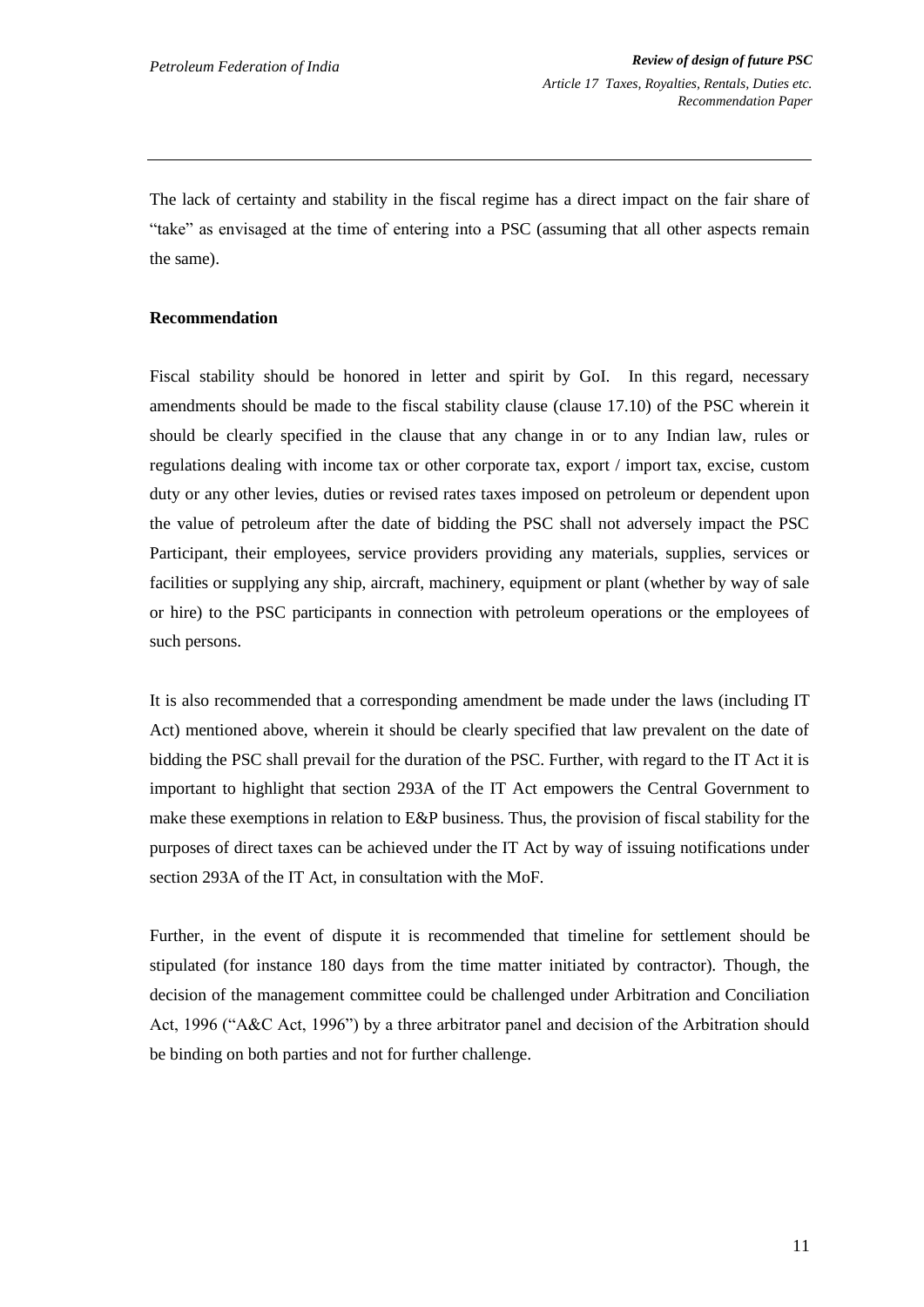#### **Rationale**

In order to ensure fiscal stability to PSC Participants, it is imperative that the law applicable at the time of bidding should be clear and stable for the entire duration of the PSC. By implication, any subsequent amendment /modification in the law and change in levies from the date of bidding would not be applicable to the PSC participants, service providers or their employees. This will ensure stability and certainty of tax matters as applicable to petroleum operations undertaken u PSC.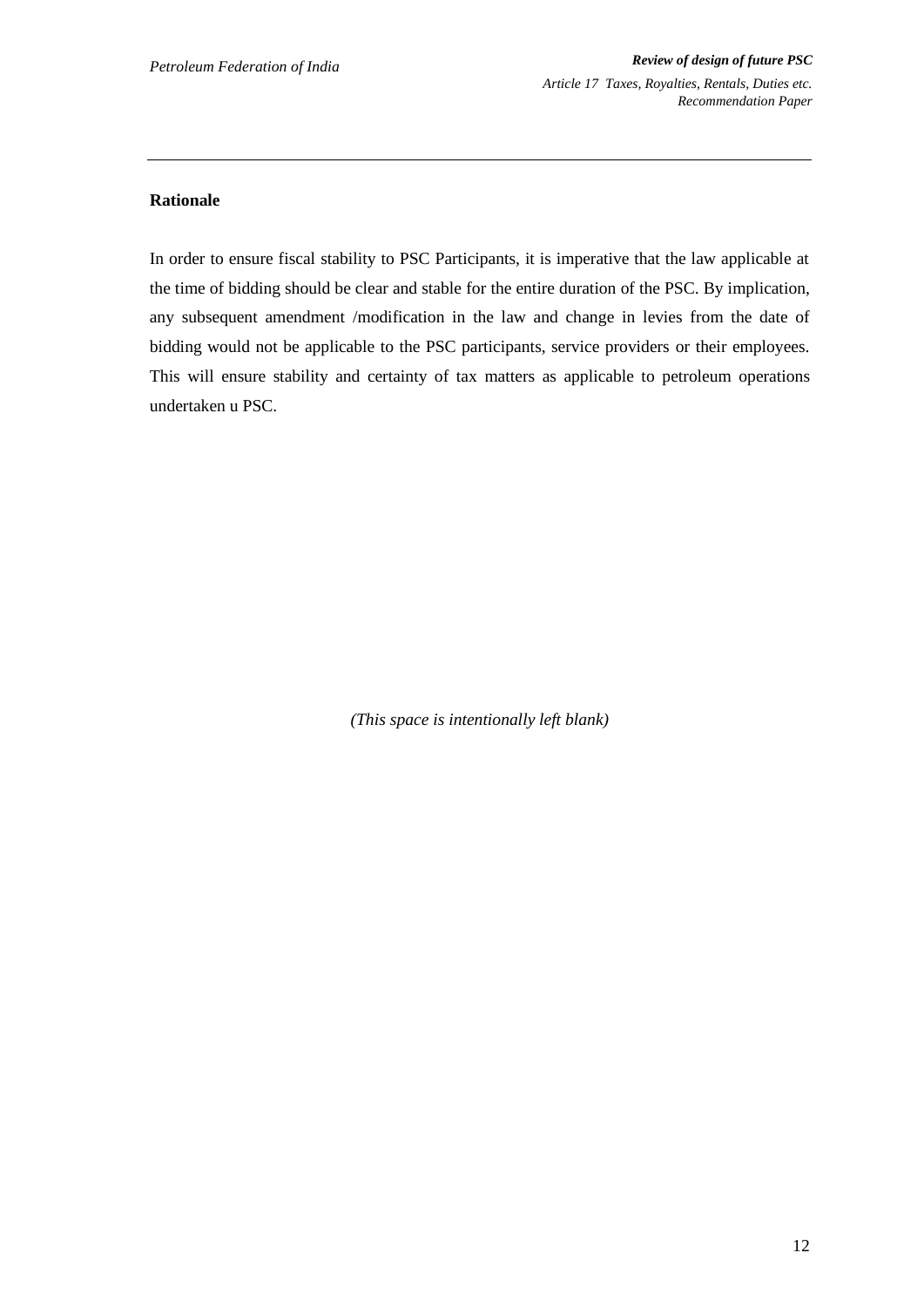## **3.2 Tax holiday/ Weighted deduction availability under the PSC**

The MPSC provides that Companies shall be eligible for benefits available under section 80IB of the IT Act, as applicable from time to time.

Section 80IB (9) of the IT Act provides for a deduction of 100% of the profits when calculating total income for any undertaking which begins commercial production of mineral oil. The deduction is available for a period of seven consecutive years, including the initial assessment year. Under the Finance Act 2011, the GoI has already restricted the availability of tax holidays to contracts awarded after March 31, 2011.

In the last 2-3 years, the following amendments have been made to section 80IB of the Act, which have raised lot of controversies and debates pertaining to the availability of tax holiday to PSCs:

- The concept of an entire PSC being an "undertaking" has been introduced with retrospective effect from April 1, 2000;
- The tax holiday for "natural gas" is available only for contracts licensed under NELP VIII
- Tax holidays will not be available for blocks licensed under contracts awarded after 31 March 2011

Furthermore, unlike the IT Act, the DTC does not propose to provide profit-based incentives to the entities engaged in the business of mineral oil or natural gas.

#### **Recommendation**

In order to boost investment in domestic E&P activities, PSC participants should be incentivized to undertake exploration risk.

Tax incentives play a very important role in achieving this objective.

Accordingly, the MPSC should provide for profitability-linked incentives to be available under the IT Act, and to be made applicable as per the laws existing at the time of bidding for PSC and with any further amendments applying only to future PSCs entered into.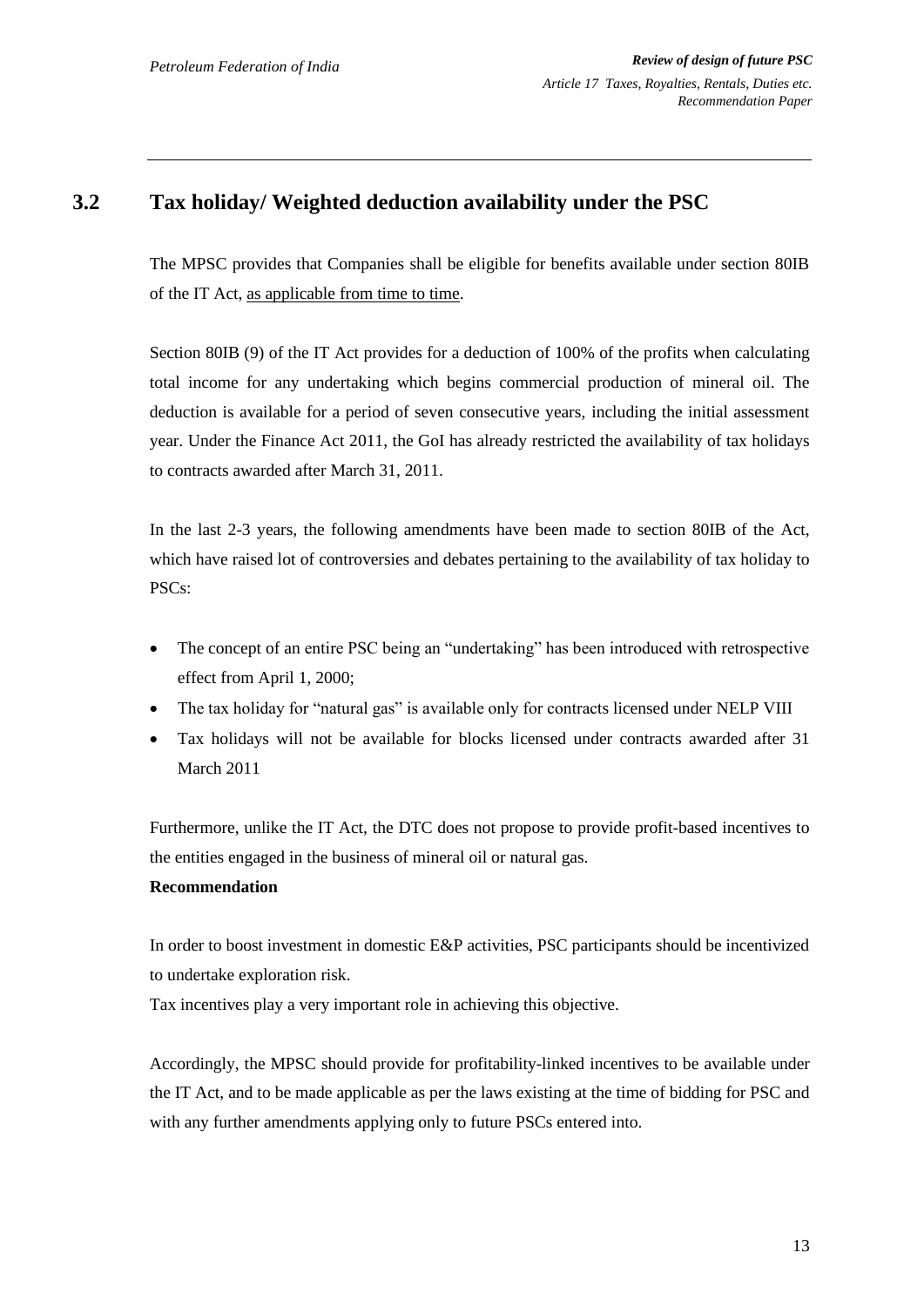The above recommendation will help PSC Participants to achieve certainty in determining their fiscal cost in the project. Furthermore, in line with the above recommendation, we have also outlined below the issues which may be addressed to the MoF for their further consultation.

#### **3.2.1 Profits-linked incentives**

Extension of tax holiday

As per the current provision of section 80IB of the IT Act, the tax holiday is not available to blocks licensed after 31 March 2011. In order to provide a fiscal impetus to E&P players and to participants in E&P business, the tax holiday could be extended to future PSCs as well.

Definition of "undertaking"

For the purposes of claiming tax holiday "wells/cluster of wells/field" rather than "contract areas" should be regarded as "undertakings" for the following reasons:

- The wells or cluster of wells can exist on their own as viable independent units;
- Under the current mechanism of PSCs, each field development plan is separately considered as the basis for development;
- There can be one well "Field" which can exist on its own
- Tax holiday for natural gas

As per the provision of section 80IB of IT Act, the tax holiday for "natural gas" is available only for contracts licensed under NELP VIII. The term " natural gas " to be part of Mineral Oil has been left to the dicretion of courts as per the budget speech 2008 of Finance Minister in Parliament. Under the PSC, the term "petroleum l" is defined to include natural gas, and therefore it is recommended that for the purpose of tax holiday provisions, the PSC definition of the term "petroleum" should be considered or in the alternative, the term Mineral Oil to include natural gas should be clarified from inception to remove uncertainly and avoidable litigations for PSCs prior to NELP VIII.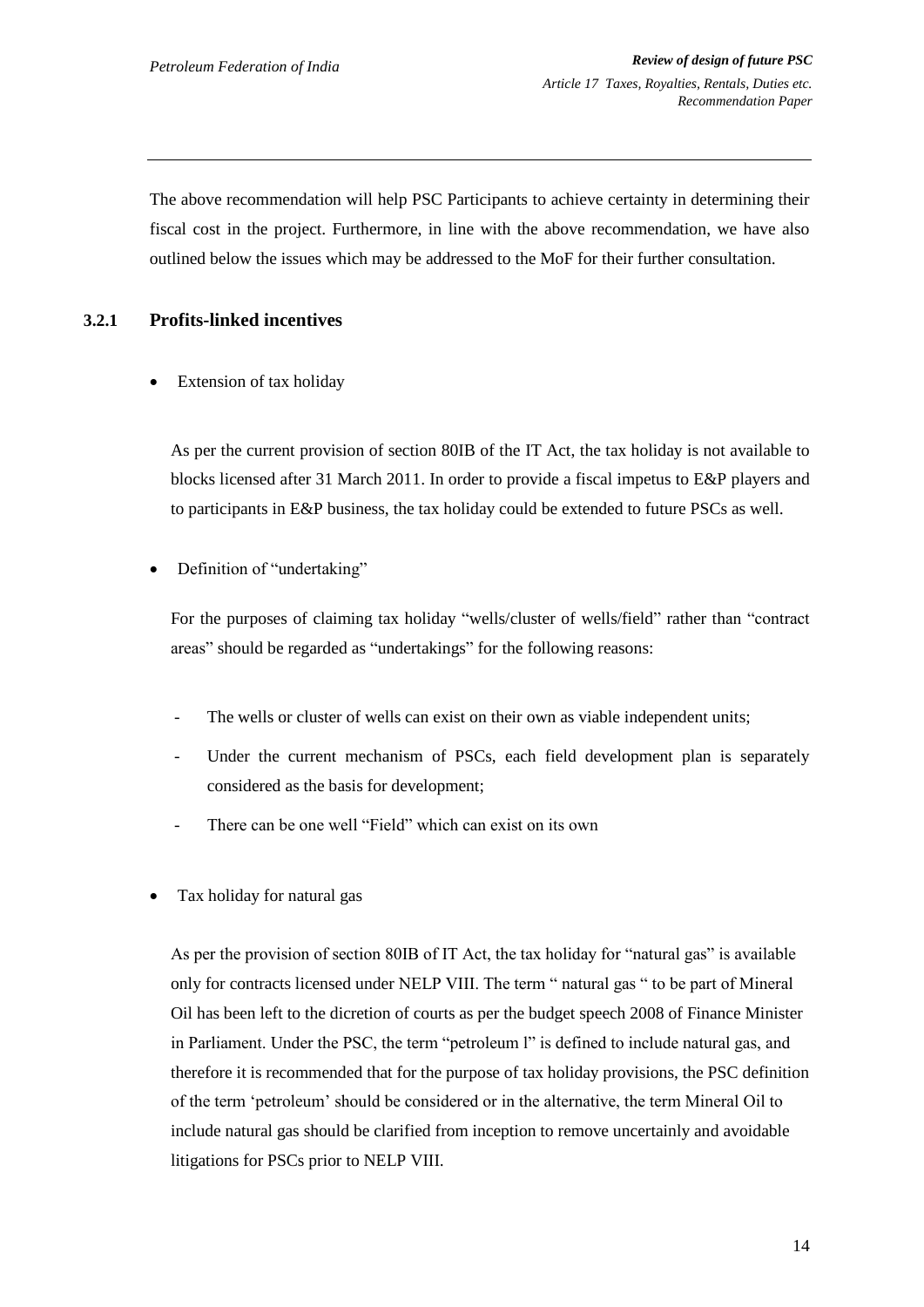Further, it is recommended that where the terminology of oil and gas industry is not defined under the IT Act, reliance should be placed on the terminology of the PSC.

These suggestions should be incorporated into the DTC as well.

#### **3.2.2 Non Profit linked incentives**

As an alternative to tax holiday incentives for future PSCs, the MoPNG should consider granting weighted deductions for the capital & revenue expenditure incurred (during exploration, development and production phase) and no time limit for carry forward of losses. These deductions may be capped at the total taxable income for the respective financial year. Recommendations for the quantum and period for which weighted deductions are to be made available may be based on industry projections. It could be 100% for onshore blocks, 200%for shallow water blocks and 300% for deepwater and ultra deepwater blocks. Further, there should not be any ring fencing

#### **Rationale**

Substantial expenditure is incurred in the search for petroleum by undertaking aerial, geological, geophysical, geochemical, paleontological, palynological, topographical and seismic surveys, analysis, studies and their interpretation, as well as investigations relating to the subsurface geology. Accordingly, the search for petroleum in India may be considered on a par with Research & Development activities as there is significant exploration in Indian oil and gas basins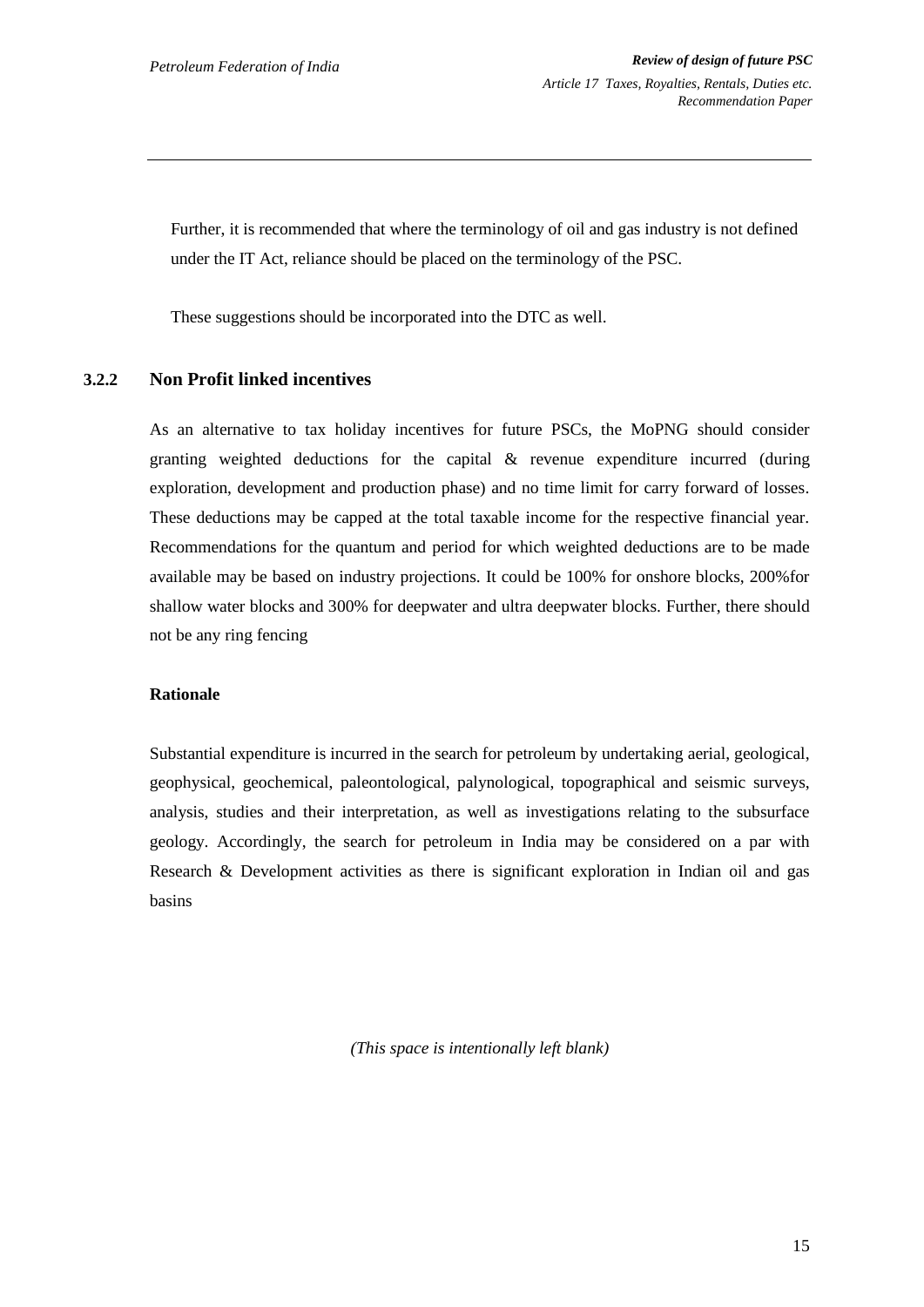## **3.3 Exemption from Minimum Alternate Tax**

E&P participants are liable to pay MAT if their tax profit is less than 18.5% of Book Profit. MAT is payable even if the company is claiming a tax holiday under the IT Act.

The objective of granting the seven-year tax holiday is completely nullified if MAT is levied on profits. It has been observed that typically E&P participants earn higher book profits in the initial years after commercial production begins, since the tax deductions in respect of exploration and drilling expenditure are granted on an accelerated basis whereas depletion is provided in the books of accounts on a per unit of production basis. Therefore, the amount of expenditure debited in the books of accounts in the initial years is much lower, resulting in higher book profits.

#### **Recommendation**

In order to provide the intended tax incentive to PSC Participants, it is recommended that an MAT exemption clause be provided in PSC for the duration of the profit/non profit-based incentive.

In order to enable the PSC provision, corresponding amendments should be made to the IT Act in consultation with the MoF stating that:

- Where profit-linked incentives are available MAT exemption shall be available to PSC participants/E&P companies for the duration of the tax holiday.
- Where non-profit linked incentives are available Such weighted deduction should be considered for computation of book profits and carry forward losses should be adjusted in full against profits of future years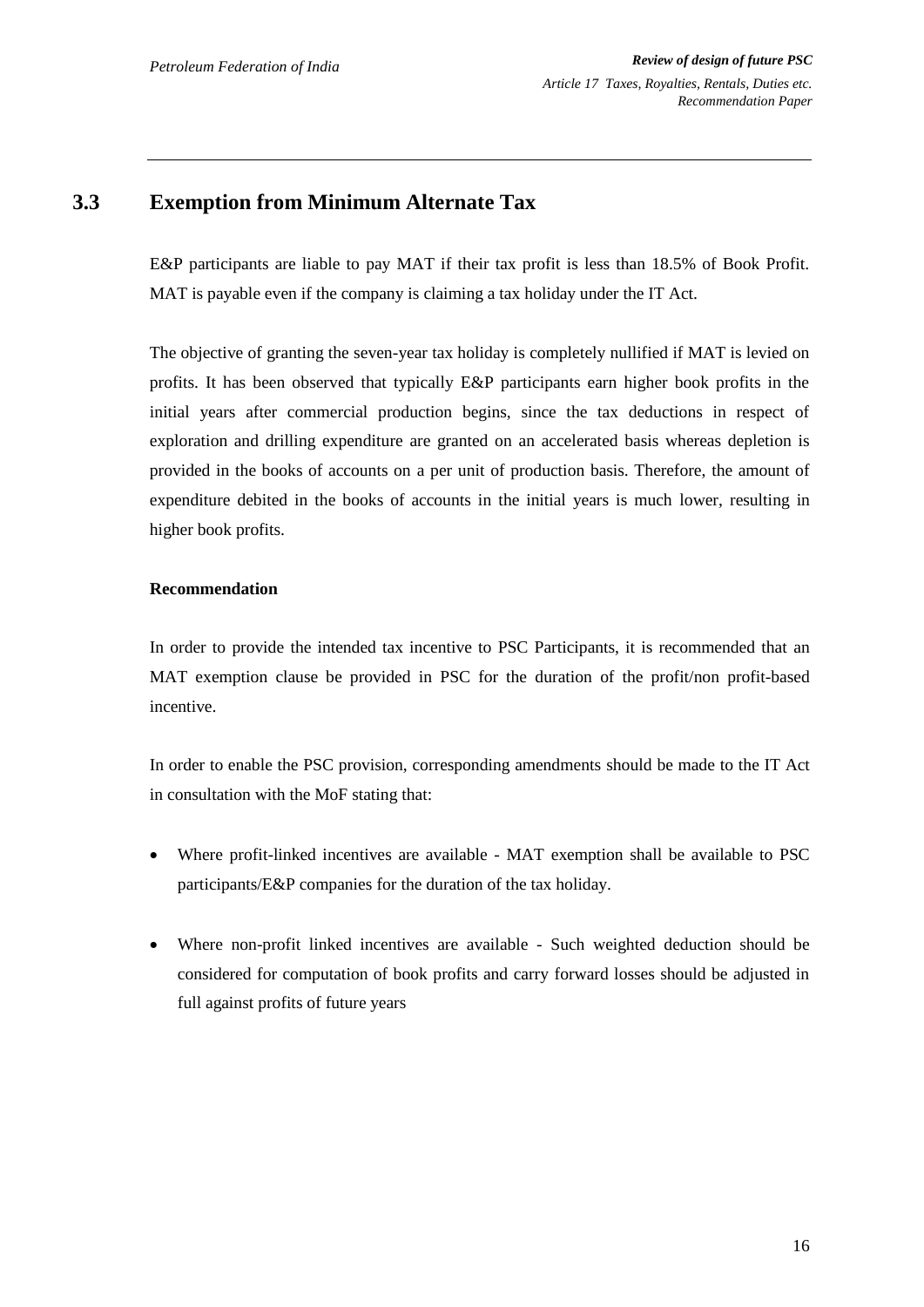## **3.4 Deposit for Site Restoration Fund in foreign currency**

The existing Site Restoration Fund Scheme, 1999 requires E&P participants to deposit funds for site restoration in Indian Rupees. It is only if the deposit is made in accordance with this scheme that the deduction under section 33ABA is available to such companies. This may result in exchange-fluctuation risk as the actual expenditure is to be incurred later, at the time of site restoration.

#### **Recommendation**

It is recommended that the MoPNG make the necessary amendment to the Site Restoration Fund Scheme, 1999 to give PSC Participants the option of making the deposit to their Site Restoration Fund in foreign currency.

#### **Rationale**

This is in order to insulate investors from exchange-fluctuation risk arising due to deposits being maintained in Indian currency.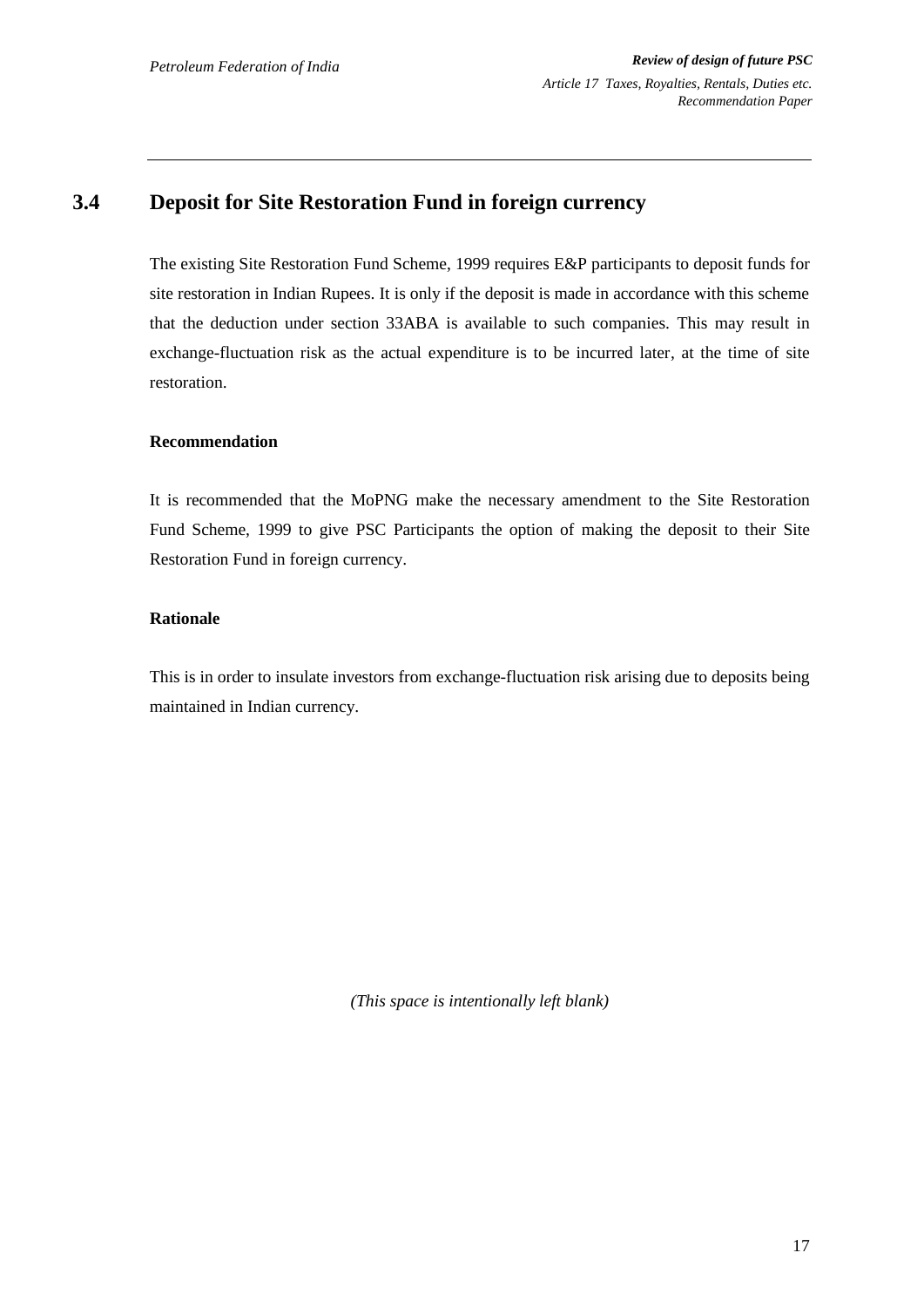### **3.5 Laying of PSC on the Table of each House of the Parliament**

Section 42 of the IT Act is the enabling section for tax articles under the MPSC, and allows for special provisions for deduction of expenses in relation to E&P business. The provisions of section 42 of the IT Act are available in respect of the agreement entered into with the GoI, which has been laid on the Table of each House of Parliament.

It is our understanding that as the NELP, which includes the MPSC, was approved by Parliament, winning bids for our round of exploration are therefore approved by the Empowered Group of Minister. Furthermore, the President of India, acting through the MoPNG, signs the PSC.

Given the background, demonstrating the satisfaction of the parliamentary condition to the tax officers could be a challenge, and could cause unintended tax controversy by depriving PSC Participants of the tax provisions laid out in the PSC.

The DTC provides for a separate computation mechanism for E&P business which is different from the existing provisions of the IT Act. Moreover, unlike section 42 of the IT Act, the DTC does not contain an enabling term allowing the PSC to override it. This may create ambiguity in situations where there are variances between PSC provisions and the statute.

#### **Recommendation**

For the purpose of section 42 benefits, it should be the responsibility of the GoI to place PSCs in both the house of Parliament within stipulated time (say 90 days) of signing of PSC, else, requirement to place the same in parliament should be dropped in Sec 42 of the IT Act as the PSC bidding is approved by Union Cabinet and PSC signed by the "President of India".

Furthermore, to extend the benefit to existing PSCs, this amendment/clarification could be made with retrospective effect, in consultation with the MoF.

A similar amendment should be made to the DTC in order to give effect to existing as well future PSCs, in consultation with the MoF.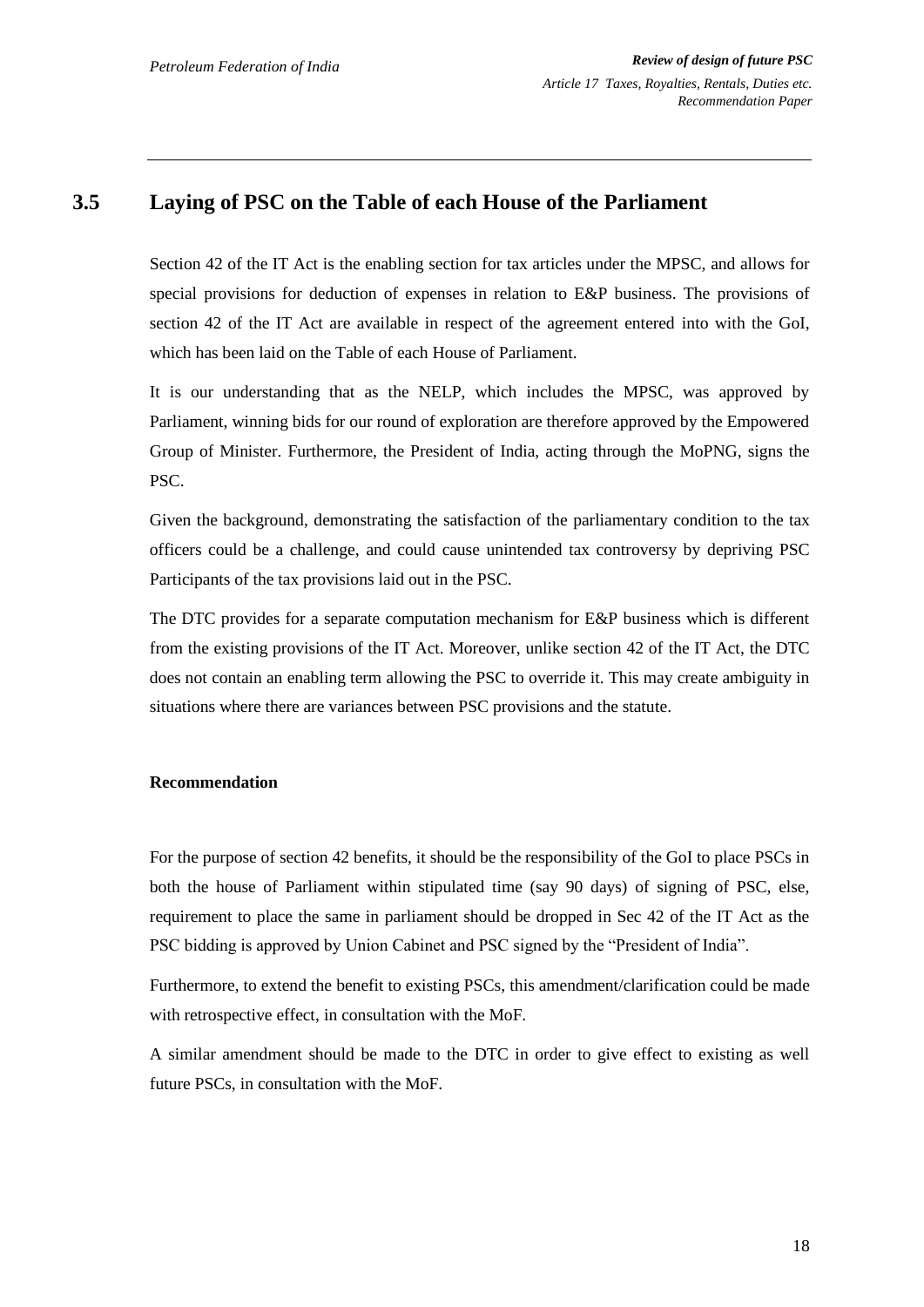### **3.6 Unincorporated Joint Ventures**

It is quite common in the E&P sector for companies to collaborate on E&P ventures. The purpose of such association/collaboration is to leverage the experience of other organizations and to share the overall risk of the project.

Given the above peculiarity of the business, the GoI issued Notification No. GSR 117(E) dated 8-3-1996 under section 293A of the IT Act, wherein constituent members of PSC are not taxed as AOP and are instead taxed in their individual capacity. By implication, each PSC participant is assessed in respect of its share of income in the same status in which that participant has entered into the Contract with the GoI. However, no such notification exists for service providers to E&P companies, despite section 293A making this possible. Accordingly, based on consortium arrangements in the case of service providers, the authorities tax them as AOPs.

There is no equivalent provision to section 293A under the DTC. Accordingly, PSC participants may be taxed as AOPs by authorities under the DTC both for existing contracts and for future PSCs.

#### **Recommendation**

The provisions for taxing PSC participants and their service providers in their individual capacity should be prescribed in PSC without referring to the provisions of the IT Act.

Further, the necessary notification should also be issued by the Central Board of Direct Taxes under section 293A to protect service providers from constituting an AOP and to ensure that service providers are taxed in their individual capacity.

Similar provisions should be considered for the DTC.

#### **Rationale**

Taxing a consortium as an AOP has additional tax implications for service providers, and may eventually result in an increased cost of services.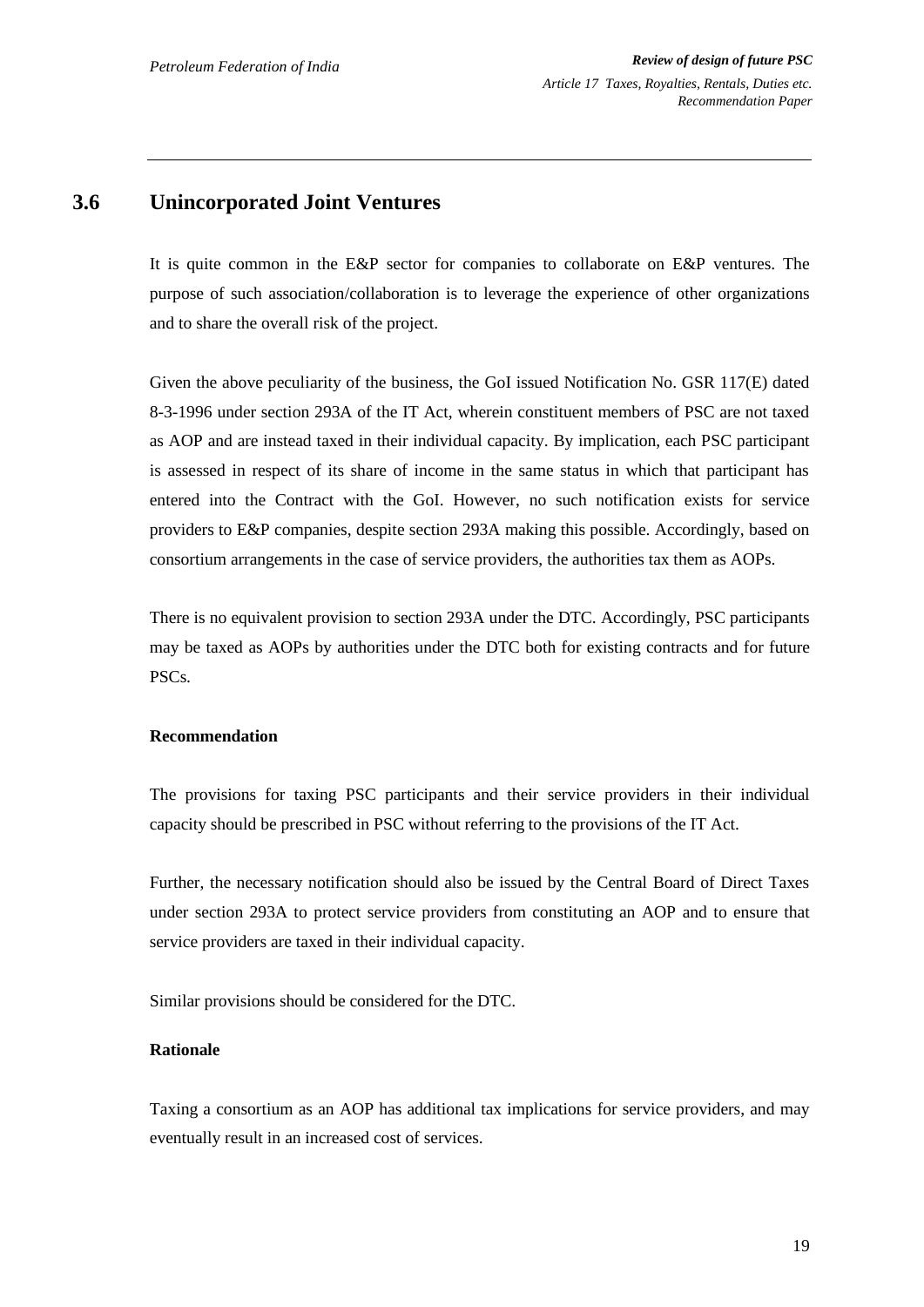### **3.7 Taxation of oil & gas service providers**

The need for E&P service providers and OFSPs is increasing due to increased E&P activities. Furthermore, the high oil price scenario has led to an increase in E&P activities the world over, and consequently led to increase in cost and decrease in availability of such service providers.

In India, most of the specialized E&P services are provided by foreign OFSPs. Only a few international service companies in the field of drilling, seismic data acquisition, processing, mud logging etc. have established themselves in India.

The MoF noted that a number of complications were involved in the computation of taxable income of OFSPs in India. Accordingly, with a view to simplify the provisions, section 44BB was inserted in the IT Act vide Finance Act 1987 with retrospective effect from April 1, 1984.

As per the provisions of section 44BB of the IT Act, a non-resident engaged in the business of providing services or facilities, or supplying plant and machinery on hire, to be used in the business of exploration or production of mineral oil is liable to be taxed on a presumptive basis, and 10% of receipts are deemed as profits chargeable to tax. The effective tax rate is 4.2%. The non-resident also has the option to claim lower taxable profits subject to maintenance of books and furnishing of audited accounts.

The Finance Act 2010 made an amendment in Section 44BB to exclude the applicability of section 44BB where such non-resident service providers earn their income by way of fees for technical services.

Tax authorities attempt to classify the income of OFSPs as "Royalty" or "fees for technical services" under the IT Act, and deny the benefit of presumptive taxation. This has resulted in litigation and uncertainty over the tax cost of OFSPs. Furthermore, the 2010 amendment has added uncertainty as to the availability of presumptive tax regime to OFSPs.

To add to the controversy around presumptive taxation, some rulings have stated that the services rendered in connection with exploration and production of mineral oil would not be within the ambit of the special tax regime, and should be regarded as fees for technical services.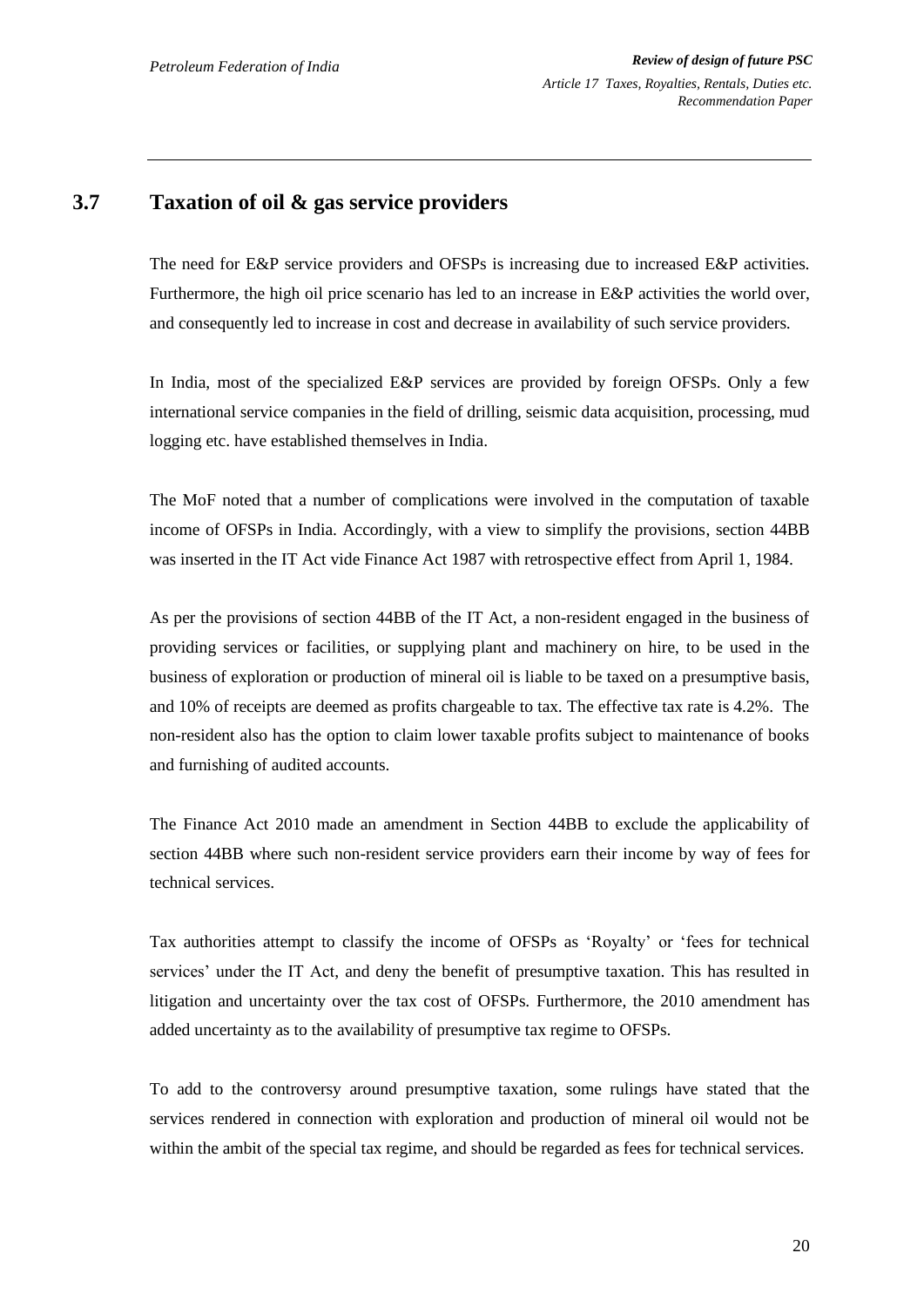Further, under the DTC, the amount of presumptive income determined under the provisions of the DTC is further increased by the excess of the amount of income actually earned by the assessee from the business (if any) over the presumptive income.

#### **Recommendation**

Article 17 of the MPSC covers taxation of OFSPs if specifically covered therein Accordingly, we recommend that the PSC should specify that the presumptive tax regime under the IT Act/DTC will be available to OFSPs. To provide further clarity, a non-exhaustive illustrative list could be specified, enumerating services which will be covered under the presumptive tax regime and not treated as fees for technical services under the IT Act or the DTC. A suggested list of illustrative services eligible for presumptive taxation is provided in *Annexure 2*.

Furthermore, section 44BB of the IT Act should be amended to state that provisions of PSC to the extent applicable to OFSPs of that PSC are to be given effect.

#### **Rationale**

In order to reduce complications involved in the computation of tax and simplify the procedures applicable to OFSPs in India, the availability of the presumptive tax regime should be clarified in the PSC. Ambiguity in the applicability of the presumptive tax regime and increased tax compliance and tax costs in the hands of service providers may eventually result in increased cost of services for PSC participants.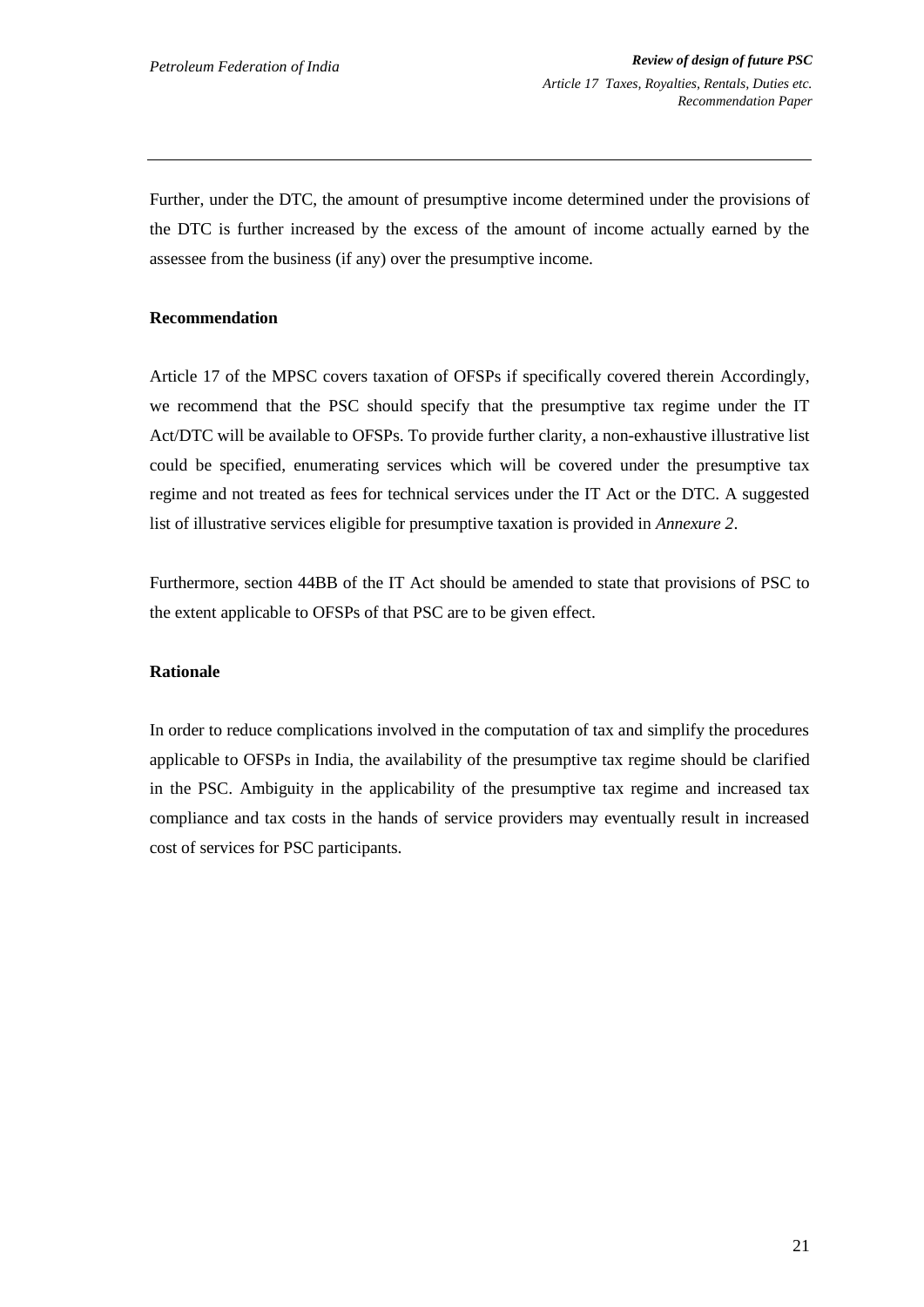### **3.8 Taxation of expatriate employees**

Employees of PSC participants, their affiliates and service providers provide professional, scientific, technical personnel, etc. for the benefit of petroleum operations. Depending on the specialized nature of work in certain cases, expatriate employees are present in India for short periods of time (say less than 90 days or 183 days as per various tax treaties).

Under the existing tax laws, short-stay exemption is available to expatriate employees under section  $10(6)(vi)$  of the IT Act but this is subject to fulfillment of certain conditions pertaining to the employer. However, fulfillment of the conditions may not be possible as the foreign enterprise will be engaged in trade or business in India or will be seeking the benefit of presumptive taxation.

However, under section 10(6) (viii) of the IT Act, fulfillment of the above conditions is not a prerequisite in the case of non-residents working on a foreign ship for a stay in India of up to 90 days. However, since offshore installations are not covered in the category of foreign ships, expatriate employees operating on offshore installations do not get short-stay exemption.

In any case, expatriate employees providing services onshore are not eligible for short-stay exemption.

#### **Recommendation**

Article 17 of MPSC covers taxation of OFSPs if specifically covered therein]. Accordingly, in order to provide short-stay exemption to the employees/individuals of PSC participants, their affiliates and service providers, it is recommended that any income chargeable under the head 'Salaries' received by or due to any such non-resident individual as remuneration for the services rendered in connection with his employment for direct or indirect benefit of petroleum operations including, but not limited to, services provided by the production, exploration, legal, financial, accounting or computer services, etc. where his total stay in India does not exceed in the aggregate a period of 90/183 days in the previous year should be exempt .

Further, this should not be subject to any further conditions.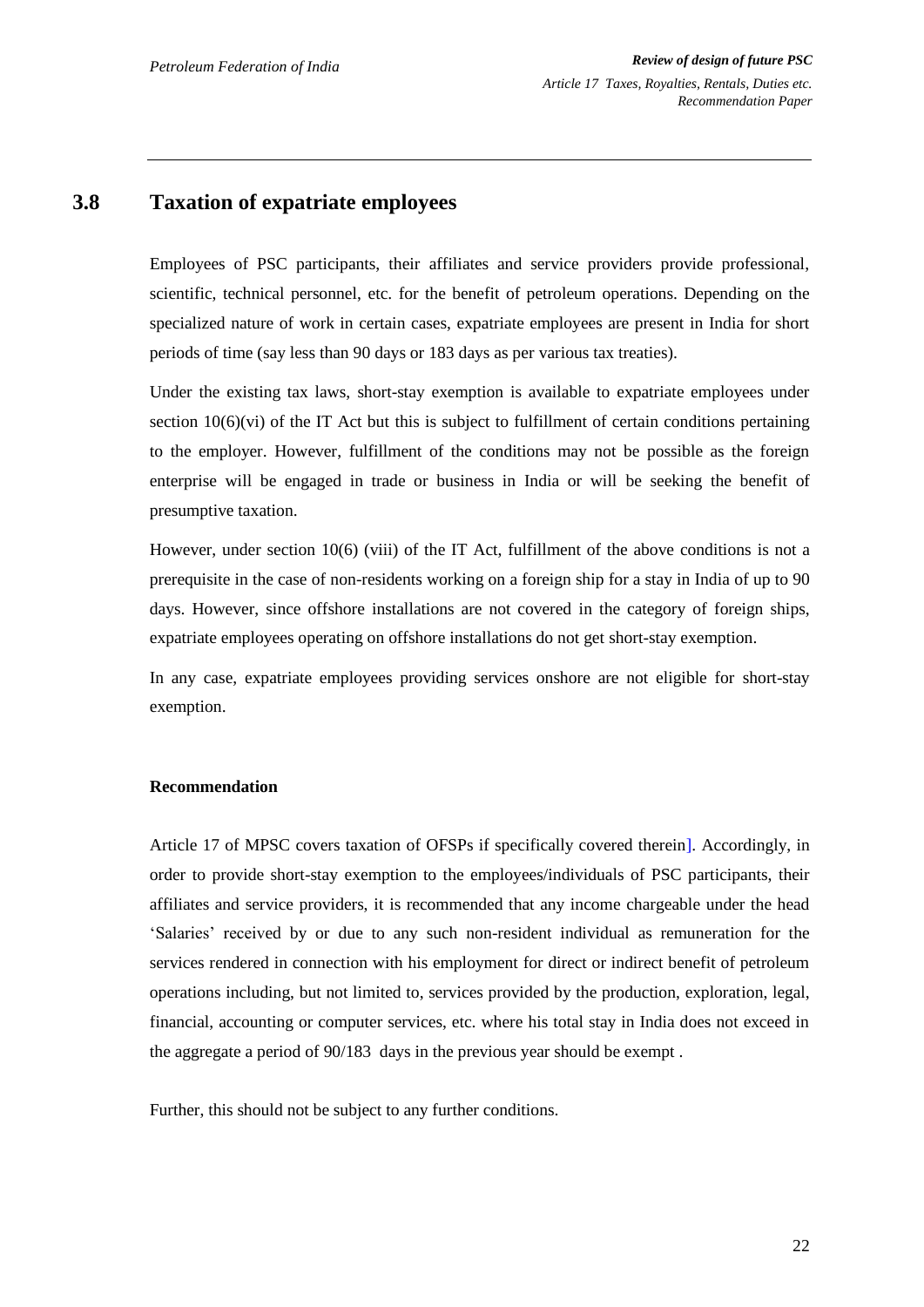#### **Rationale**

In order to facilitate the presence of foreign expat specialists (receiving salary from PSC participants, including their affiliates and service providers), short-stay exemption should be made available for onshore and offshore E&P activities in India.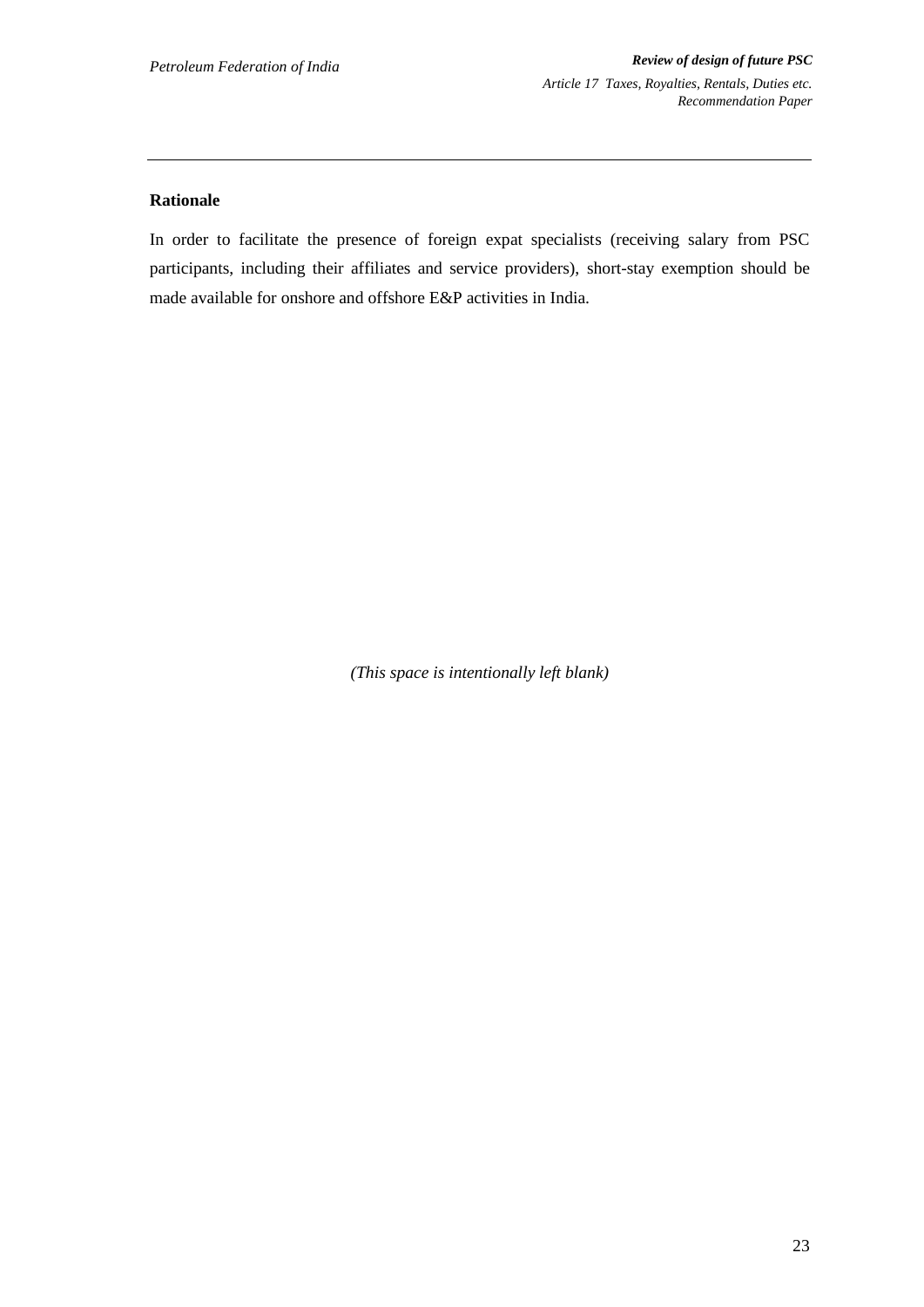## **4 Recommendations on Indirect Tax Provisions**

## **4.1 Indirect taxes applicable on procurement of goods and services should also form part of Article 17.10 of MPSC**

Article 17.10 of MPSC states that if there is any change in export/import tax, excise, customs duty or any other levies, duties or taxes imposed on petroleum that results in a material change to the expected economic benefits accruing to any of the Parties after the date of execution of the Contract, Parties shall consult promptly to make necessary revisions / adjustments to the Contract in order to maintain the expected economic benefits to each of the Parties.

From the perusal of the above, it seems that the intention of the MPSC is to cover the impact of a change in the laws governing petroleum or the value of petroleum only, as these are the output activities of the E&P Companies.

The above article does not state or provide that increase in cost on account of increased indirect taxes on the various inputs, input services and capital goods will also form part of the above provision. Accordingly, the Operator would not be entitled to get the same benefit if there were changes to the indirect taxes on various inputs, input services and capital goods.

In addition to this, the above article does not specifically bring in its purview any new taxes levied / imposed on the various activities undertaken by the E&P Companies.

#### **Recommendation**

E&P companies are required to spend a huge amount on exploration activities, and accordingly any change in indirect taxes on inputs, input services and capital goods would adversely affect the expected economic benefit and dent the economic benefit envisaged by the Operator at the time of entry into the MPSC.

Hence, considering the spirit of Article 17.10 of the MPSC, the various indirect taxes borne by E&P Companies on inputs, input services and capital goods should also be covered under the above article.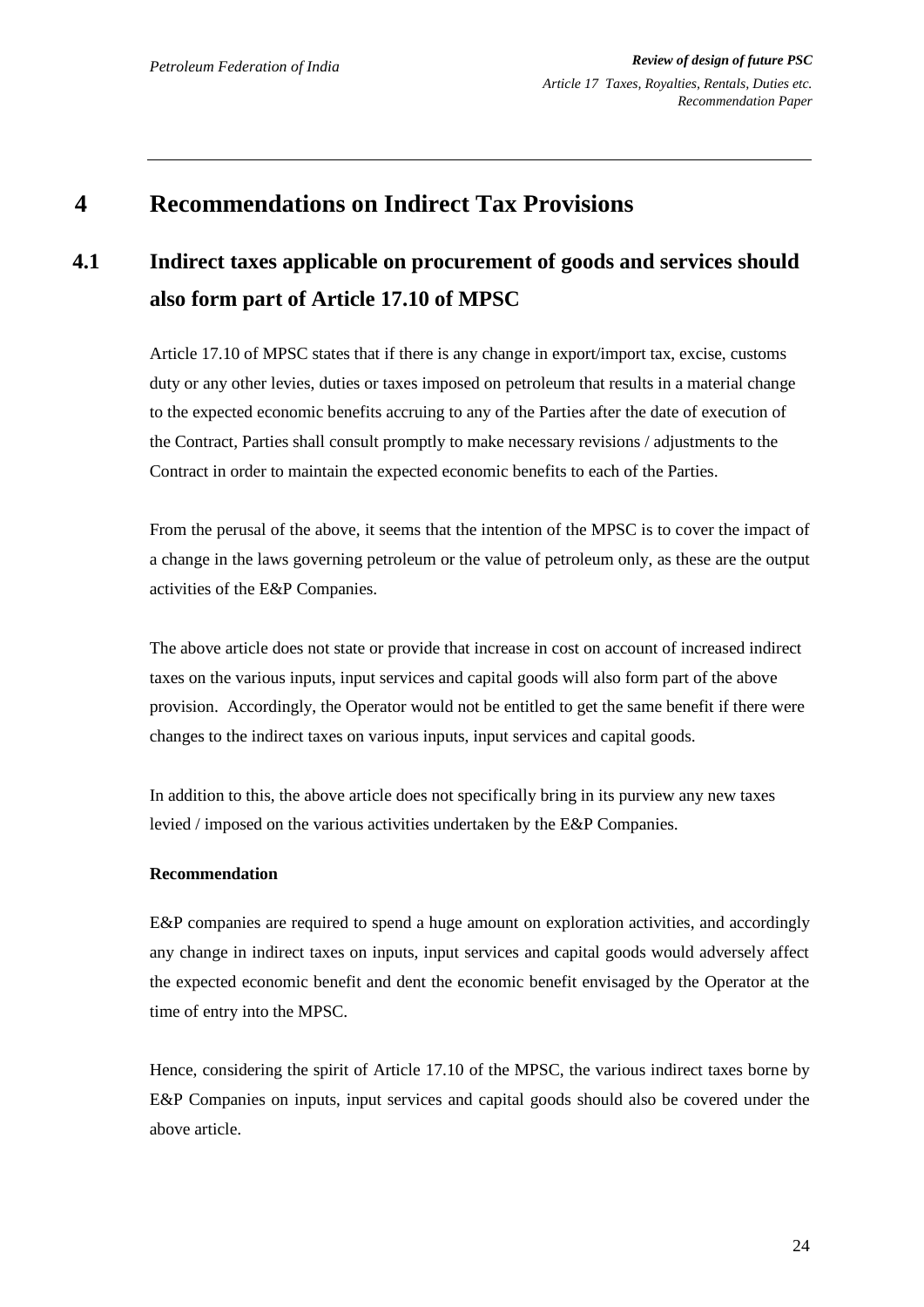Furthermore, any new taxes levied on petroleum and various inputs, input services and capital goods should also be covered by Article 17.10 of the MPSC, thus providing a reasonable certainty to the Operator on the expected economic benefit to be derived from the contract.

#### **Rationale**

The underlying objective of the MPSC is to grant tax exemptions to the Operator so that the Operator can spend more on exploration activities.

Hence, the levy of indirect taxes on various costs incurred by the Operator will bring down the economic benefit expected by the Operator at the time of entering into MPSC, and the share of taxes will increase, which is not in keeping with the spirit of the Article 17.10 of MPSC.

Hence, in light of the spirit of the Article 17.10 of MPSC, the various taxes paid by the Operator on inputs, input services and capital goods should also be covered in Article 17.10 of the MPSC.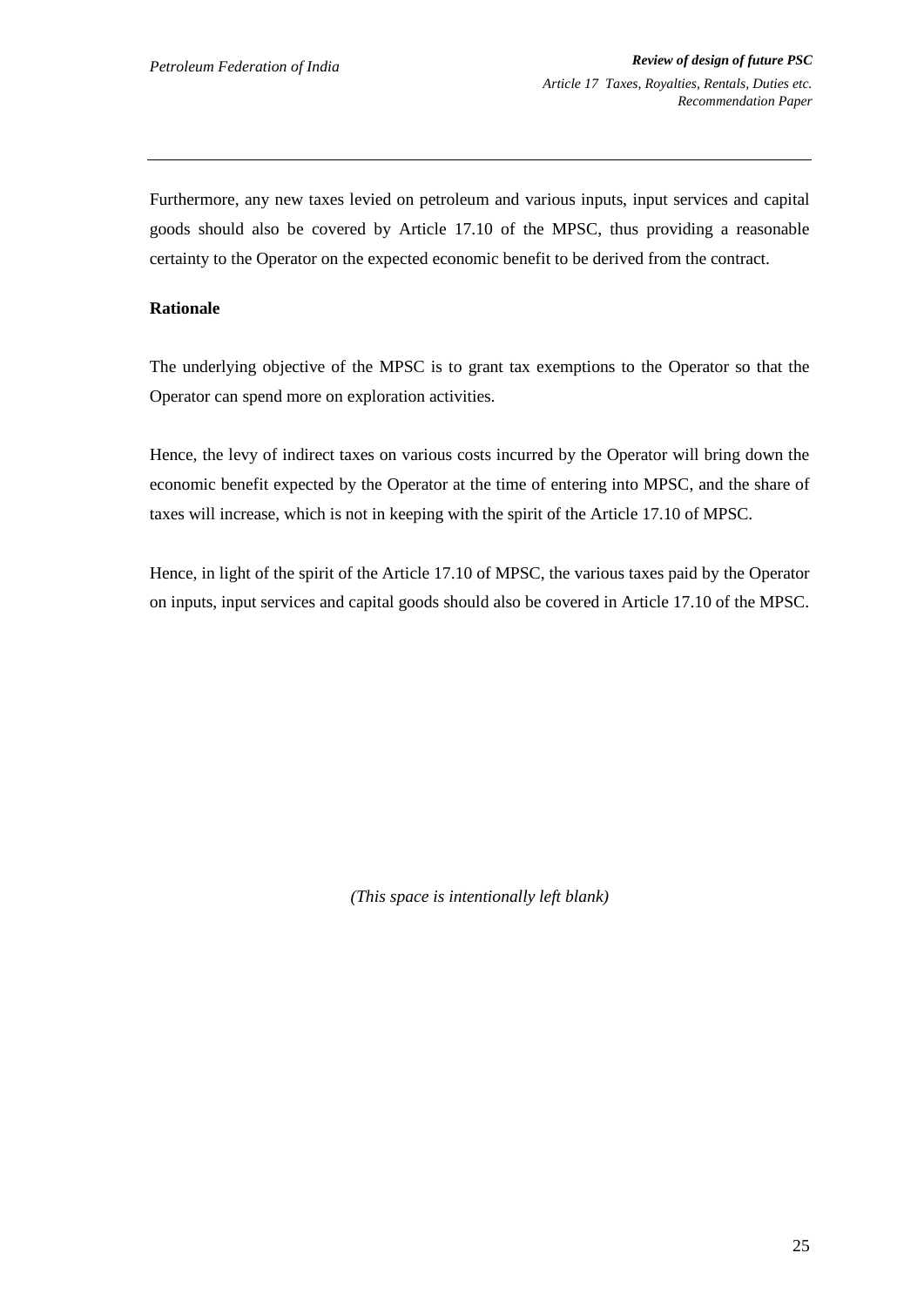## **4.2 The MPSC should provide fiscal stability from indirect tax law in line with direct taxes**

Section 42 of the IT Act enables that where the structure of the MPSC was at variance with the accounting principles generally used for ascertaining taxable income, the provisions of the MPSC would prevail. Accordingly, the MPSC overrides the provisions of direct tax law and the provisions of the MPSC supersede the provisions of direct tax law.

However there is no such stipulation governing indirect tax benefits, neither under the existing indirect tax legislations nor under the MPSC. The objective of incorporating the overriding clause into the IT Act was to provide stability to the operator by ensuring that business operations are in no way at mercy of the government and that they can reasonably anticipate the taxation of various transactions.

The objective of incorporating such a clause into the IT Act was to provide stability and consistency into the taxation of E&P Companies and accordingly the same principle should also be extended to indirect taxation so companies can have better certainty, stability and consistency in their business operations.

#### **Recommendation**

In order to bring consistency and to avoid any conflict in interpretation, the MPSC and existing indirect tax law should state that the provisions made in the MPSC will override the general provisions of indirect taxes with respect to change in rates of central tax / duty and withdrawal of exemptions.

#### **Rationale**

In order to bring consistency, to avoid any conflict in interpretation, and to provide the stability, consistency and predictability of the tax cost of the operations, it might be in the interest of Government and Participants to provide the same certainty over the applicable indirect taxes.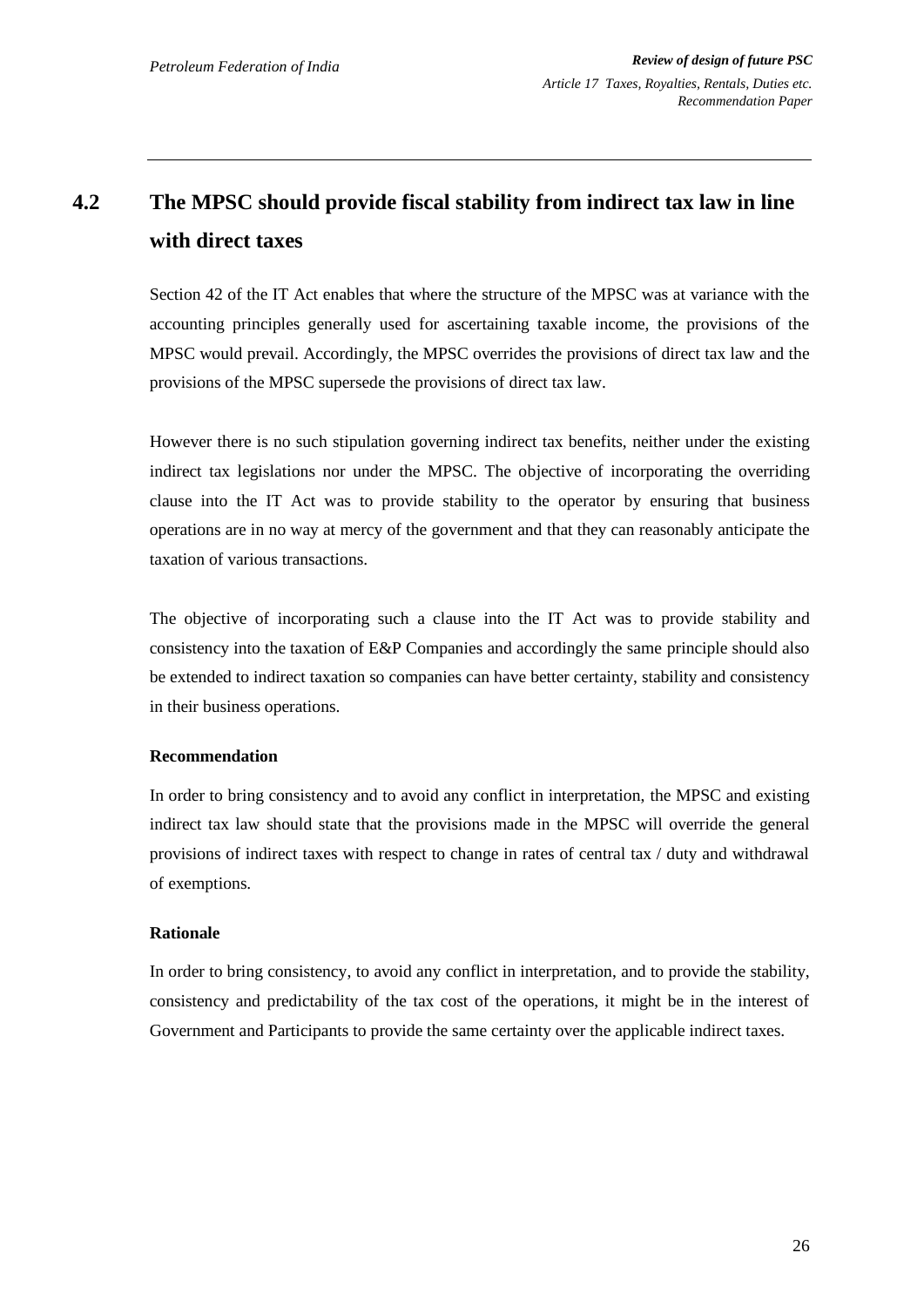### **4.3 The MPSC should include all tax benefits available for E&P operation**

Article 17 of the MPSC deals with the taxation regime for E&P Companies. However, it has been observed that there are inconsistencies between the MPSC and the existing indirect tax regulations as applicable on various activities undertaken by E&P companies/ subcontractors / service providers.

For instance, Article 17 of the MPSC does not enumerate the excise duty benefits available to the Suppliers (and their subcontractors) of goods to E&P companies, whereas the existing excise law provides an exemption / refund of excise duty paid on goods supplied to E&P Companies so that Indian Companies supplying goods to E&P Companies can compete with overseas vendors who import goods into India for exploratory operations without payment of customs duty.

#### **Recommendation**

In order to bring consistency and to avoid any conflict in interpretation, the MPSC, the petroleum tax guide and the indirect tax laws need to be made harmonious. The relevant provisions of indirect tax law and the guidelines given in the petroleum tax guide may be made part of the MPSC.

#### **Rationale**

In order to bring harmony between MPSC & existing indirect tax law, to avoid any litigation, and to provide clarity and certainty regarding the applicability of indirect taxes, the MPSC should be suitably amended to incorporate the respective benefits available to the E&P companies / subcontractors/ service providers.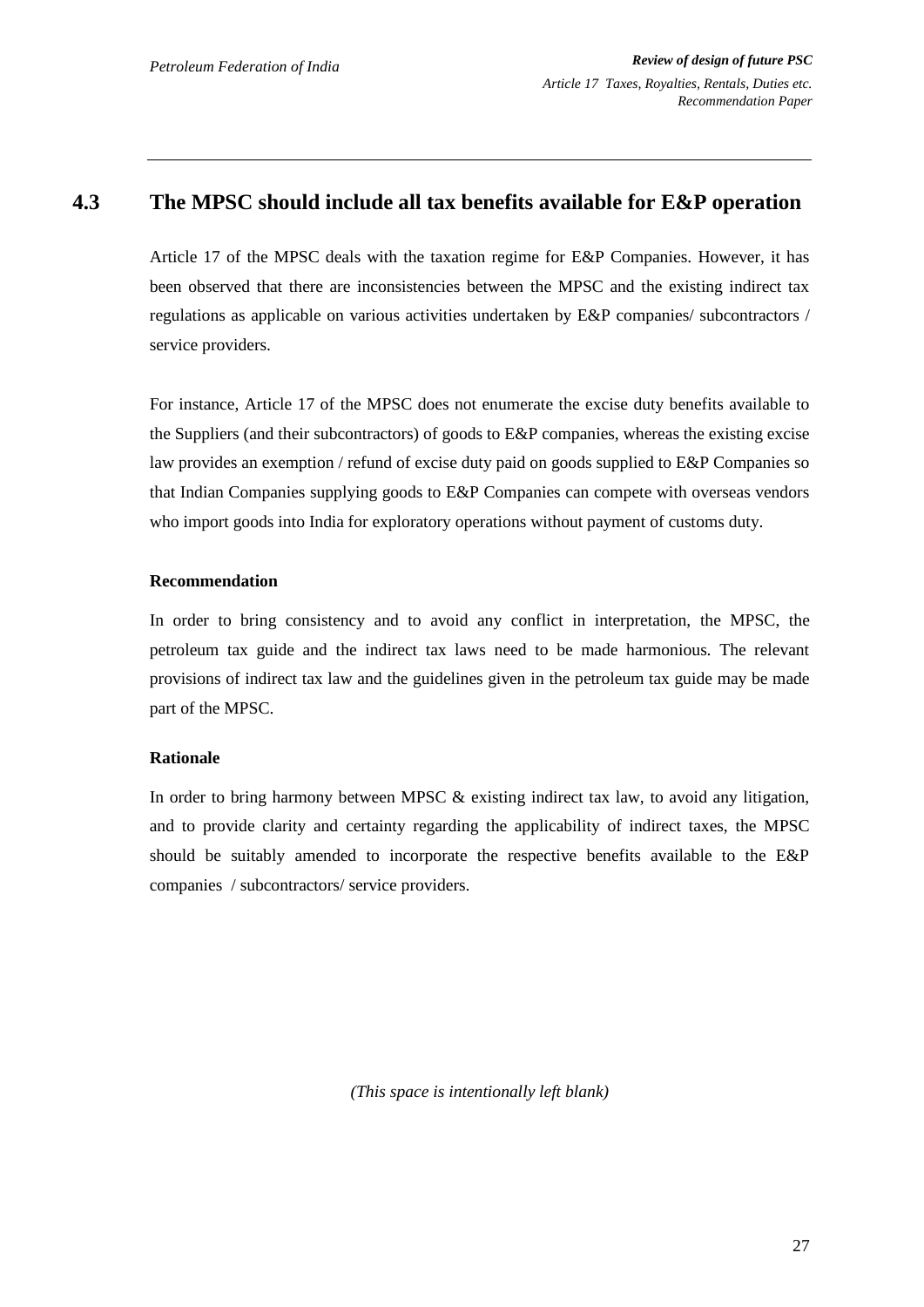## **4.4 Service tax on various activities undertaken by service providers providing services to E&P companies**

The E&P Companies are required to spent a large amount of money in undertaking various exploration, development and mining activities. The activities undertaken by E&P Companies could be in the form of either goods or services. The various goods required by E&P Companies are exempt from customs / excise duties whereas the various services provided to E&P Companies are subject to service tax. The recent introduction of Negative List-based taxation of services has further increased the expansion of tax base as service tax is now levied on each and every activity carried out by one person for another.

While announcing NELP, the Govt. of India expressed their commitment to exempt from taxation the exploration and production (E&P) of hydrocarbon activities to ensure that the entire expenditure incurred by the E&P Companies goes towards exploration and production and not towards Govt. taxes. Accordingly, import of specified goods for petroleum operation were exempted under SL No 356, 357, 358, 359 & 360 of Notification 12/2012-Cus dtd  $17<sup>th</sup>$  March, 2012. However, services procured for E&P activities have not been exempted from levy of service tax.

In order to ensure energy security for the country, the GoI has committed itself to exempt from taxation all activities undertaken under NELP in order to ensure that the entire expenditure incurred by successful bidders goes towards exploration and production, not towards paying taxes.

The GoI has issued appropriate Customs exemption notifications, exempting specified goods imported for petroleum operations. Similarly, goods which can be imported at nil rates of customs duty for petroleum operations can also be purchased from indigenous manufacturers through international competitive bidding, at a nil rate of excise duty.

The current policy of the Government on subjecting the services consumed by E&P companies to Service Tax drains away a substantial part of the funds committed for exploration, thus increasing the cost of actually carrying out exploration activities.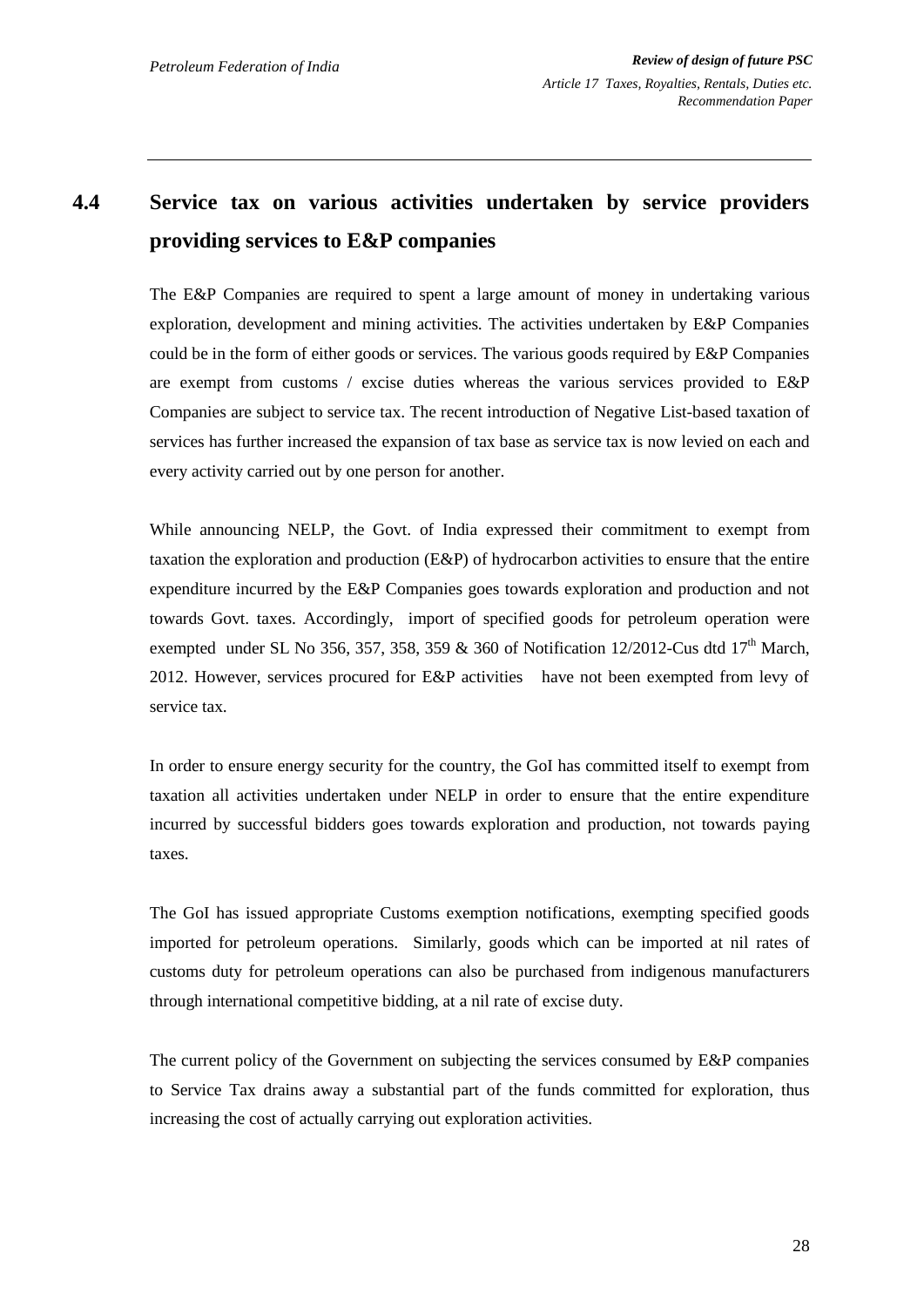The problem will be further aggravated in case of inter-se payments between the Operators, as the Service Tax Authority are of the view that the total payments made to the Principle Operator by the Participants should also be subject to Service Tax. This results in a levy of 12.36% service tax on any payment made by a participating operator, which does not seem to be the objective of the GoI.

For execution of PSC, normally one of participants is designated as operator. However, for petroleum operation, work plan is approved by operating committee where operator is also a member of committee. As per approved work plan, resources are mobilized/contributed by participants based on participating interest in the project and made available to the operator for carrying out the petroleum operations. In this case the transactions amongst the participants (including the Operator) should not be considered as service for the purpose of levy of service tax.

Explanation 3 to Section 65B(44) of Finance Act, 1994 provides that, an unincorporated association or a body of persons, as the case may be, and a member thereof shall be treated as distinct persons. This provision should not be applicable for Petroleum Operation under PSC.

The service tax paid would be a cost to the operator, since excise duty on production of oil and gas products is exempted in toto. The service tax paid would become an extra cost of the production of petroleum or gas.

#### **Recommendations**

In order to align with the principle that the taxes should not be levied on the various activities undertaken by E&P Companies on petroleum operations, the GoI should put in place a suitable mechanism by which the taxes paid on procurement of goods are eliminated, or the MPSC should provide a mechanism whereby the respective taxes are refunded back to the Operator:

Mechanism to refund service tax during exploration regime (when no success happens in PSC) should be provided. Post start of production, Service tax should be made cenvatable-either against Crude Oil/Natural gas Vat under new GST regime or under the OIDB Act under Excise rules.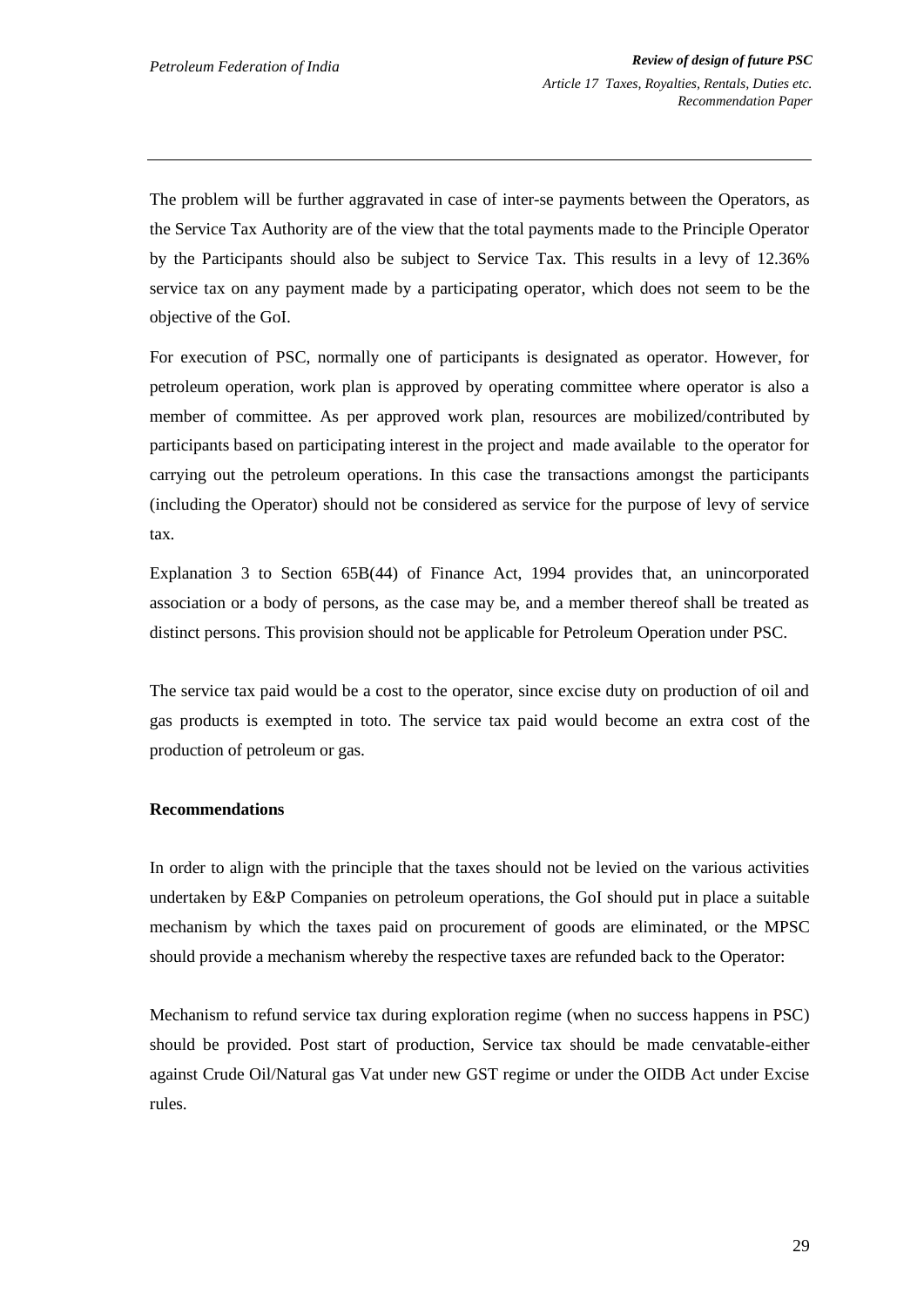#### *Amendment in the Service Tax Act*

The amendment proposed in the Service tax act could be either of the following:

- **Option I**
	- Zero rate the services provided by the various input service providers to E&P companies for petroleum operations by granting export status to input service providers of E&P Companies.
	- The above provision of services by the service provider should be construed as equal to export of service thus not resulting in input credit / refund restriction in the hands of the service provider.
- **Option II**
	- Claiming refund of service tax paid on input services which are used in the course of E&P. As an alternative to the above Option I, a scheme can be formulated along the lines of a Scheme for Refund of service tax paid on specified services used for export of the goods as notified vide Notification No. 41/2007-Service Tax dated 6-October-2007. As per the said notification, the Service Tax paid by the exporters of the goods for specified services received and used by the exporters for export of the said goods should be provided by way of refund, subject to fulfillment of conditions enumerated in the notification.
	- However, the drawbacks here would be huge blockage of cash and funds, and an increase in the compliance burden on the service providers.

#### **Option III** –

- Allowing the CENVAT credit of the service tax so paid to be set-off against the Oil Industry Development ("OID") Cess.
- Under the recent union budget 2012, the OID Cess levied on the production of crude oil has been increased to INR 4,500/- per metric tonne (with effect from 17 March, 2012).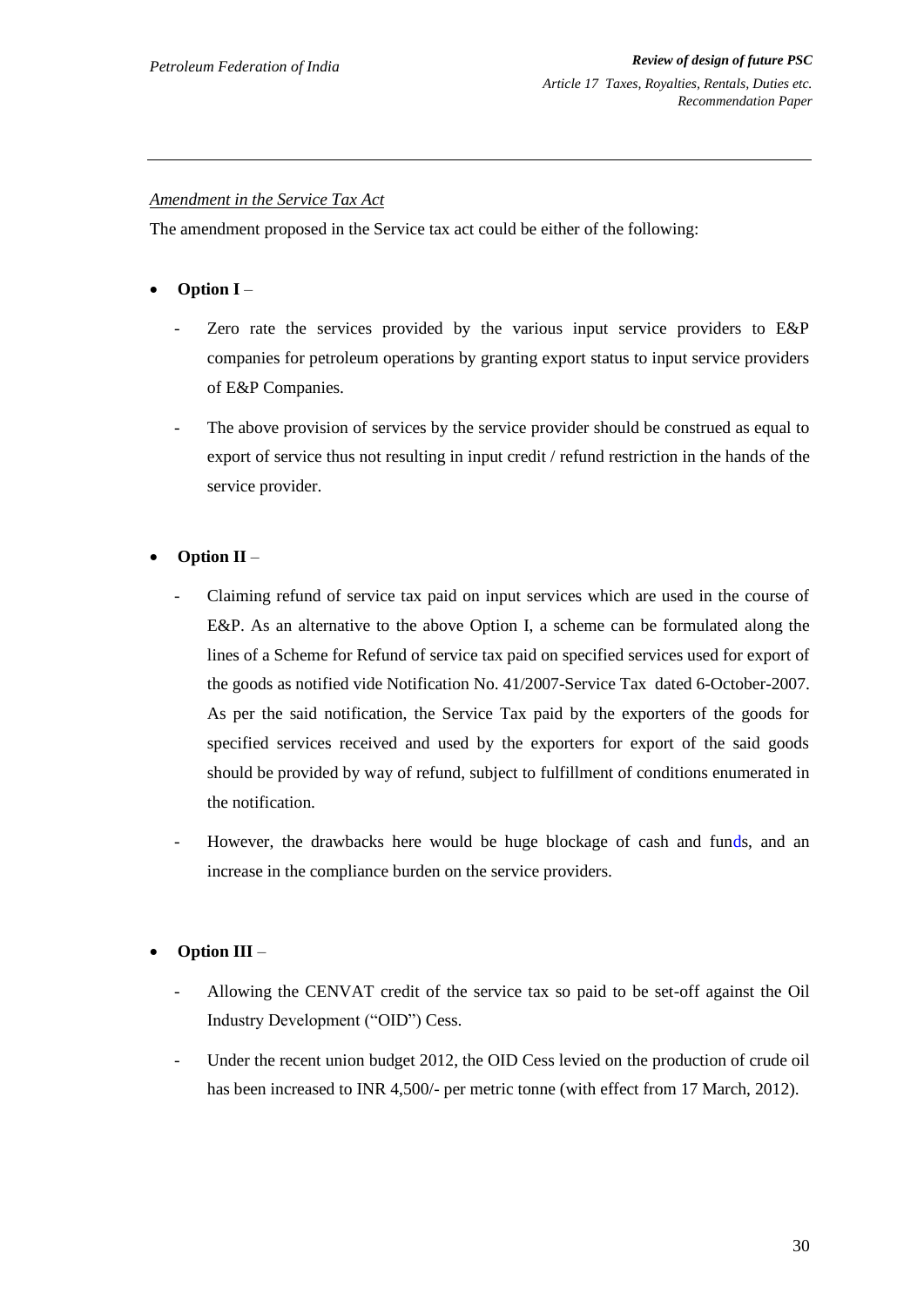- Since OID Cess is nothing but a levy on production of crude oil, it is advisable to allow the set-off of the service tax so paid on input services to be utilized for payment of OID Cess.

By adopting this mechanism the issue of cash blockage would also be resolved.

#### **Rationale**

While the MPSC has granted benefits in various forms in relation to the indirect taxes applicable on import of goods into / manufacture of goods in India, the same logic should be applied to the service sector and hence, the various services provided to E&P Companies should not be subject to service tax.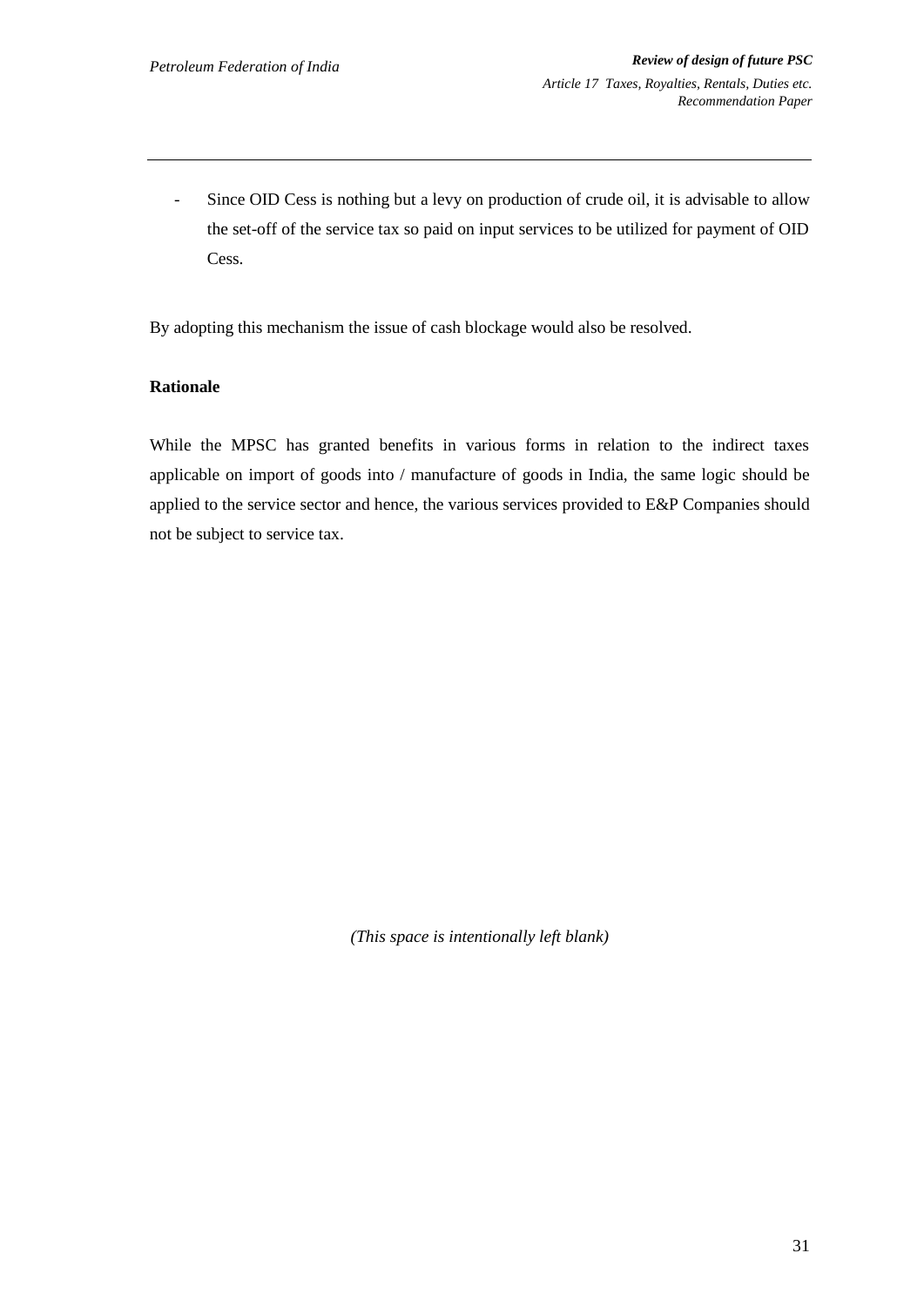## **4.5 Exemption from Central Sales Tax on goods supplied to E&P Companies for petroleum operations**

The import of goods required for petroleum operations is exempt from customs duties and accordingly, the import of goods into India is not subject to customs duty. Furthermore, the import of goods into India is also not subject to Value Added Tax / Central Sales Taxes.

However, if similar goods are procured indigenously from a local vendor, although the excise duty is exempt on supply of such goods to E&P Companies for petroleum operations, the supplier of goods is still required to charge either Value Added Tax or Central Sales Tax based on the nature of transaction. The applicable rate of VAT / CST depends upon the nature of goods and could vary from 4% to 13.5% depending upon the nature of goods.

This situation really creates disparity for the Indian vendor as they will be required to charge VAT at the applicable rate, whereas the same goods sourced from foreign parties are not subject to any such taxes. This disparity leads to the local industry players becoming uncompetitive when compared to the foreign players.

The localization of petroleum operations would help in combating the foreign exchange deficit. In other words, it reduces imports into India, thus making the Indian Rupee stronger.

While it is in the hands of each individual state to classify and levy tax on petroleum products, the Centre can play its role by granting exemption under the CST regime to the various goods required for undertaking petroleum operations.

#### **Recommendation**

Considering the fact that the levy of CST on the sale of goods by indigenous suppliers would render the local industry uncompetitive and promote foreign players, whereas the purchase of goods from outside India results into foreign exchange outflow, the GoI should issue a notification granting exemption to goods required for petroleum operations, under Central Sales tax law.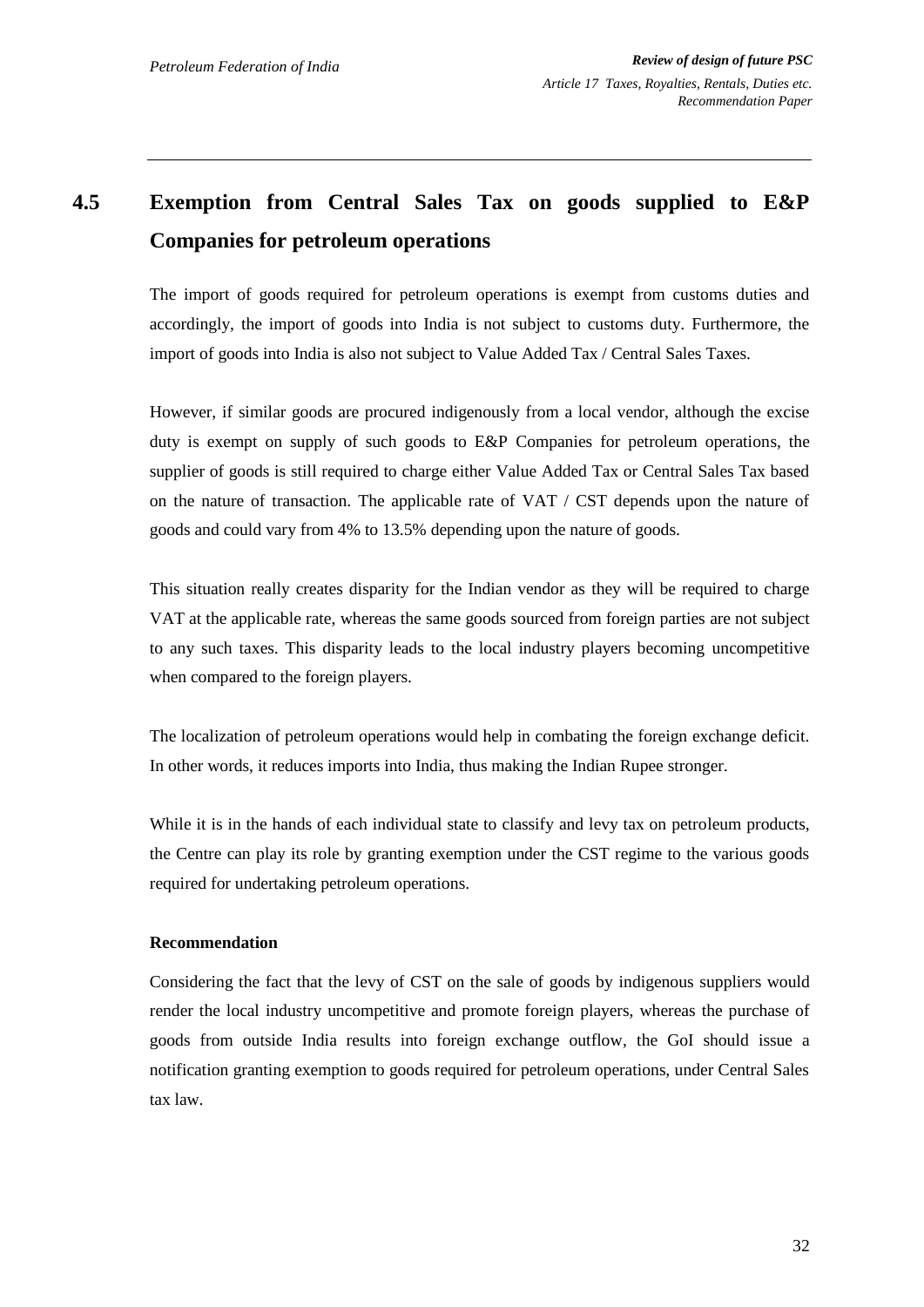#### **Rationale**

To provide a level playing field and to develop domestic industry, it would be in the interest of the nation to provide the domestic industry with a competitive edge and not to put them in a disadvantageous scenario.

Hence, suitable actions should be taken by which the domestic industry does not suffer the burden of VAT / CST and can compete with the overseas vendors.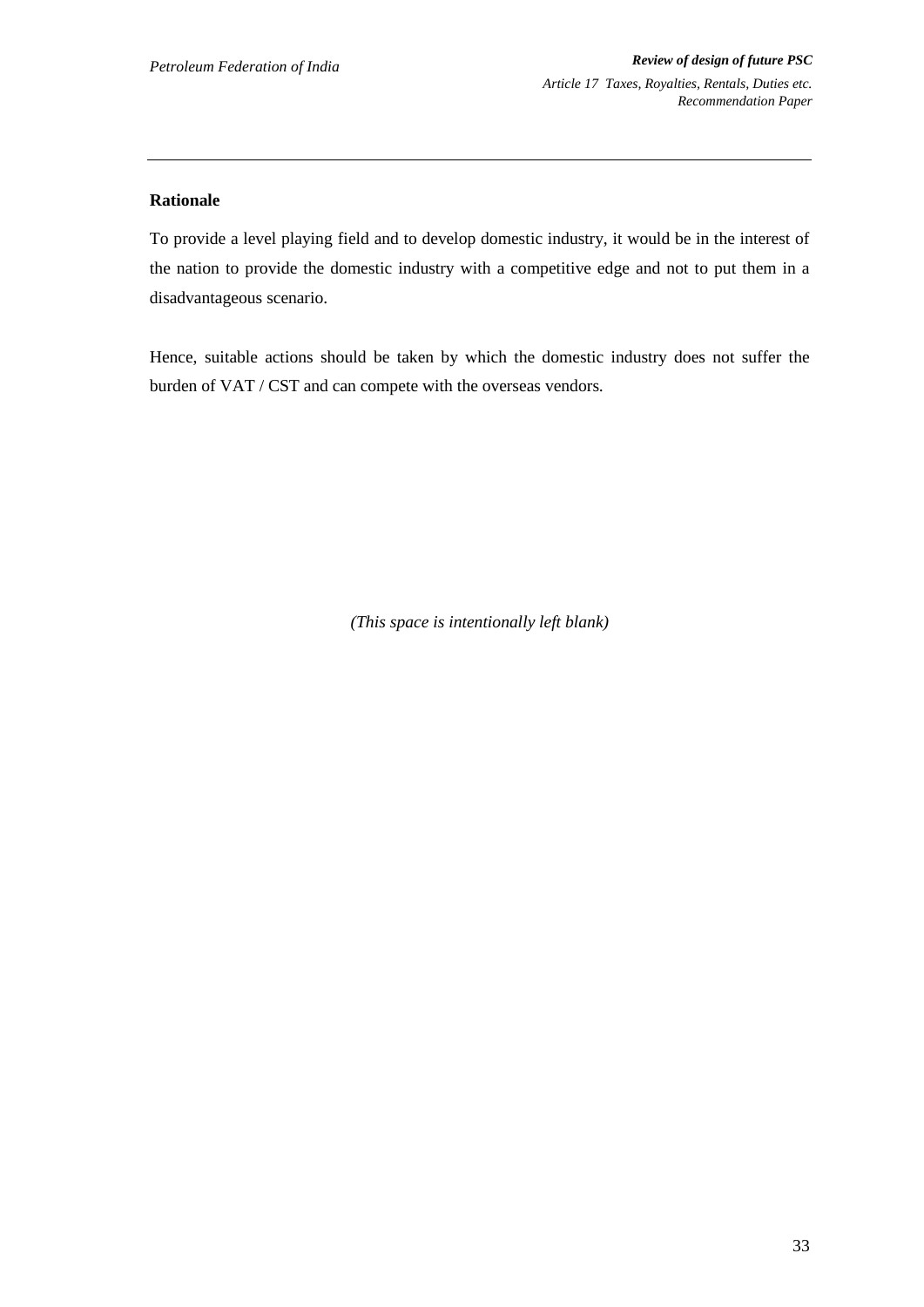### **4.6 Unincorporated Joint Ventures**

It is quite common in the E&P sector for companies to collaborate on E&P ventures. The purpose of such association/collaboration is to leverage the experience of other organizations and to share the overall risk of the project.

Given the above peculiarity of the business, the GoI issued Notification No. GSR 117(E) dated 8-March-1996 under section 293A of the IT Act, wherein constituent members of the MPSC are not taxed as AOP and are instead taxed in their individual capacity. By implication, each MPSC participant is assessed in respect of its share of income in the same status in which that participant entered into the Contract with GoI.

Further, no such notification is provided for service providers to E&P companies despite section 293A enabling this. Accordingly, based on consortium arrangements in the case of service providers, the authorities tax them as AOPs.

It is quite important to note that there is no specific circular under the indirect tax laws. Furthermore, the new Negative List-based taxation of services levies service tax on all activities carried out by one person for another.

In addition to this, under the Customs and Excise laws, the AOP is construed differently from its members, and benefits available to the AOP are not extended to individual participants. This may culminate in a situation where the benefits available to the operators are denied them individually. For example: the benefit of customs duty exemption was denied to a consortium member on the ground that the Essentiality Certificate is issued to the consortium and not to the member.

#### **Recommendation**

The provisions for taxing MPSC participants and its service providers / subcontractors in their individual capacity should be prescribed in the MPSC without referring to the respective indirect tax law by giving the MPSC the status to override the indirect tax law. The respective indirect tax legislations such as excise, customs, service tax, CST should not recognize an unincorporated association or a body of persons and a member thereof as distinct persons.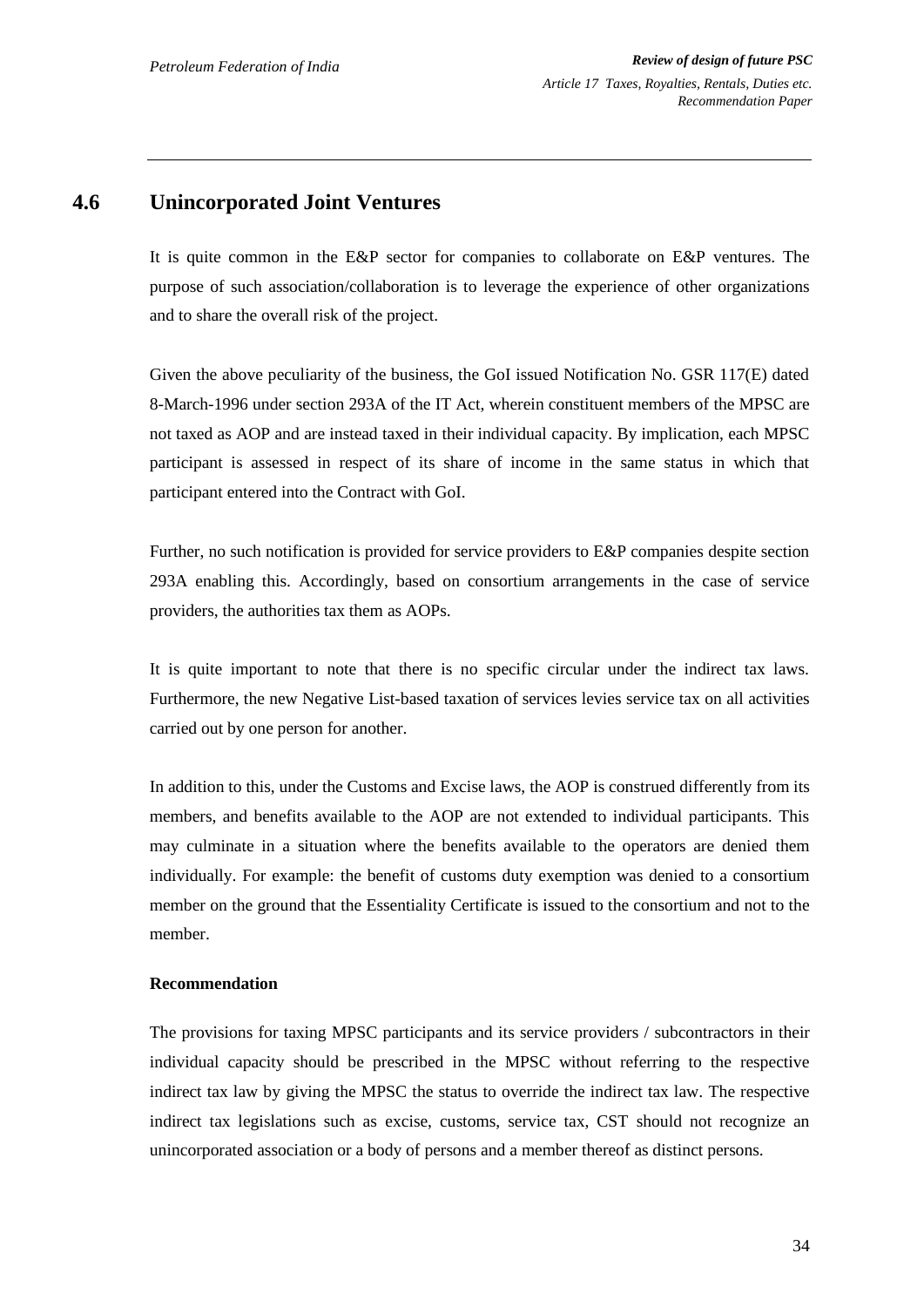For execution of PSC, normally one of participants is designated as operator and other participants provide resources to the operator for carrying out the petroleum operations. In this case the transactions amongst the participants (including the Operator) should not be considered as service for the purpose of levy of service tax.

Explanation 3 to Section 65B(44) of Finance Act, 1994 provides that, an unincorporated association or a body of persons, as the case may be, and a member thereof shall be treated as distinct persons. This provision should not be applicable for Petroleum Operation under PSC

#### **Rationale**

Taxing a consortium as an AOP under has additional tax implications in the hands of service providers, and may eventually result in increased cost of services. Additional tax implications by virtue of collaboration to undertake E&P activities or to provide services to MPSC Participants may be avoided.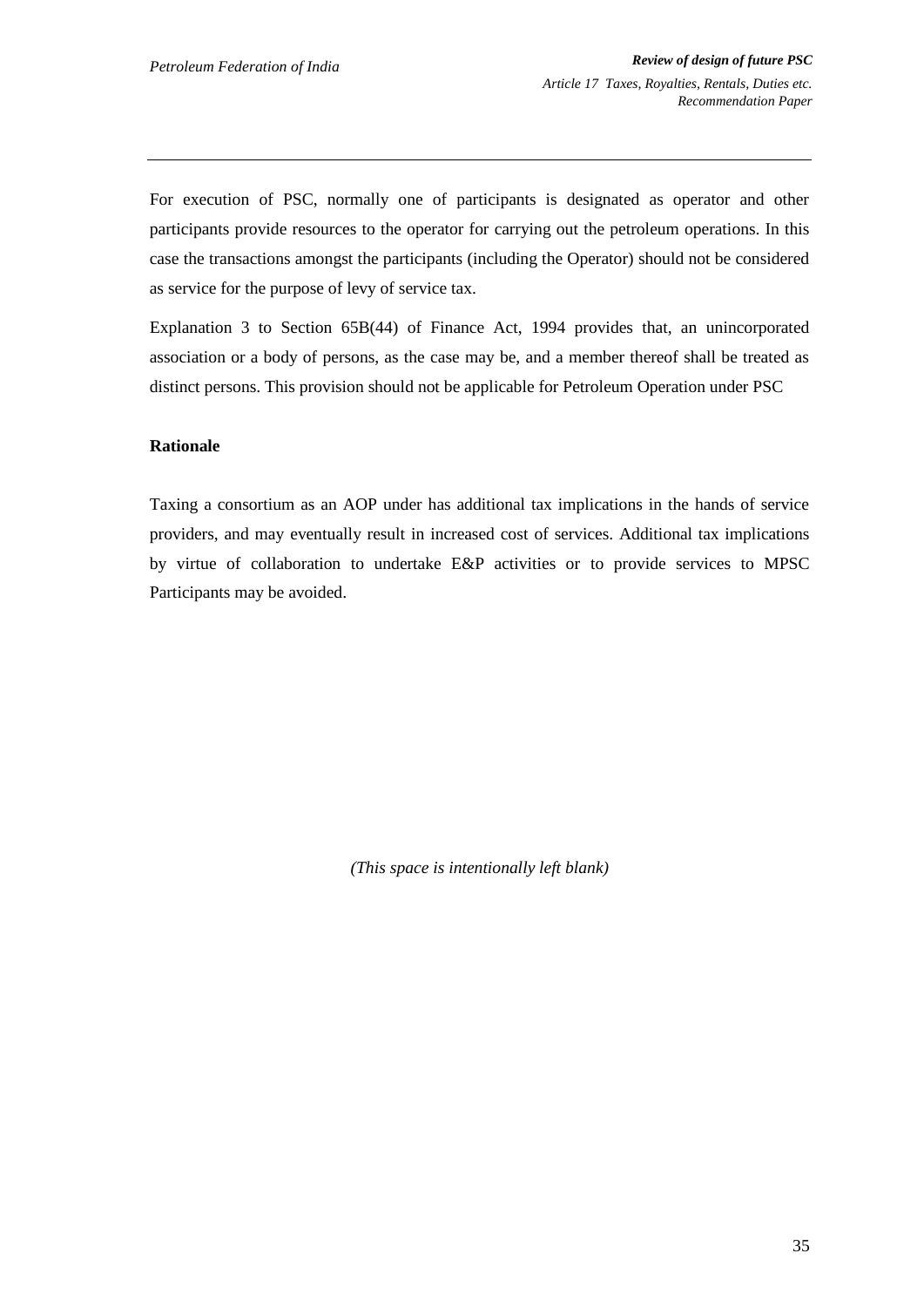## **4.7 Exemption available onshore & offshore activities to continue**

Under Sl No 357 of Custom Notification 12/2012-cus dt 17.03.2012 provides an exemption for the parts and raw materials for manufacture of goods to be supplied in connection with the purposes of oil exploration or exploitation. This needs to be continued.

#### **Recommendation & Rationale**

The benefits available under Sl No 357 of Custom Notification 12/2012-cus dt 17.03.2012 to onshore and offshore oil exploration activities should be continued to encourage exploration activities.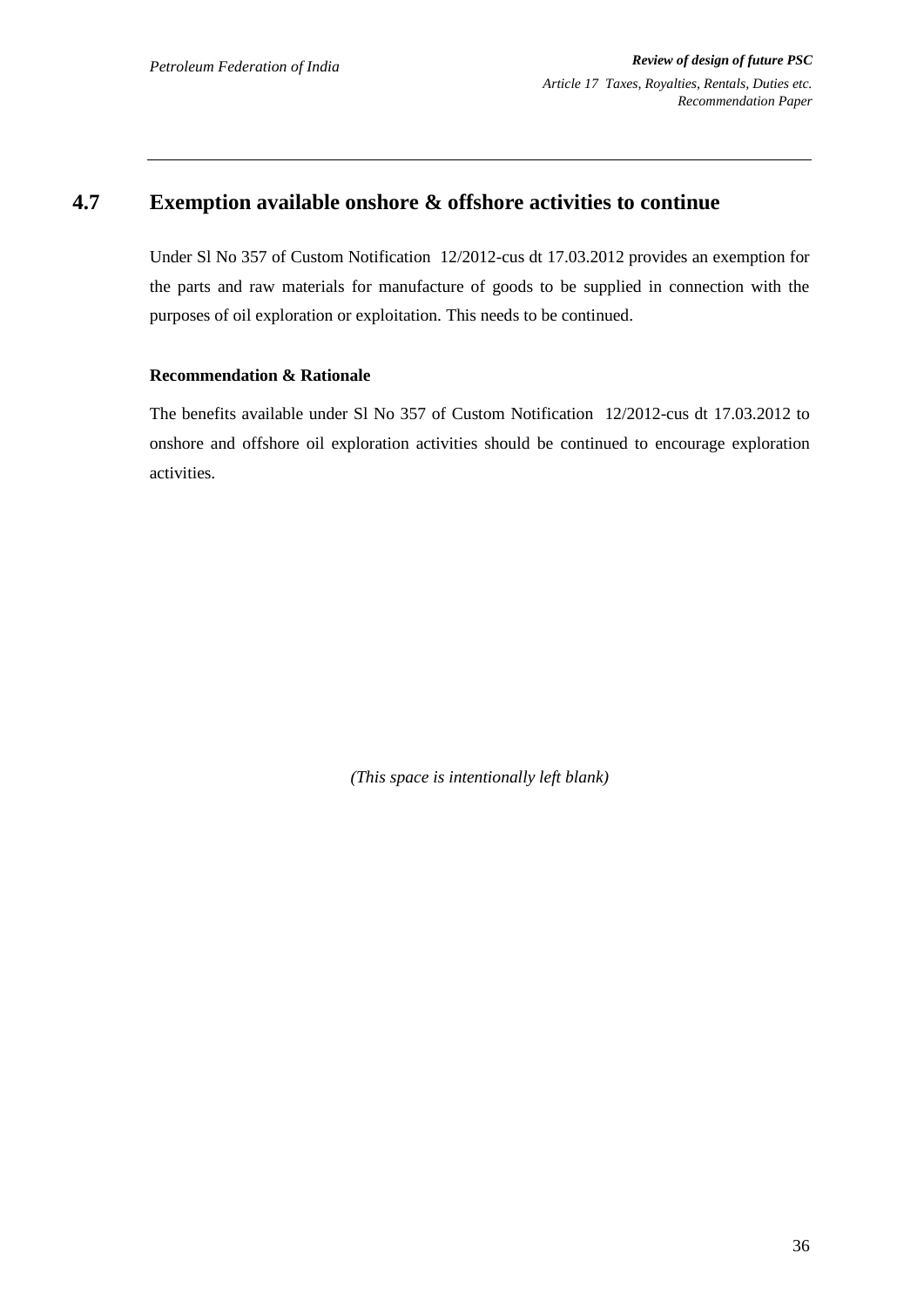### **4.8 Extending the list of duty-free items to be imported for E&P sector**

Goods imported by the E&P companies / subcontractors / service providers in relation to E&P activities have been granted exemption from the levy of customs duty.

However, the exemption is available only to goods specified under List 13 and List 14 to the customs Notification no. 12/2012. In other words, there are only few line items describing the specified goods which would be exempt from levy of customs duty. Thus an exhaustive list is provided for import goods duty free. Since the list does not cover all goods required, there are certain products which are either directly or indirectly required by E&P companies but are subjected to customs duty due to not having a specific entry in List 13 or List 14.

#### **Recommendation & Rationale**

Lists 13 and 14 should be illustrative lists, granting specific exemption to all goods / equipment imported in relation to E&P of petroleum products. This can be done by way of inserting a residuary clause in the list "all goods other than those mentioned above, but imported for use in relation to E&P of petroleum products".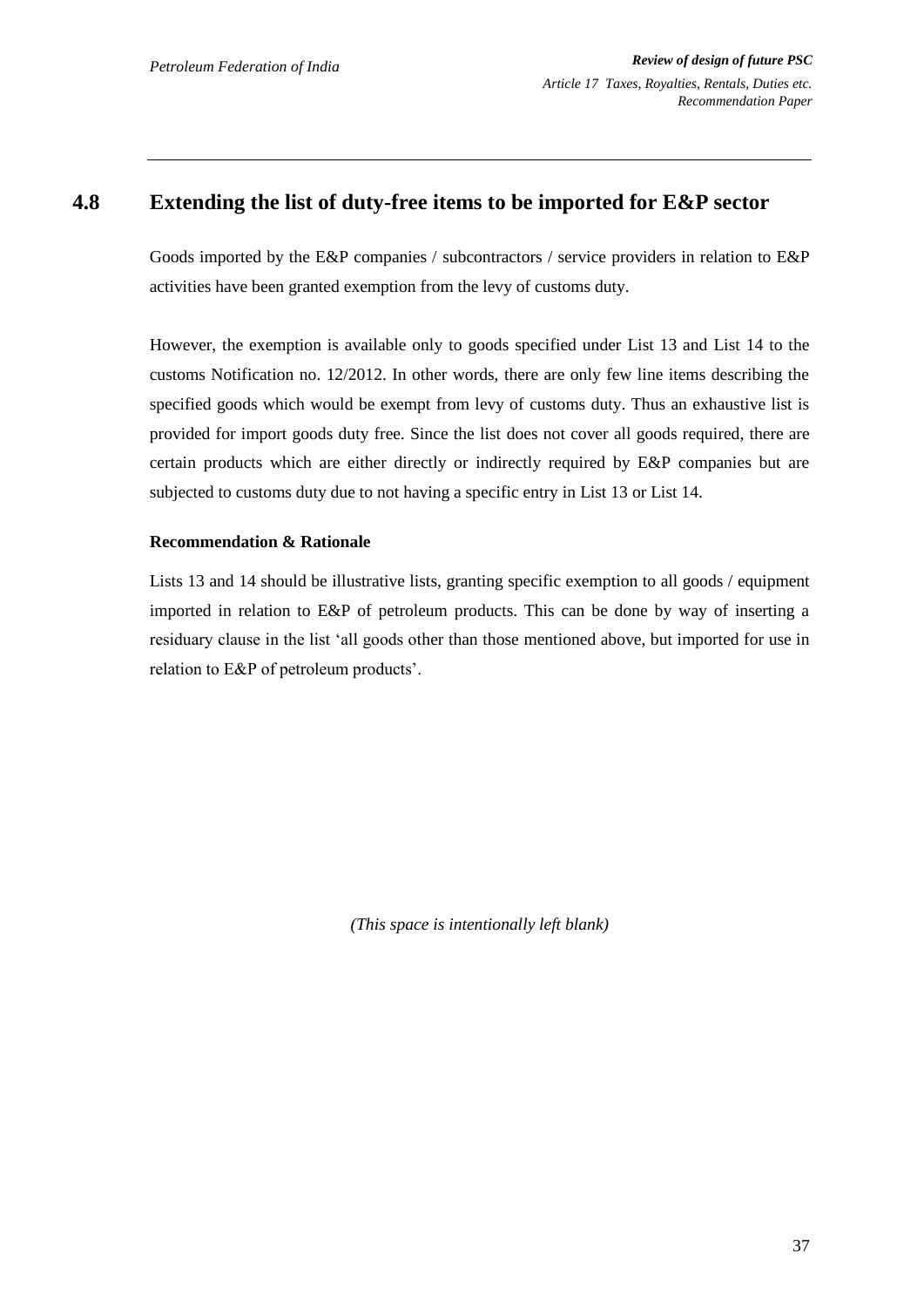## **5 Annexure**

## **5.1 Annexure 1 - Article - 17 "Taxes, Royalties, Rentals, Duties etc."**

- 17.1 Companies, their employees, persons providing any materials, supplies, services or facilities or supplying any ship, aircraft, machinery, equipment or plant (whether by way of sale or hire) to the Companies for Petroleum Operations or for any other purpose and the employees of such persons shall be subject to all fiscal legislation in India except where, pursuant to any authority granted under any applicable law, they are exempted wholly or partly from the application of the provisions of a particular law or as otherwise provided herein.
- 17.2 Pursuant to the provisions of section 42 of the Act, the allowances specified herein shall apply in computing income tax payable by a Company on its profits and gains from the business of Petroleum Operations in lieu of (and not in addition to) corresponding allowances provided for under the heading "Profits and Gains of Business or Profession" in the Act. Any other allowances which are not specified herein shall be treated in accordance with the provisions of Act.
- 17.2.1 Subject to the provisions herein below, deductions at the rate of one hundred percent (100%) per annum shall be allowed for all expenditures, both capital and revenue expenditures, incurred in respect of Exploration Operations and drilling operations. The expenditure incurred in respect of Development Operations, other than drilling operations, and Production Operations will be allowable as per the provisions of the Act. The expenses so incurred are subject to the following:
	- (a) where any expenditure is not solely incurred on Petroleum Operations or is incurred as part of or in conjunction with any other business, only that proportion of the total expenditure which can be proved to the assessing officer to represent a fair proportionate part thereof, having regard to all relevant facts and circumstances, shall be allowed;
	- (b) sections 40A and 44C of the Act, shall apply.
- 17.2.2 A Company shall be entitled, for income tax purposes only, to deduct all its unsuccessful Exploration Costs in contract areas covered by other contracts from the aggregate value of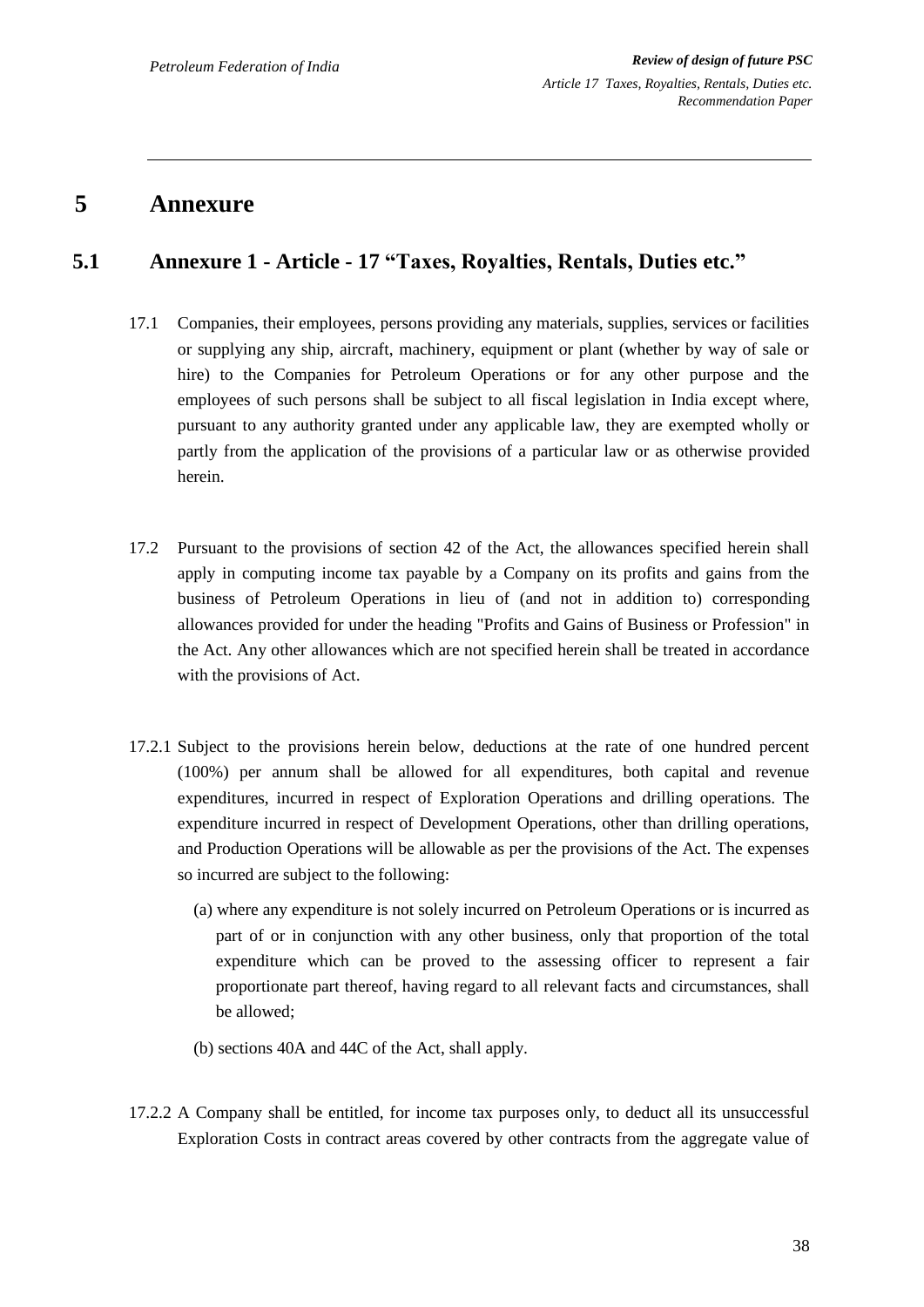Petroleum allocable to the Company from any Field(s) in the Contract Area in the manner as follows:

- (a) unsuccessful Exploration Costs incurred in contract areas other than the Contract Area where a Commercial Discovery has been made up to the date of commencement of Commercial Production shall be aggregated and the Company shall be entitled to deduct such costs at the rate of one hundred per cent (100%) per annum;
- (b) unsuccessful Exploration Costs incurred in contract areas other than the Contract Area where a Commercial Discovery has been made, after the commencement of Commercial Production, shall be deductible at the rate of one hundred per cent (100%) per annum of such costs beginning from the Year such costs are incurred.
- 17.2.3 All allowable expenditure incurred prior to the Year in which Commercial Production commences shall be aggregated and the assessed loss for that Year as well as the assessed loss, if any, incurred in the assessment year relevant to the Year in which Commercial Production commences, or in any subsequent assessment year, shall be carried forward to succeeding assessment years and set off as provided in the Act.
- 17.2.4 For any or all accumulated expenditures incurred in respect of Exploration Operations and drilling operations prior to the date of commercial production, Company(ies) shall have option to amortize such expenditures over a period of ten (10) years from the date of first commercial production.
- 17.2.5 The profits and gains of the business of the Parties comprising the Contractor consisting of Petroleum Operations shall, for the purpose of levy of income tax under the Act, be computed on the basis of the value, determined in accordance with Article 19, of its Participating Interest share of Crude Oil produced and saved and sold, or otherwise disposed of, from the Contract Area and from any revenue realised on the sale of Associated or Non Associated Natural Gas referred to in Article 21 as well as any other gains or receipts from Petroleum Operations as reduced by the deductions as specified herein, and, except as herein provided, all the provisions of the Act, shall apply.
- 17.2.6 Company(ies) shall be eligible for benefits available under section 80 IB of the Act as applicable from time to time.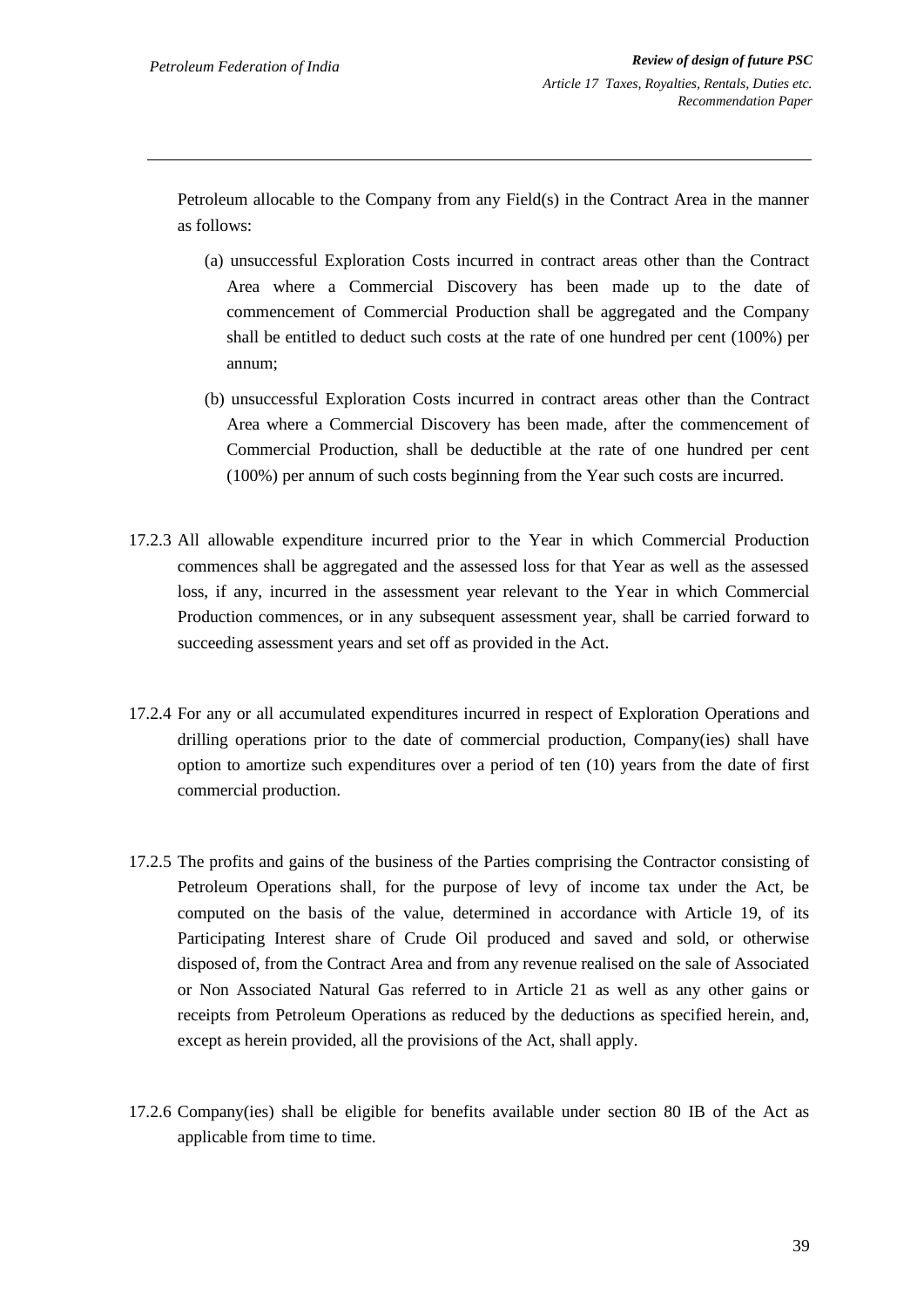- 17.3 For the purposes of Article 17.2 and section 42 of the Act:
- 17.3.1 The following terms used in section 42 of the Act, shall have the meanings corresponding to the terms used in this Contract and defined in Article 1 as follows:
	- (a) "agreement" means this Contract as defined in Article 1;
	- (b) "commercial production" shall have the meaning assigned in Article 1.
- 17.3.2 The terms "assessing officer", "assessed loss", and "assessment year" shall have the meaning as defined in the Act.
- 17.3.3 The other terms used herein and defined in Article 1 shall have the meaning therein prescribed.
- 17.4 Companies (Lessee) shall be required to pay royalty to the GOI (Lessor) for offshore areas at the rate of ten percent (10%) of the well-head value of Crude Oil and Natural Gas. In case of an onshore area, Companies shall be required to pay to the State Government(s) (Lessor) at the rate of twelve point five zero percent (12.5%) of the well-head value of Crude Oil and ten percent (10%) of the well-head value of Natural Gas. In case of an offshore area falling beyond four hundred (400) metre isobath, the rate of royalty payable by Companies (Lessee) to the GOI (Lessor) shall be at the rate of five percent (5%) of the well-head value of Crude Oil and Natural Gas for the first seven years from the date of commencement of Commercial Production in the Field. The valuation of Crude Oil and Natural Gas shall be as per the Article 19 and Article 21 respectively. The royalty amount due to GOI/State Government(s) shall be payable latest by the end of the succeeding Month.
- 17.5 Machinery, plant, equipment, materials and supplies imported by the Contractor and its Subcontractors solely and exclusively for use in Petroleum Operations under this Contract or similar contracts with the GOI where customs duty has been exempted by the Government shall be exempt from customs duties and export duties or other charges on reexportation of the said items in accordance with applicable legislation.
- 17.6 The GOI shall have the right to inspect the records and documents of the physical item or items for which an exemption has been provided pursuant to Article 17.5 to determine that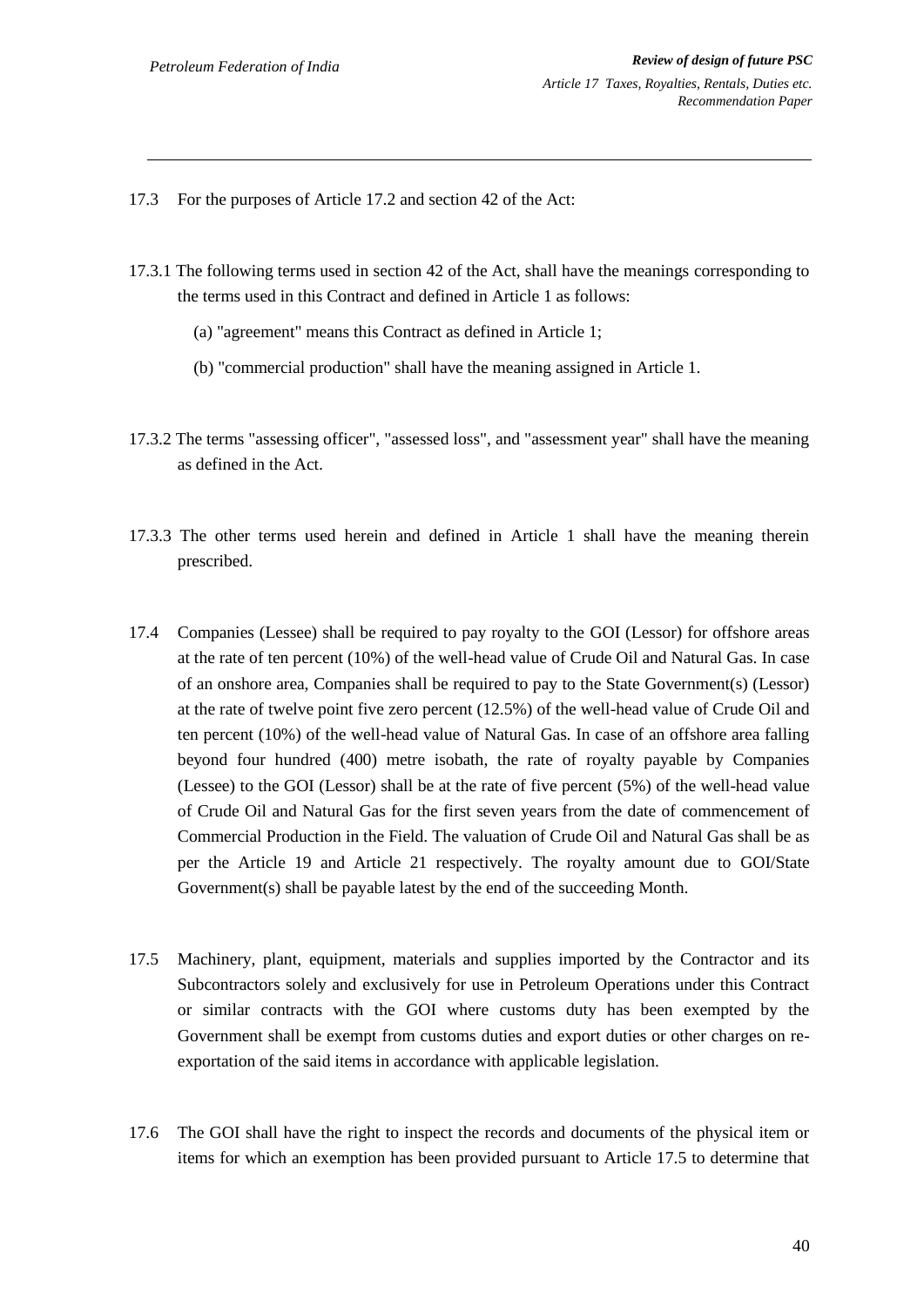such item or items are being or have been imported solely and exclusively for the purpose for which the exemption was granted. The GOI shall also be entitled to inspect such physical items wherever located to ensure that such items are being used for the purpose herein specified and any item not being so used shall immediately become liable to payment of the applicable customs duties.

- 17.7 Subject to Article 27, the Contractor and its Subcontractors may sell or otherwise transfer in India all imported items which are no longer required for Petroleum Operations, subject to applicable laws including rules, regulations, procedures, notifications etc. governing customs duties and sale or disposal of such items.
- 17.8 Any sales tax or tax of similar nature payable on the sale(s) of Petroleum under this Contract shall be borne/reimbursed by the buyer(s).
- 17.9 Subject to the provisions herein above provided, the Contractor shall be liable for payment of:
	- (a) annual license charges and rental fees and other charges under the Rules;
	- (b) charges payable by specified industries or in connection with Petroleum Operations under applicable legislation;
	- (c) payments for purchase, lease or rental of land or land rights in connection with Petroleum Operations;
	- (d) taxes, fees or charges for specific services rendered on request or to the public generally;
	- (e) customs duties, except for those items subject to exemption as provided in Article 17, applicable at the rates specified from time to time; and
	- (f) stamp duties, registration fees, license fees, taxes such as taxes on property or assets (not

calculated by reference to income or otherwise exempted) or other levies, fees or charges of a non-discriminatory nature and generally applicable in India or in the State where Petroleum Operations are being conducted.

17.10 If any change in or to any Indian law, rule or regulation dealing with income tax or other corporate tax, export/import tax, excise, customs duty or any other levies, duties or taxes imposed on Petroleum or dependent upon the value of Petroleum results in a material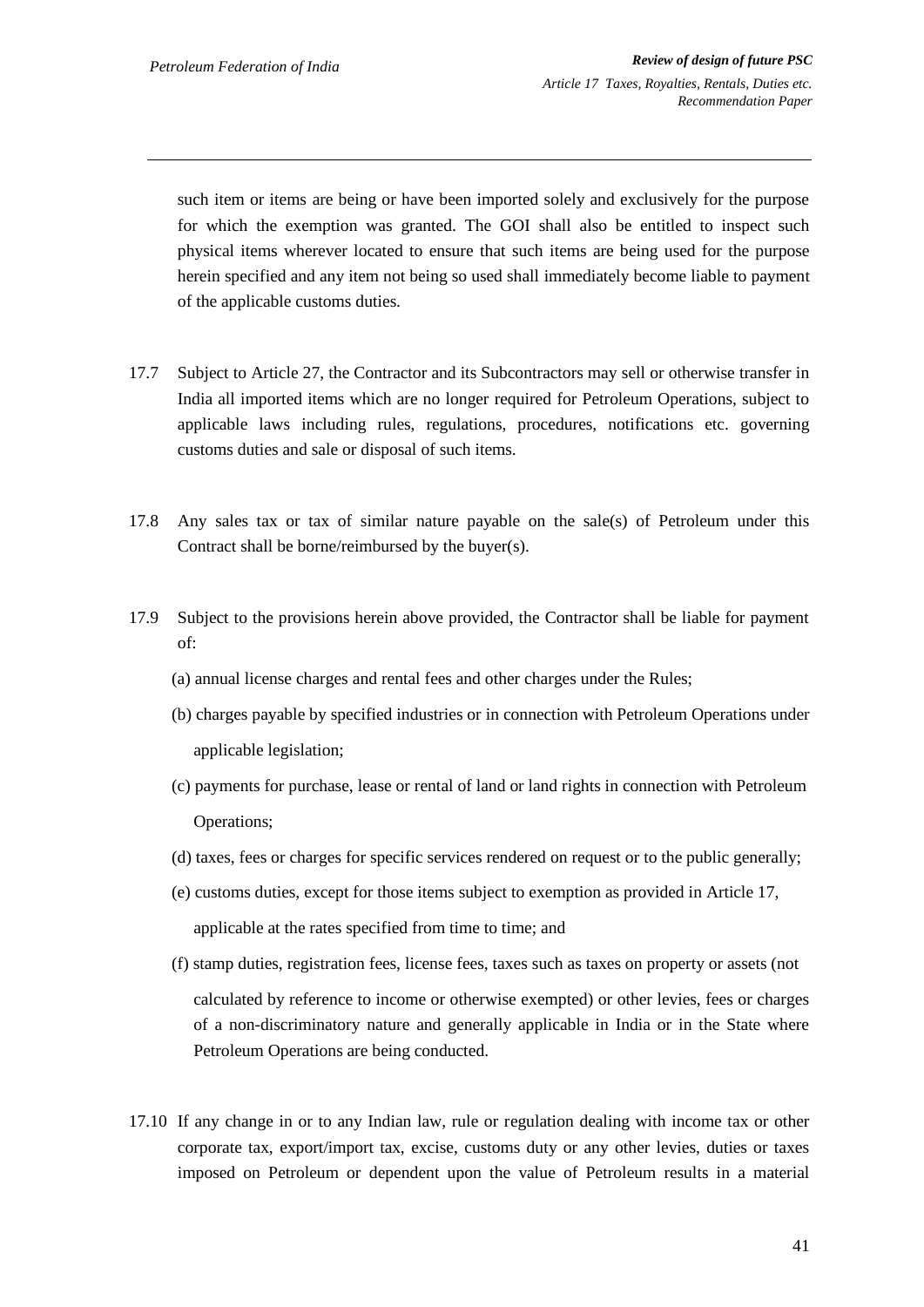change to the expected economic benefits accruing to any of the Parties after the date of execution of the Contract, the Parties shall consult promptly in good faith to make necessary revisions and adjustments to the Contract in order to maintain such expected economic benefits to each of the Parties, provided, however, that the expected economic benefits to the Parties shall not be reduced as a result of the operation of this Article.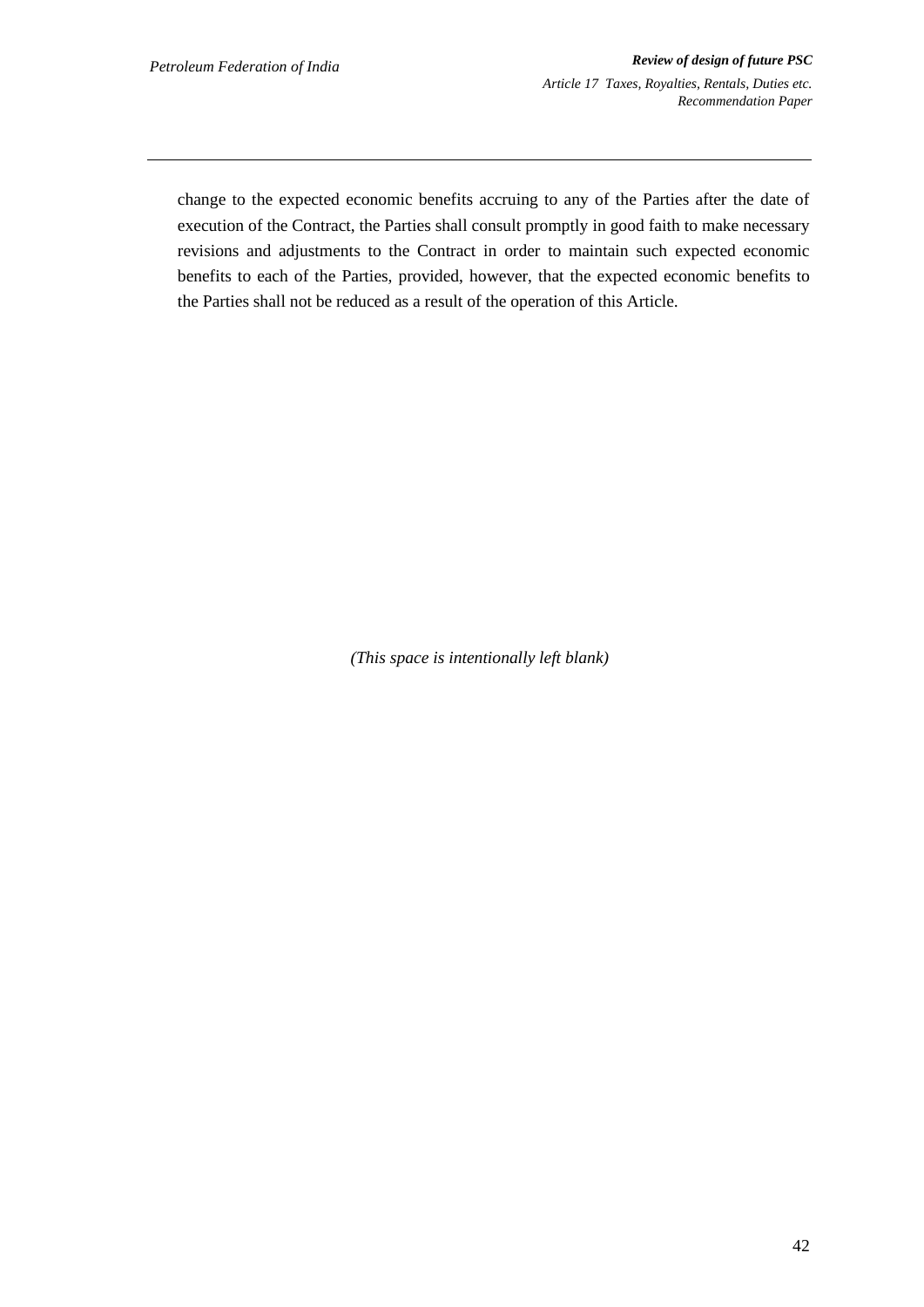## **5.2 Annexure 2 – Illustrative list of services/activities eligible for the presumptive tax regime**

We have provided below the non-exhaustive illustrative list of services/activities related to petroleum operations which are covered in Appendix C of accounting procedures which will qualify for the presumptive tax regime under the IT Act or the DTC:

- 1 Seismic services like land acquisition, data processing services, borehole seismic, seismic consulting transit zone surveys
- 2 Geophysical hardware and software services and geological services;
- 3 Drilling services like Cementing, engineering and modeling, mud well drilling and land well drilling, surveying, mud logging, mud engineering services, solid control and waste management services etc.
- 4 Well intervention like slickline services, decommissioning services
- 5 Provision of drilling bits, fluid systems and products, drilling tools along with the personnel,
- 6 Provision of all types of equipment along with the personnel on hire like drilling rigs, jackup rigs, submersible rigs, semi-submersible rigs, drill ships, drilling barges, short-hole drilling rigs, mobile rigs, workover rigs consisting of various equipment and other drilling equipment required for drilling operations, snubbing units, hydraulic workover units, selfelevating workover platforms, Remote Operated Vessel (ROV)
- 7 Providing all types of marine vessels to support petroleum operations including work boats, barges, crew boats, tugs, anchor-handling vessels, lay barges and supply boats;
- 8 Providing subsea operations like subsea processing, subsea intervention services
- 9 Providing services like perforating, permanent monitoring services, sand control, stimulation services.
- 10 Works Contract for construction of onshore and offshore platforms, pipeline, facilities for petroleum operation
- 11 Revenue from mobilization and de-mobilzation of equipments or vessels